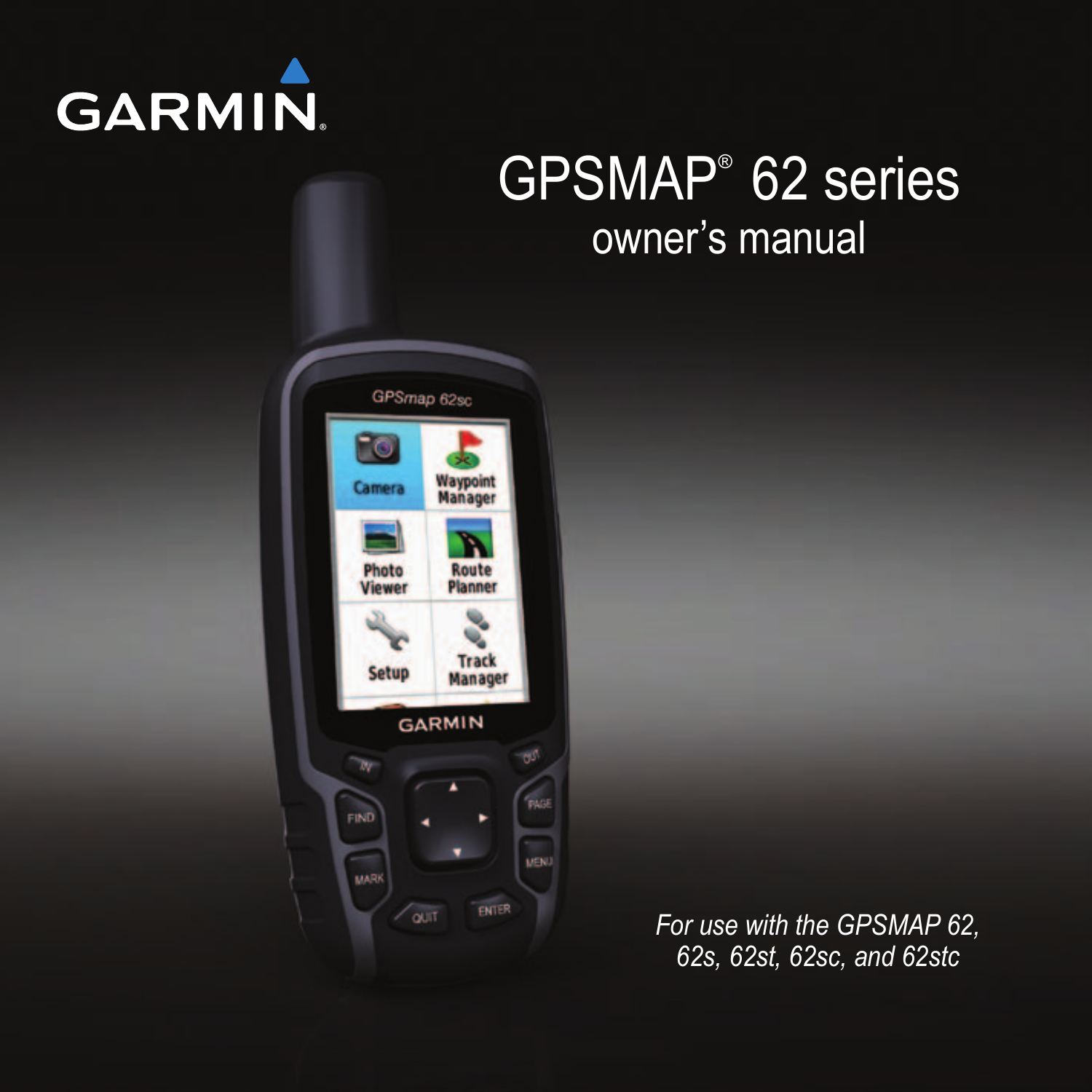#### © 2010–2011 Garmin Ltd. or its subsidiaries

Garmin International, Inc. 1200 East 151st Street, Olathe, Kansas 66062, USA Tel. (913) 397.8200 or (800) 800.1020 Fax (913) 397.8282

Garmin (Europe) Ltd. Liberty House, Hounsdown Business Park, Southampton, Hampshire, SO40 9LR UK Tel. +44 (0) 870.8501241 (outside the UK) 0808 2380000 (within the UK) Fax +44 (0) 870.8501251

Garmin Corporation No. 68, Zhangshu 2nd Road, Xizhi Dist., New Taipei City, 221, Taiwan (R.O.C.) Tel. 886/2.2642.9199 Fax 886/2.2642.9099

All rights reserved. Except as expressly provided herein, no part of this manual may be reproduced, copied, transmitted, disseminated, downloaded or stored in any storage medium, for any purpose without the express prior written consent of Garmin. Garmin hereby grants permission to download a single copy of this manual onto a hard drive or other electronic storage medium to be viewed and to print one copy of this manual or of any revision hereto, provided that such electronic or printed copy of this manual must contain the complete text of this copyright notice and provided further that any unauthorized commercial distribution of this manual or any revision hereto is strictly prohibited.

Information in this document is subject to change without notice. Garmin reserves the right to change or improve its products and to make changes in the content without obligation to notify any person or organization of such changes or improvements. Visit the Garmin Web site [\(www.garmin.com\)](www.garmin.com) for current updates and supplemental information concerning the use and operation of this and other Garmin products.

Garmin®, City Navigator®, AutoLocate®, and GPSMAP® are trademarks of Garmin Ltd. or its subsidiaries, registered in the USA and other countries. HomePort™, BaseCamp™, ANT™, and ANT+™ are trademarks of Garmin Ltd. or its subsidiaries. These trademarks may not be used without the express permission of Garmin.

Windows® is a registered trademark of Microsoft Corporation in the United States and/or other countries. Mac® is a registered trademarks of Apple Computer, Inc. microSD™ is a trademark of SanDisk or its subsidiaries. Other trademarks and trade names are those of their respective owners.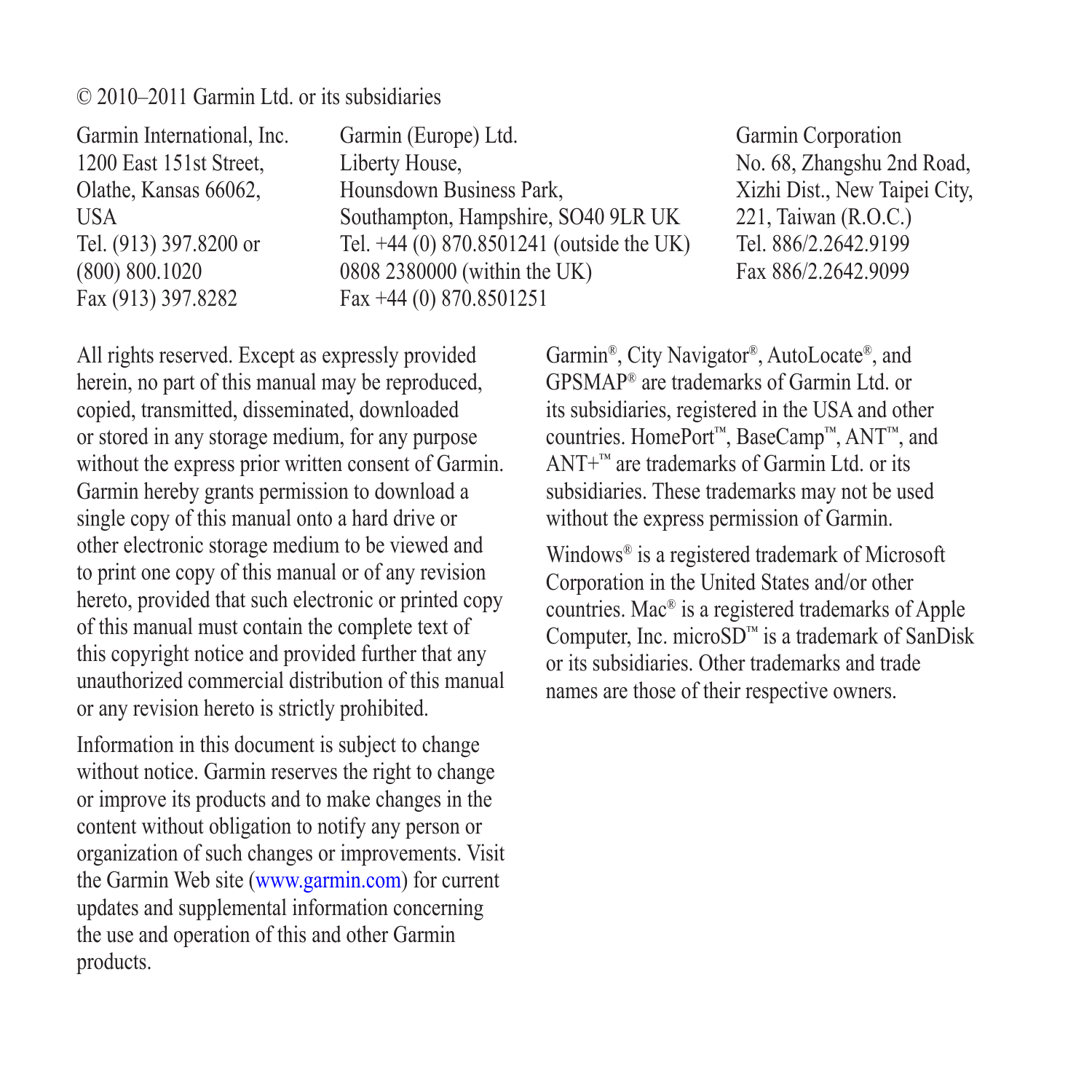# **Table of Contents**

| Getting Started 1              |  |
|--------------------------------|--|
| Manual Conventions 1           |  |
|                                |  |
| Battery Information 3          |  |
| Installing the Batteries3      |  |
| Turning the Device On or Off 3 |  |
| Acquiring Satellite Signals 3  |  |
|                                |  |
|                                |  |

#### **[Navigating with Waypoints](#page-8-0)  [and Routes..........................](#page-8-0) 5**

| Additional Maps 8 |  |
|-------------------|--|

# **Tracks [..................................](#page-12-0) 9**

| Navigating a Saved Track 10 |  |
|-----------------------------|--|

# **[Using the Main Pages](#page-14-0) .......11**

[Customizing the Data Fields.....11](#page-14-0)

| Restoring Default Page                |  |
|---------------------------------------|--|
|                                       |  |
|                                       |  |
|                                       |  |
| Using the Compass 14                  |  |
| Using Sight 'N Go 14                  |  |
| Elevation Plot 15                     |  |
| Opening the Main Menu  16             |  |
| Trip Computer 17                      |  |
| <b>Main Menu Features and</b>         |  |
| Settings  18                          |  |
| Geocaches  18                         |  |
| Share Wirelessly 18                   |  |
| Proximity Alarms 19                   |  |
| Profile Change 19                     |  |
|                                       |  |
| Area Calculation  19                  |  |
|                                       |  |
| Additional Main Menu Tools 20         |  |
| Camera and Photos 22                  |  |
| Taking a Photo 22                     |  |
|                                       |  |
| Camera Setup  22<br>Viewing Photos 22 |  |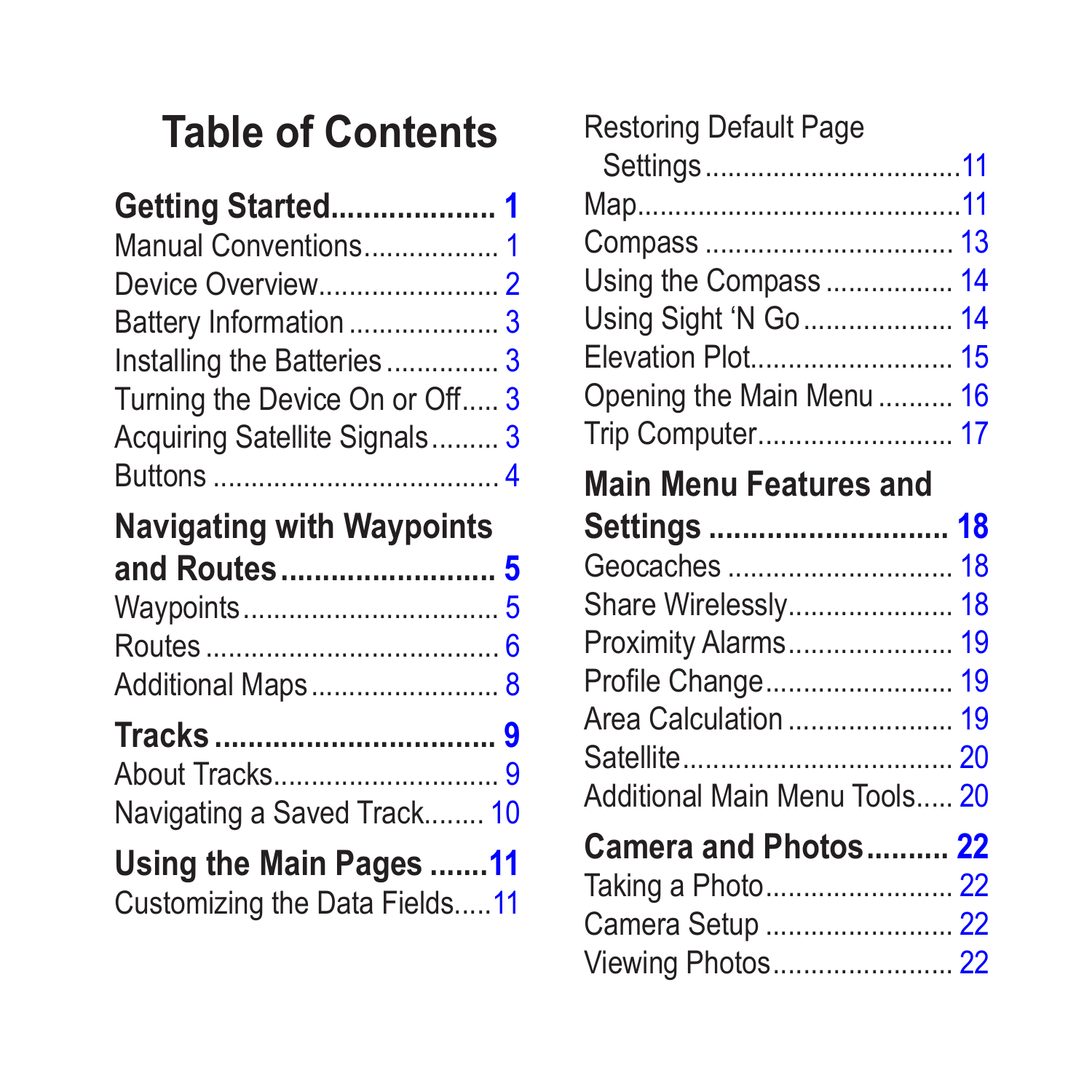### **[Customizing Your Device](#page-28-0) 25**

| Customizing Data Fields 25   |  |
|------------------------------|--|
| Data Field Options 25        |  |
| System Settings 30           |  |
| Display Settings 31          |  |
| Setting Up Tones  31         |  |
| Marine Settings 31           |  |
| Setting up Marine Alarms  32 |  |
| Resetting Data 33            |  |
| Changing the Page            |  |
|                              |  |
| Customizing the Unit         |  |
|                              |  |
| Time Settings34              |  |
| Position Format Settings  34 |  |
| Altimeter Settings  35       |  |
| Geocache Settings 36         |  |
| Routing Settings  36         |  |
|                              |  |
|                              |  |
| Appendix  38                 |  |
| Registering Your Device  38  |  |
|                              |  |

| Updating the Software 38        |
|---------------------------------|
|                                 |
| Information38                   |
|                                 |
|                                 |
| Using the Backlight 39          |
| Specifications  39              |
| Maximizing Battery Life  41     |
| About the Batteries 42          |
| Buying Optional Accessories 42  |
|                                 |
|                                 |
| Data Management 44              |
| Attaching the Wrist Strap 47    |
| Attaching the Carabiner Clip 47 |
| Caring for the Device 47        |
| Troubleshooting 48              |
|                                 |
|                                 |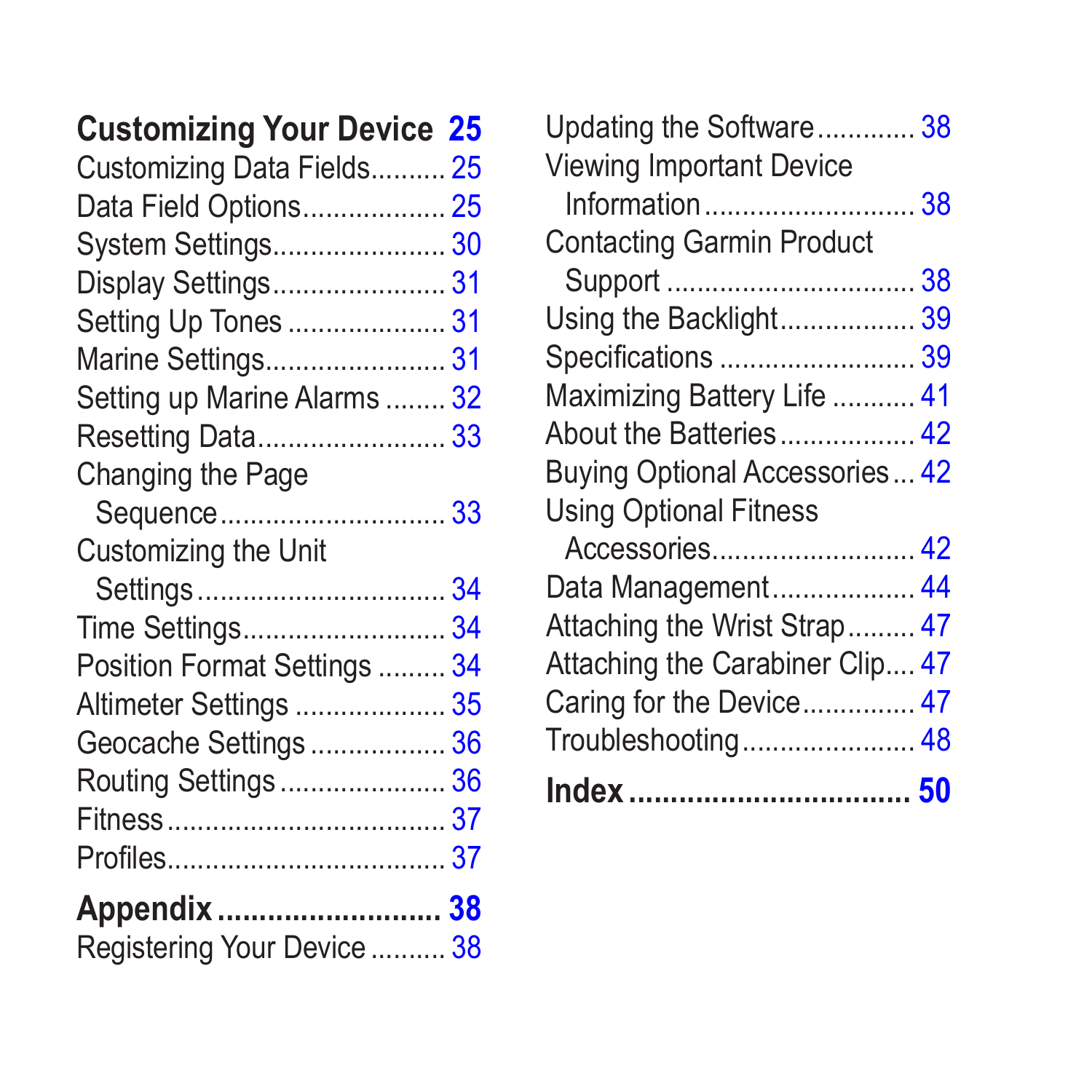# <span id="page-4-0"></span>**Getting Started**

### **warning**

See the *Important Safety and Product Information* guide in the product box for product warnings and other important information.

When using your device the first time, you should complete the following tasks to set up the device and get to know the basic features.

- 1. Install the batteries ([page 3](#page-6-1)).
- 2. Turn on the device ([page 3](#page-6-2)).
- 3. Acquire satellites [\(page 3\)](#page-6-3).
- 4. Mark a waypoint [\(page 5](#page-8-1)).
- 5. Navigate a route [\(page 7\)](#page-10-0).
- 6. Record a track ([page 9\)](#page-12-1).
- 7. Calibrate the compass [\(page 13\)](#page-16-1).

# **Manual Conventions**

When you are instructed to press something, use the buttons on the unit. Use the **Rocker** to select something in a list, and then press **ENTER** ([page 4\)](#page-7-1).

The small arrows (>) used in the text indicate that you should select a series of items in order, for example, "Select **Delete** > **Yes**."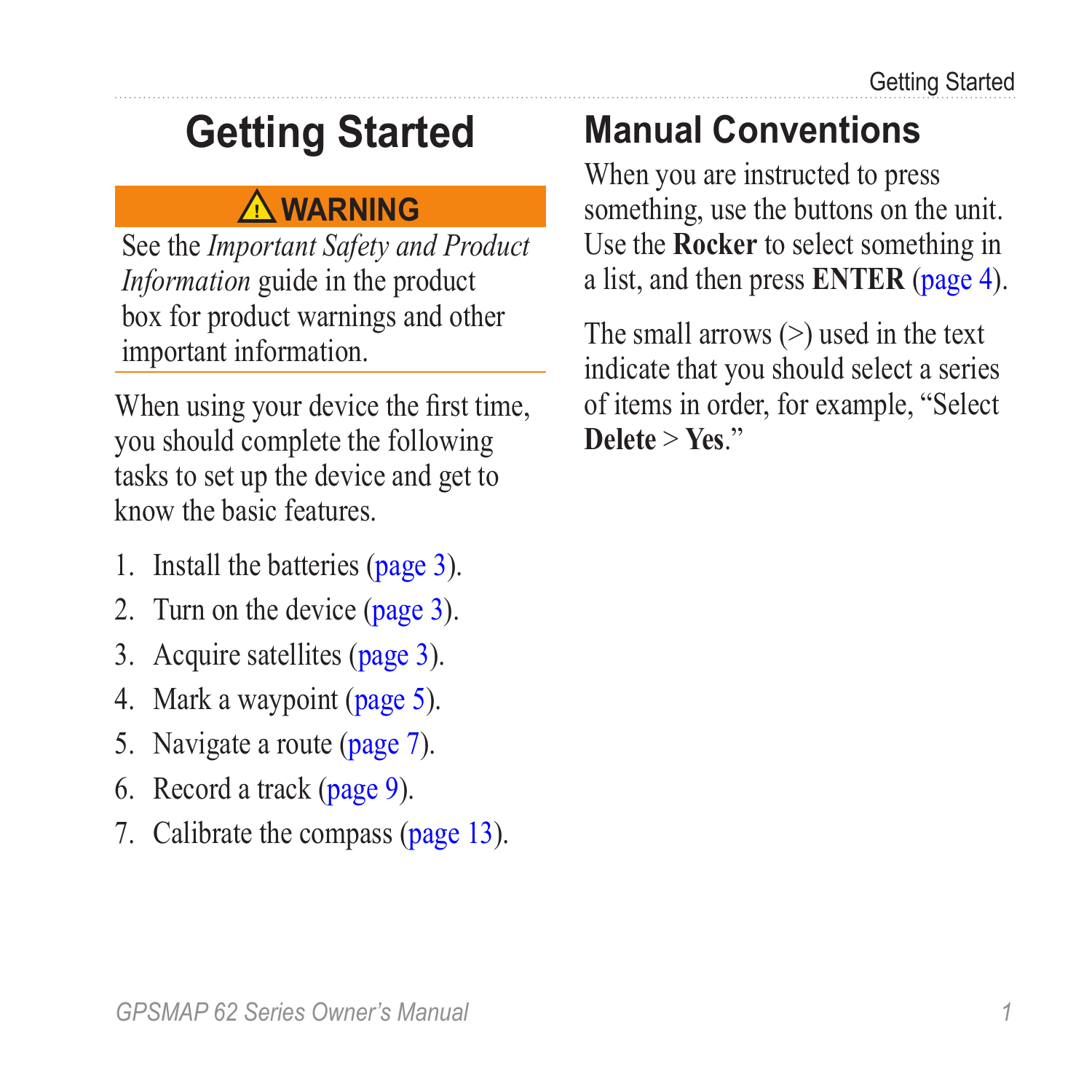#### <span id="page-5-0"></span>Getting Started



- ➊ Internal antenna
- ➋ Display
- ➌ Buttons [\(page 4\)](#page-7-1)
- ➍  $\mathcal{L}$
- ➎ mini-USB port (under weather cap)
- ➏ Camera lens. Available only on the GPSMAP 62sc and GPSMAP 62stc.
- ➐ MCX connector for GPS antenna (under weather cap). Available only on the GPSMAP 62s and the GPSMAP 62st.
- ➑ microSD™ card slot (under batteries). Available only on the GPSMAP 62s, GPSMAP 62st, GPSMAP 62sc, and GPSMAP 62stc.
- ➒ Battery compartment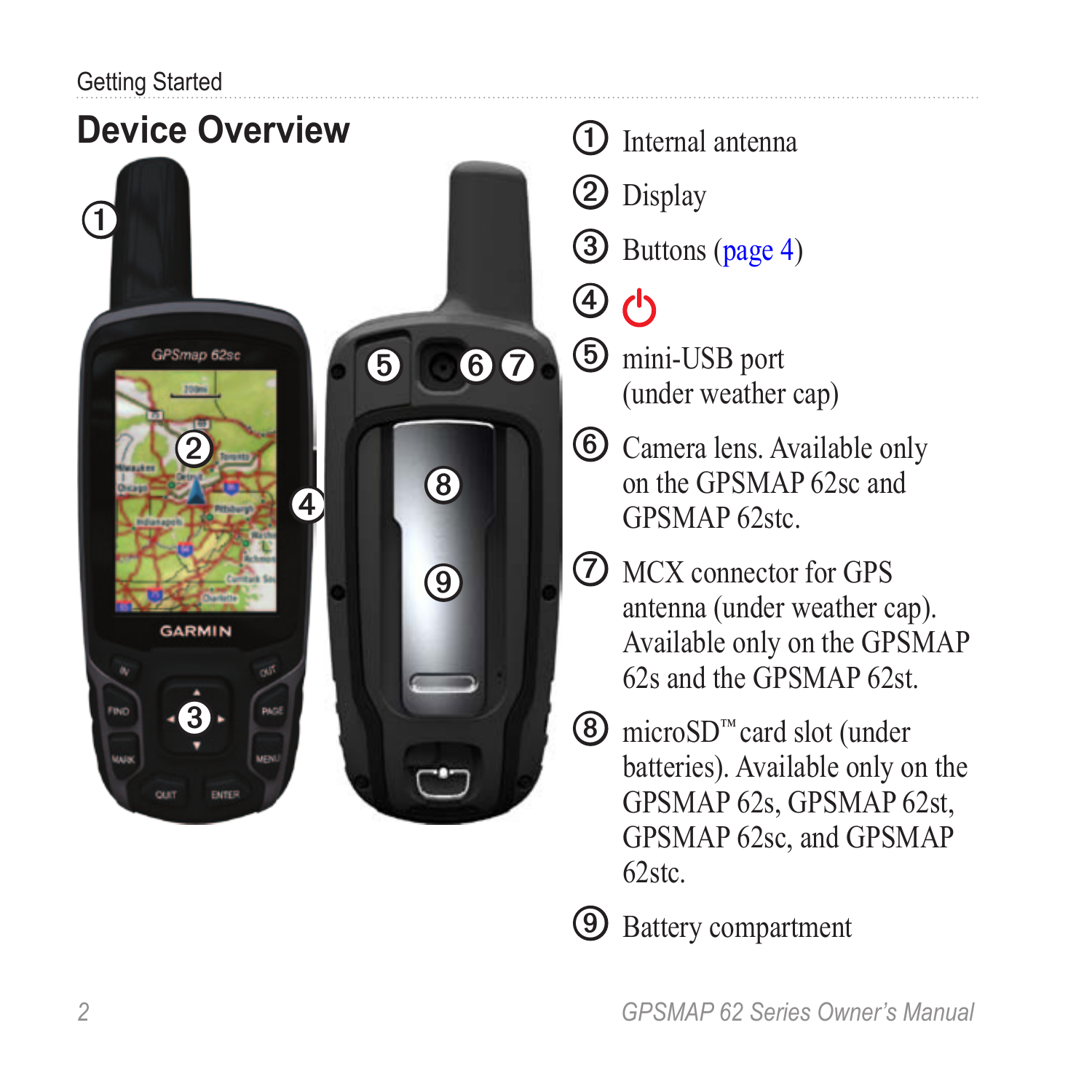## <span id="page-6-0"></span>**Battery Information**

The device operates on two AA batteries. Use alkaline, NiMH, or lithium batteries. Use precharged NiMH or lithium batteries for best results [\(page 42\)](#page-45-1).

### <span id="page-6-1"></span>**Installing the Batteries**

- 1. Remove the battery cover by turning the D-ring 1/4 turn counterclockwise and pulling up.
- 2. Insert the batteries, observing polarity.



3. Replace the battery cover.

For best results, after you install new batteries, update the battery type in the system settings ([page 42](#page-45-2)).

### <span id="page-6-2"></span>**Turning the Device On or Off**

Press and hold  $\binom{1}{2}$ 

### **Setting Your Language**

- 1. Turn on the unit.
- 2. Use the **Rocker** to select a language.

### <span id="page-6-3"></span>**Acquiring Satellite Signals**

It may take 30 to 60 seconds to acquire signals.

- 1. Go outdoors to an open area.
- 2. If necessary, turn on the device.
- 3. Wait while the device searches for satellites.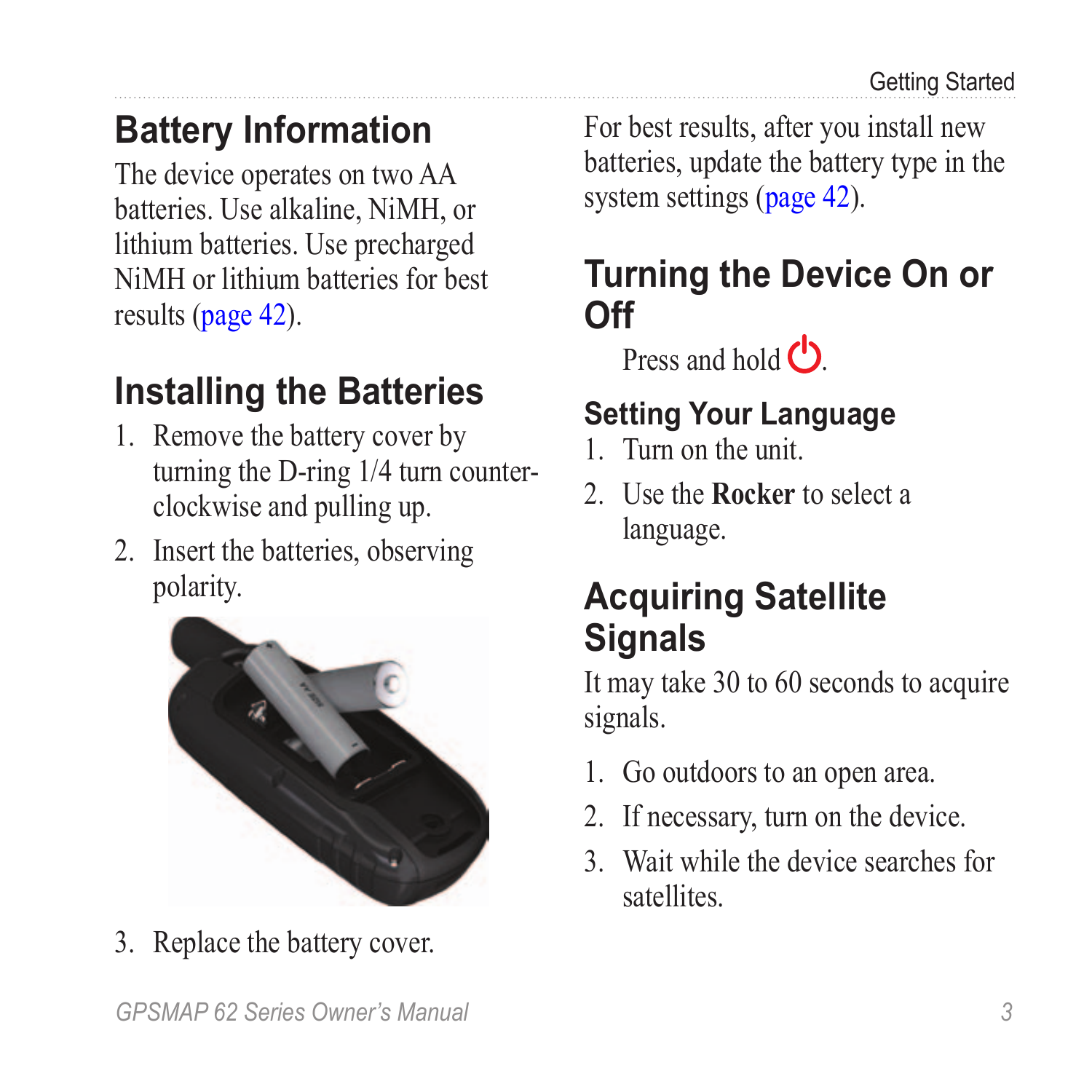#### <span id="page-7-0"></span>Getting Started

A question mark flashes while the device determines your location.

4. Quickly press  $\bigcirc$  to open the backlight status page.

The GPS bars indicate satellite strength. When the bars are green, the device has acquired satellite signals.

## <span id="page-7-1"></span>**Buttons**



| FIND        | Press FIND to open the<br>search menu.                        |
|-------------|---------------------------------------------------------------|
| <b>MARK</b> | Press MARK to save<br>your current location as a<br>waypoint. |

| QUIT         | Press QUIT to cancel<br>or return to the previous<br>menu or page.                                                                                            |
|--------------|---------------------------------------------------------------------------------------------------------------------------------------------------------------|
| <b>ENTER</b> | Press <b>ENTER</b> to select<br>options and acknowledge<br>messages.                                                                                          |
| <b>MFNU</b>  | Press <b>MENU</b> to open the<br>options menu for the page<br>that is currently open.<br>Press <b>MENU</b> twice to<br>open the main menu (from<br>any page). |
| <b>PAGE</b>  | Press PAGE to scroll<br>through the main pages<br>(page 11).                                                                                                  |
| Rocker       | Press up, down, right, and<br>left to select menu options<br>and to move the map<br><b>CULSOL</b>                                                             |
| IN           | Press IN to zoom in on<br>the map.                                                                                                                            |
| OUT          | Press OUT to zoom out on<br>the map.                                                                                                                          |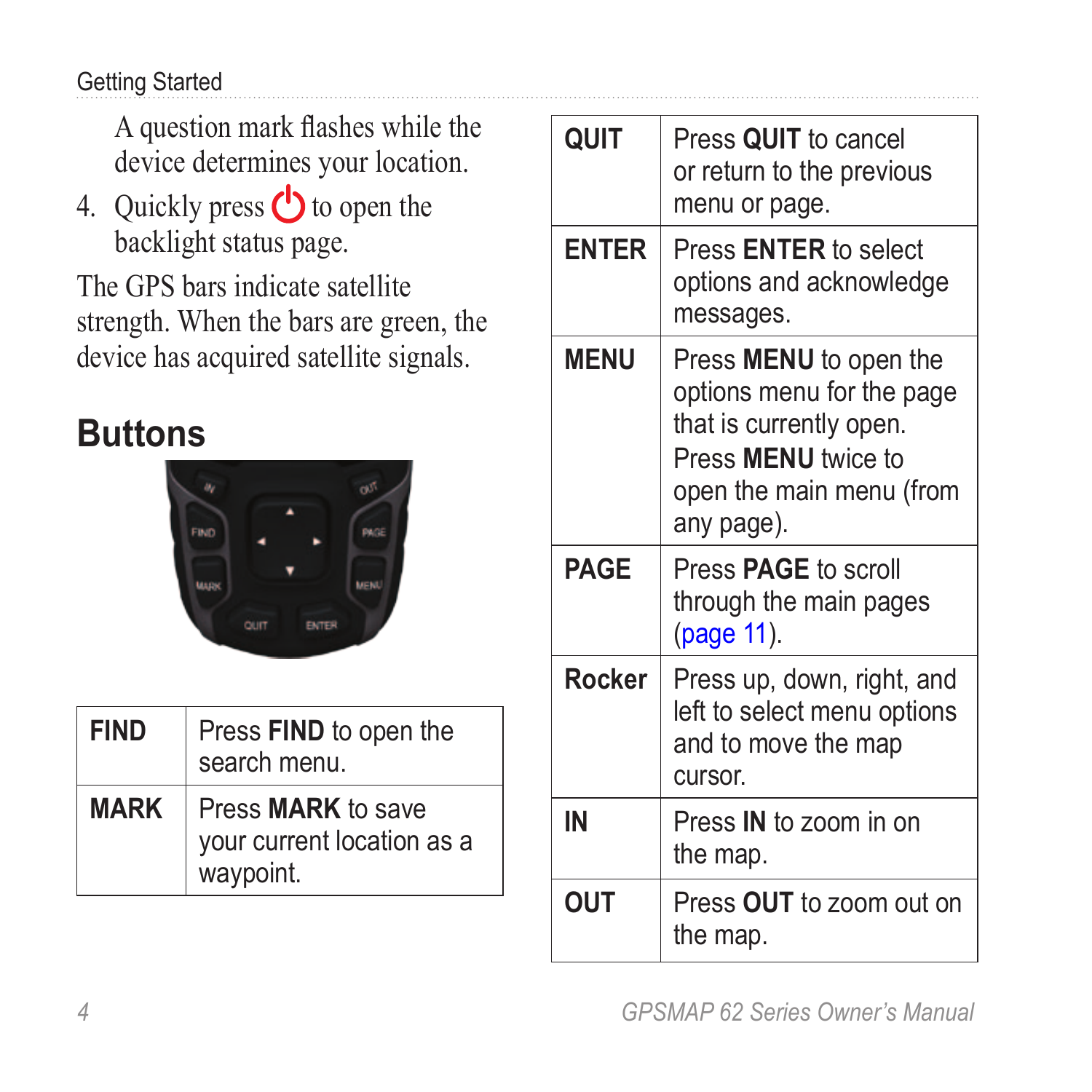# <span id="page-8-0"></span>**Navigating with Waypoints and Routes**

## **Waypoints**

Waypoints are locations you record and store in the device.

### <span id="page-8-1"></span>**Creating Waypoints**

- 1. From any page, press **MARK**.
- 2. Select **Done**.

#### **Navigating to a Waypoint Using the Search Menu**

You can use the search menu to quickly find waypoints, tracks, routes, and coordinates that you have saved.

- 1. From any page, press **FIND**.
- 2. Select **Waypoints**.
- 3. Select a waypoint.
- 4. Select **Go**.

### **Editing a Waypoint**

Before you can edit a waypoint, you must create a waypoint.

- 1. From the main menu, select **Waypoint Manager**.
- 2. Select a waypoint.
- 3. Select an attribute (such as the name or location).
- 4. Enter the new information.
- 5. Select **Done**.

### **Deleting a Waypoint**

- 1. From the main menu, select **Waypoint Manager**.
- 2. Select a waypoint.
- 3. Press **Menu**.
- 4. Select **Delete**.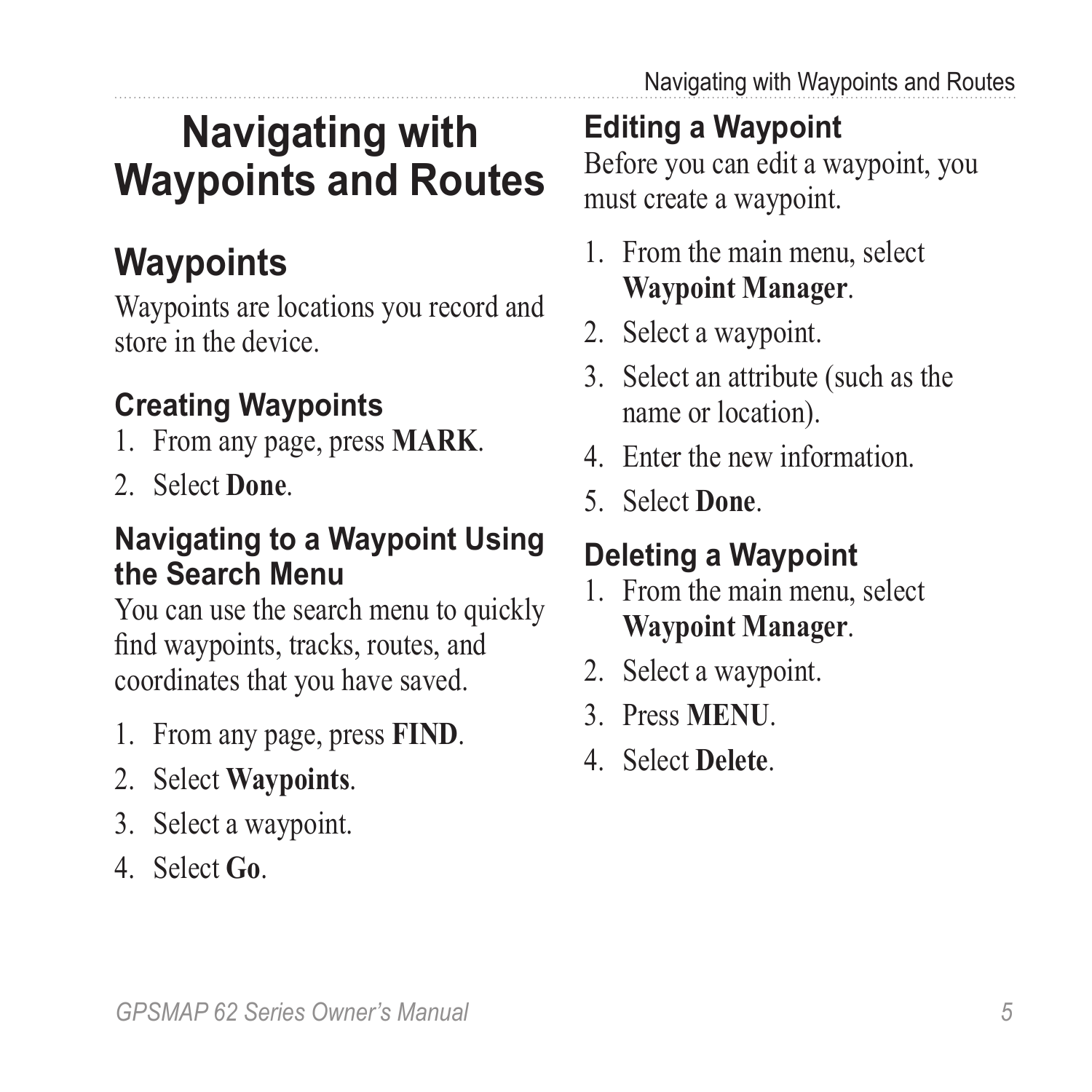# <span id="page-9-0"></span>**Routes**

A route is a sequence of waypoints that leads you to your final destination.

## **Creating a Route**

- 1. From the main menu, select **Route Planner** > **Create Route** > **Select First Point**.
- 2. Select a category.
- 3. Select the first point in the route.
- 4. Select **Use**.
- 5. Select **Select Next Point**.
- 6. Repeat steps 2–5 until the route is complete.

A route must contain at least two points.

7. Press **quit** to save the route.

### **Editing the Name of a Route**

- 1. From the main menu, select **Route Planner**.
- 2. Select a route.
- 3. Select **Change Name**.
- 4. Enter the new name.
- 5. Select **Done**.

### **Editing a Route**

- 1. From the main menu, select **Route Planner**.
- 2. Select a route.
- 3. Select **Edit Route**.
- 4. Select a point.
- 5. Select an option:
	- **Review**—shows the point on the map.
	- **Move Down** (or **Up**)—changes the order of the point on the route.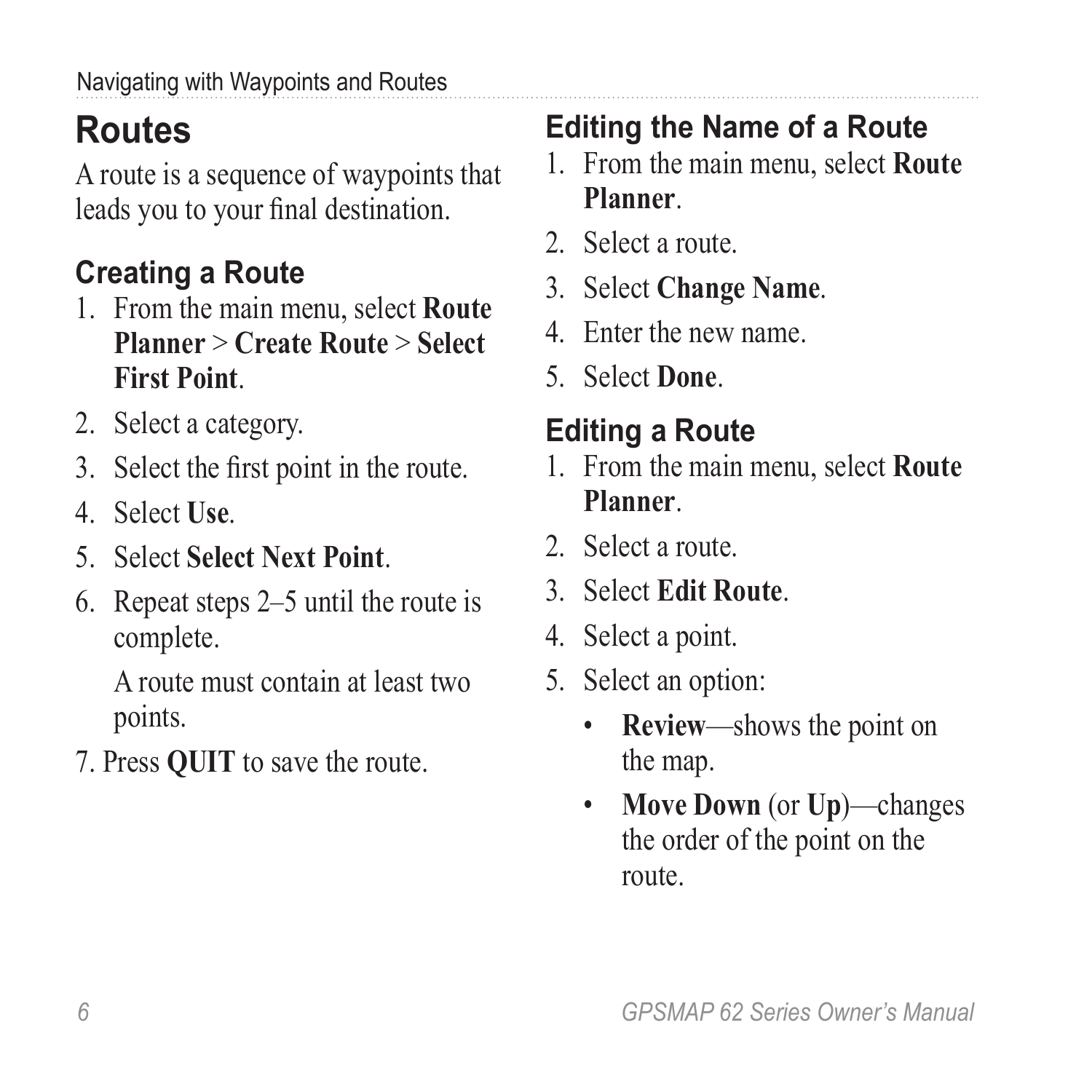<span id="page-10-1"></span>• **Insert**—adds an additional point on the route.

> The additional point is inserted before the point you are editing.

• **Remove**—removes the point from the route.

### **Viewing a Route on the Map**

- 1. From the main menu, select **Route Planner**.
- 2. Select a route.
- 3. Select **View Map**.

### **Deleting a Route**

- 1. From the main menu, select **Route Planner**.
- 2. Select a route.
- 3. Select **Delete Route**.

### <span id="page-10-0"></span>**Navigating a Route**

- 1. Press **FIND**.
- 2. Select **Routes**.
- 3. Select a route.
- 4. Select **Go**.

### **Viewing the Active Route**

- 1. From the main menu, select **Active Route**.
- 2. Select a point in the route to view additional details.

### **Stopping Navigation of a Route**

- 1. From any page, press **FIND**.
- 2. Select **Stop Navigation**.

### **Navigating a Reverse Route**

- 1. From the main menu, select **Route Planner**.
- 2. Select a route.
- 3. Select **Reverse Route**.
- 4. Select the route again.
- 5. Select **View Map** > **Go**.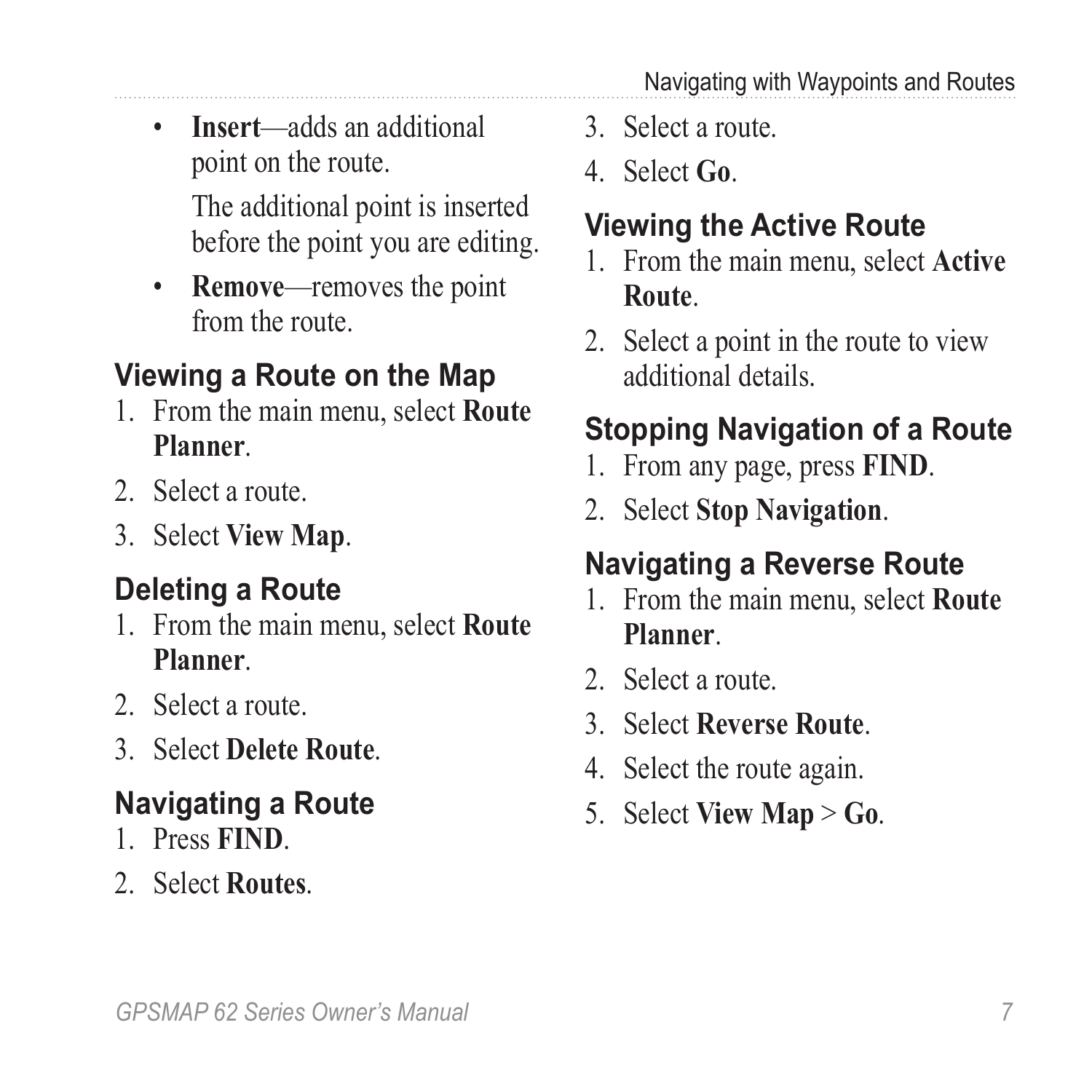# <span id="page-11-0"></span>**Additional Maps**

To purchase preloaded detailed map data cards, go to <http://buy.garmin.com> or contact your Garmin dealer.

### **Finding an Address with City Navigator®**

You can use optional City Navigator maps to search for addresses, cities, and other locations. The detailed maps contain millions of points of interest, such as restaurants, hotels, and auto services.

- 1. Press **FIND**.
- 2. Select **Addresses**.
- 3. Enter the country.
- 4. Enter the city or postal code.

**NOTE**: Not all map data provides postal code searching.

5. Select the city.

- 6. Enter the house number.
- 7. Enter the street.
- 8. Select **Go**.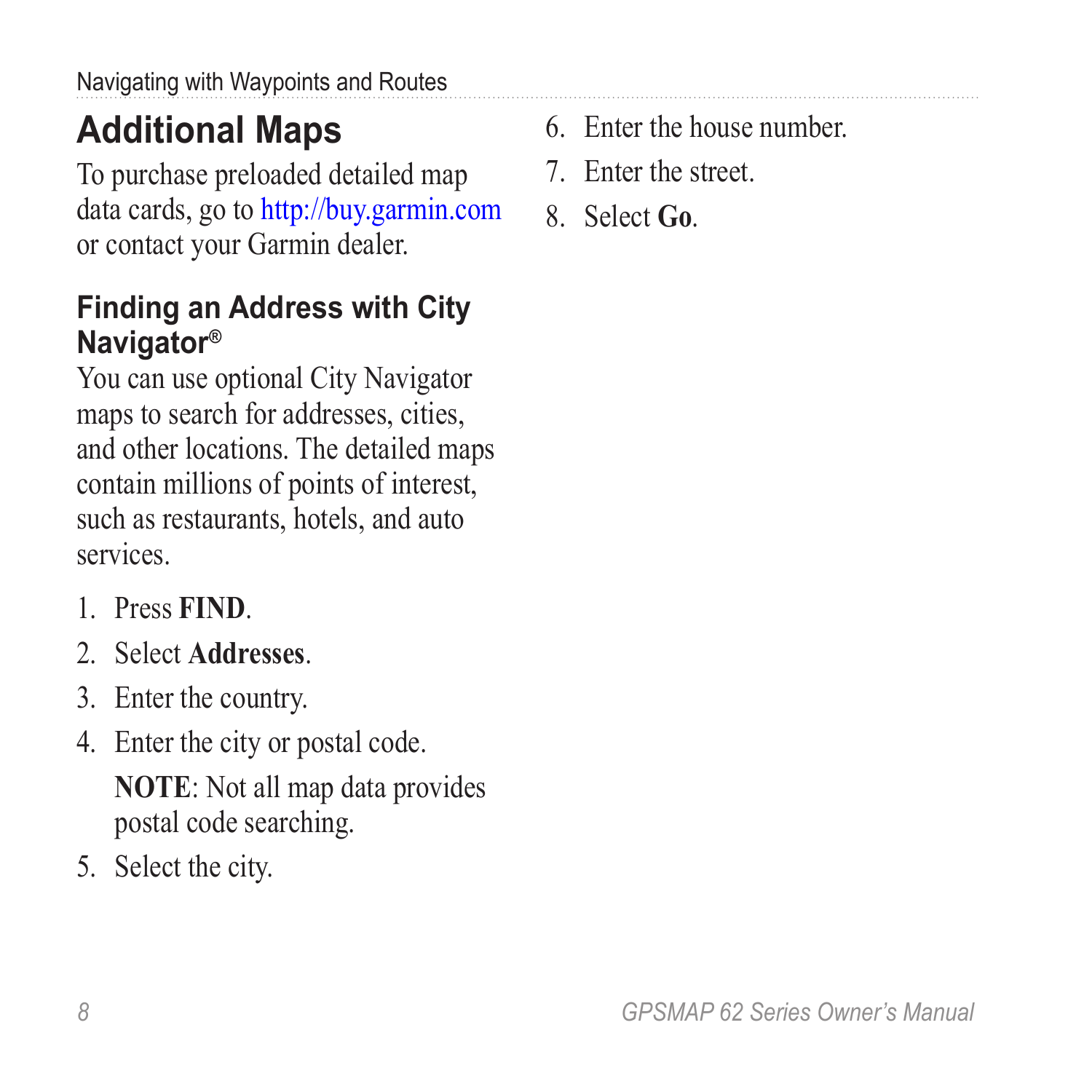# **Tracks**

### <span id="page-12-1"></span><span id="page-12-0"></span>**About Tracks**

Your Garmin device records a track log while you are moving. You can save these tracks and navigate to them later.

You can view archived or loaded tracks by selecting **Track Manager** from the main menu.

#### **Managing Track Log Recording**

- 1. From the main menu, select **Setup**  > **Tracks** > **Track Log**.
- 2. Select **Record**, **Do Not Show** or **Record**, **Show On Map**.

If you select **Record**, **Show On Map**, a line on the map indicates your track.

3. Select **Record Method**.

- 4. Select an option:
	- **Distance**—records tracks at a specified distance.
	- **Time**–records tracks at a specified time.
	- **Auto**—records tracks at a variable rate to create an optimum representation of your tracks.
- 5. Select **Recording Interval**.
- 6. Select an option to record tracks more or less often.

**NOTE**: Using the **Most Often** interval provides the most track detail and fills up the device memory quicker.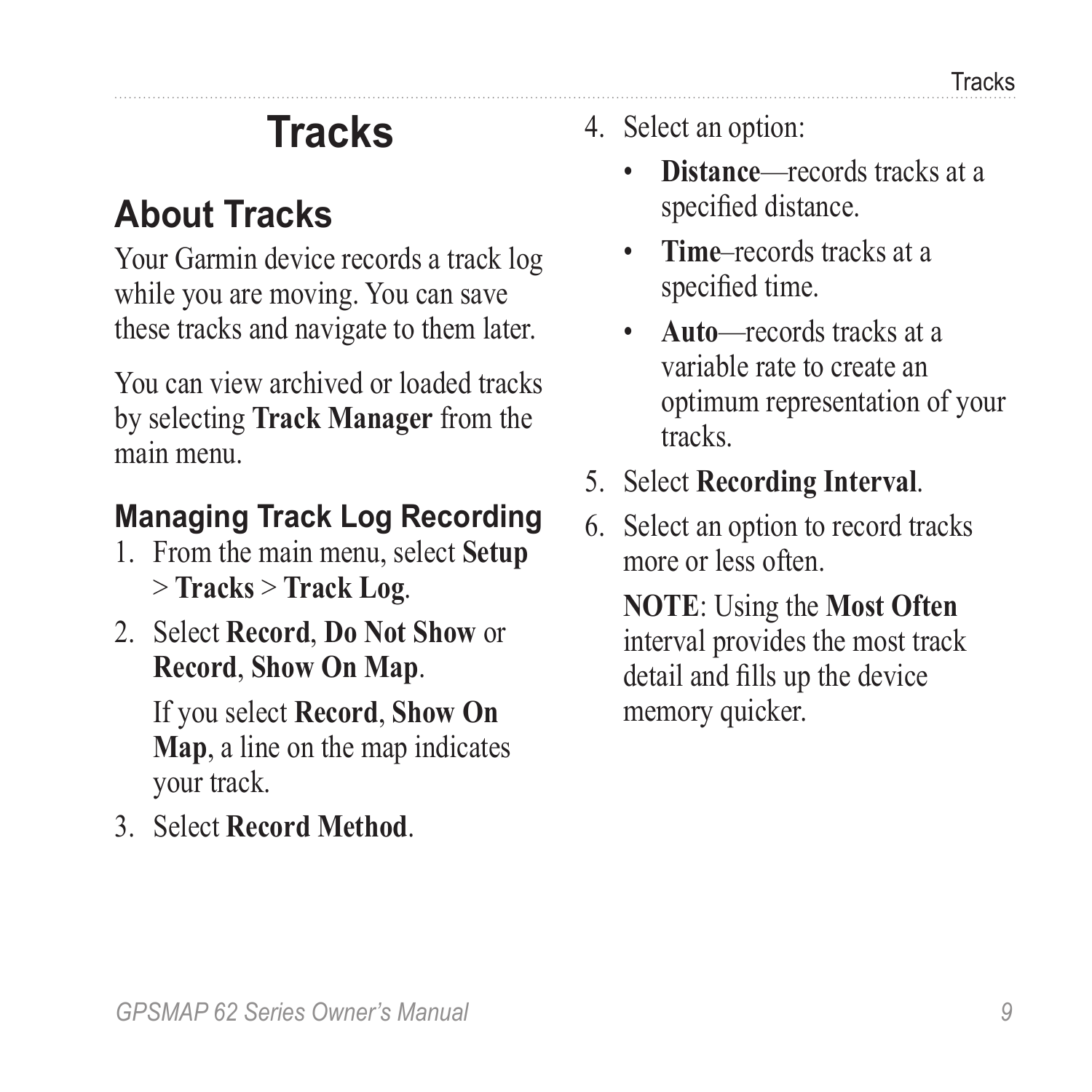<span id="page-13-0"></span>**Tracks** 

### **Viewing the Current Track**

The track being recorded is called the current track.

- 1. From the main menu, select **Track Manager** > **Current Track**.
- 2. Select an option:
	- **View Map**—shows the current track on the map.
	- **Elevation Plot**—shows the elevation plot [\(page 15](#page-18-1)) for the current track.

### **Saving the Current Track**

- 1. From the main menu, select **Track Manager** > **Current Track**.
- 2. Select what you want to save:
	- **Save Track**—saves the entire active track.
	- **Save Portion**—allows you to select a portion of the current track to save.

#### **Clearing the Current Track**

From the main menu, select **Setup** > **Reset** > **Clear Current Track** > **Yes**.

### **Deleting a Track**

- 1. From the main menu, select **Track Manager**.
- 2. Select a track.
- 3. Select **Delete** > **Yes**.

## **Navigating a Saved Track**

You must record and save a track before you can navigate using it.

- 1. Press **FIND**.
- 2. Select **Tracks**.
- 3. Select a saved track.
- 4. Select **Go**.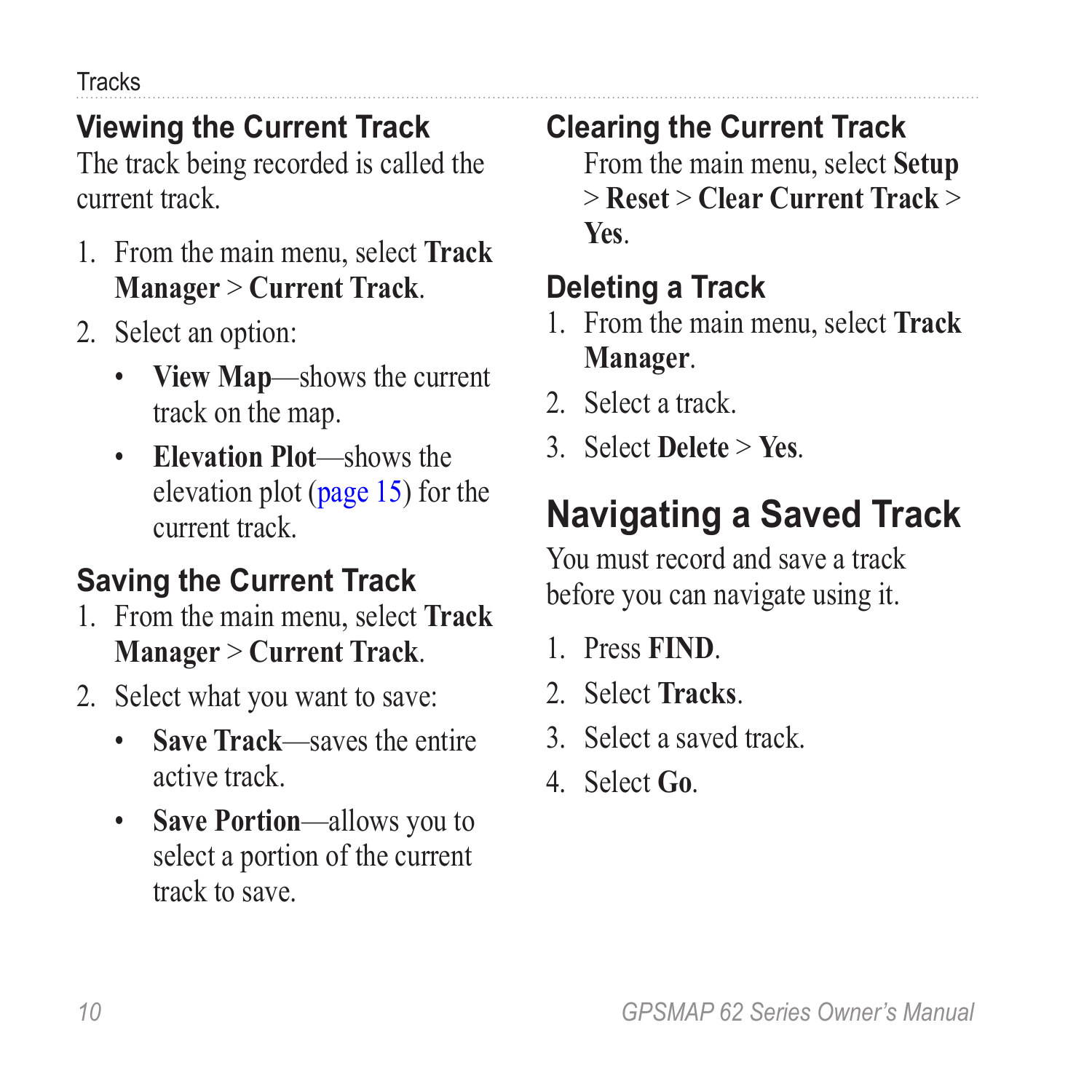# <span id="page-14-1"></span><span id="page-14-0"></span>**Using the Main Pages**

The information needed to operate this device is found on the following pages: map, compass, main menu, and trip computer.

### **Customizing the Data Fields**

You can customize the data fields that appear on the main pages. For data field descriptions, see [page 25](#page-28-1).

- 1. From a main page, press **meNu**.
- 2. Select **Change Data Fields**.
- 3. Select a data field.
- 4. Follow the on-screen instructions.

### **Restoring Default Page Settings**

- 1. From a main page, press **meNu**.
- 2. Select **Restore Defaults**.
- 3. Press **enter**.

*GPSMAP 62 Series Owner's Manual 11*

<span id="page-14-3"></span>**Map**

The  $\triangle$  position icon represents your location on the map. As you travel, the position icon moves and leaves a track log (trail). Waypoint names and symbols also appear on the map.

### <span id="page-14-2"></span>**Changing the Map Orientation**

- 1. From the map, press **MENU**.
- 2. Select **Setup Map** > **Orientation**.
- 3. Select an orientation:
	- Select **North Up** to show north at the top of the page.
	- Select **Track Up** to show your current direction of travel at the top of the page.
	- Select **Automotive Mode** to show a perspective view.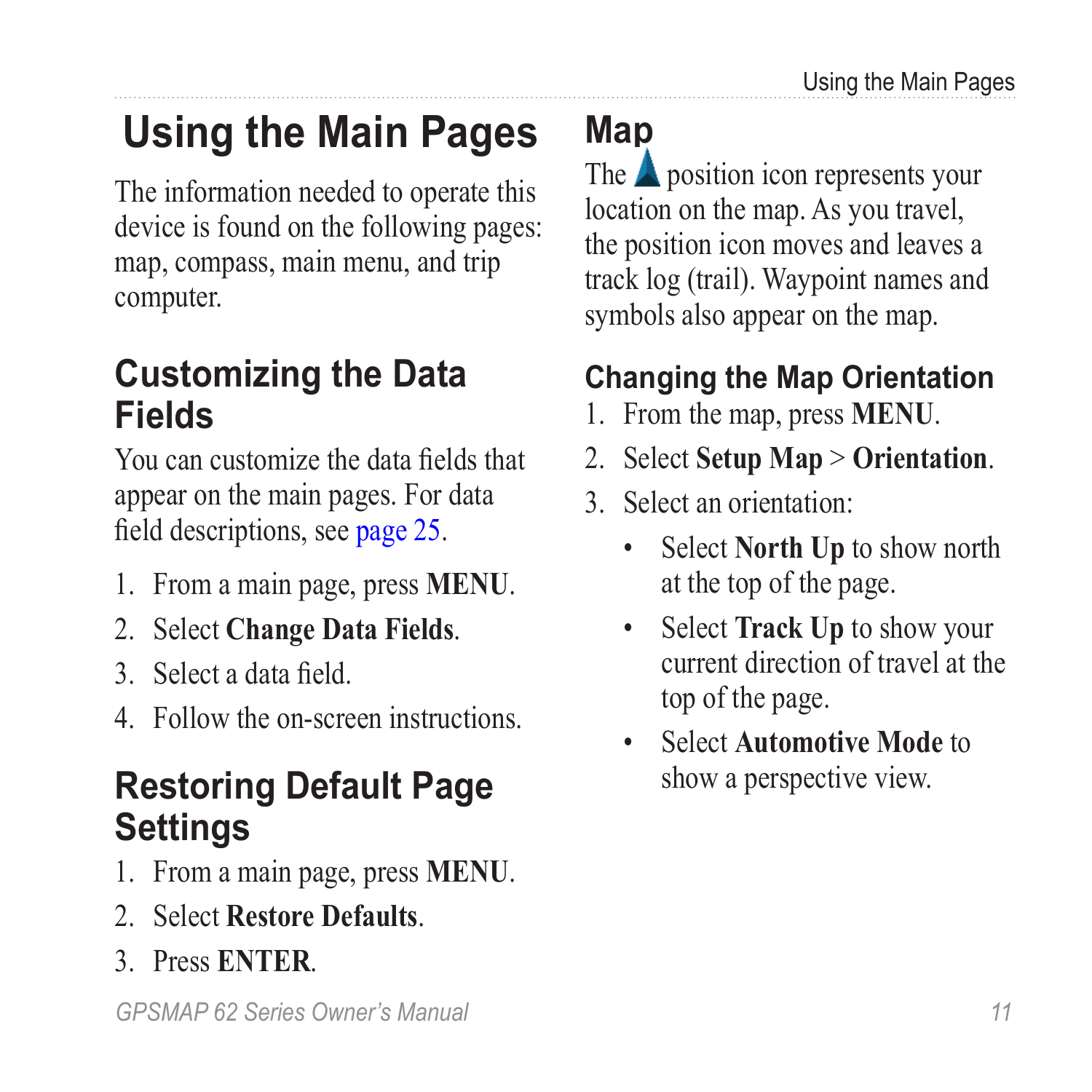### <span id="page-15-0"></span>**Measuring Distance**

You can move the cursor around the map to measure distance from the current location.

- 1. From the map, press **MENU**.
- 2. Select **Measure Distance**.

The device automatically begins measuring from your current location.

3. Move the cursor to a point you want to measure to.

> The distance appears at the bottom of the page.

4. Press **QUIT** to stop measuring.

### **Map Setup Options**

From the map, press **MENU**, and select **Setup Map**.

• **Map Orientation**—allows you to select how the map is displayed ([page 11](#page-14-2)).

- **Guidance Text**—allows you to select when to show guidance text on the map.
- **Advanced Map Setup**
	- **Auto Zoom**—automatically selects the appropriate zoom level for optimal use on your map. When **Off** is selected, you must zoom in or out manually.
	- **Zoom Levels**—map items draw or appear at or below the selected zoom level.
	- **Text Size**—allows you to select the text size for map items.
	- **Detail**—allows you to select the amount of map data displayed on the device.

**NOTE**: Higher detail settings may cause the map to redraw slowly.

• **Shaded Relief**—shows detail relief on the map (if available) or turns off shading.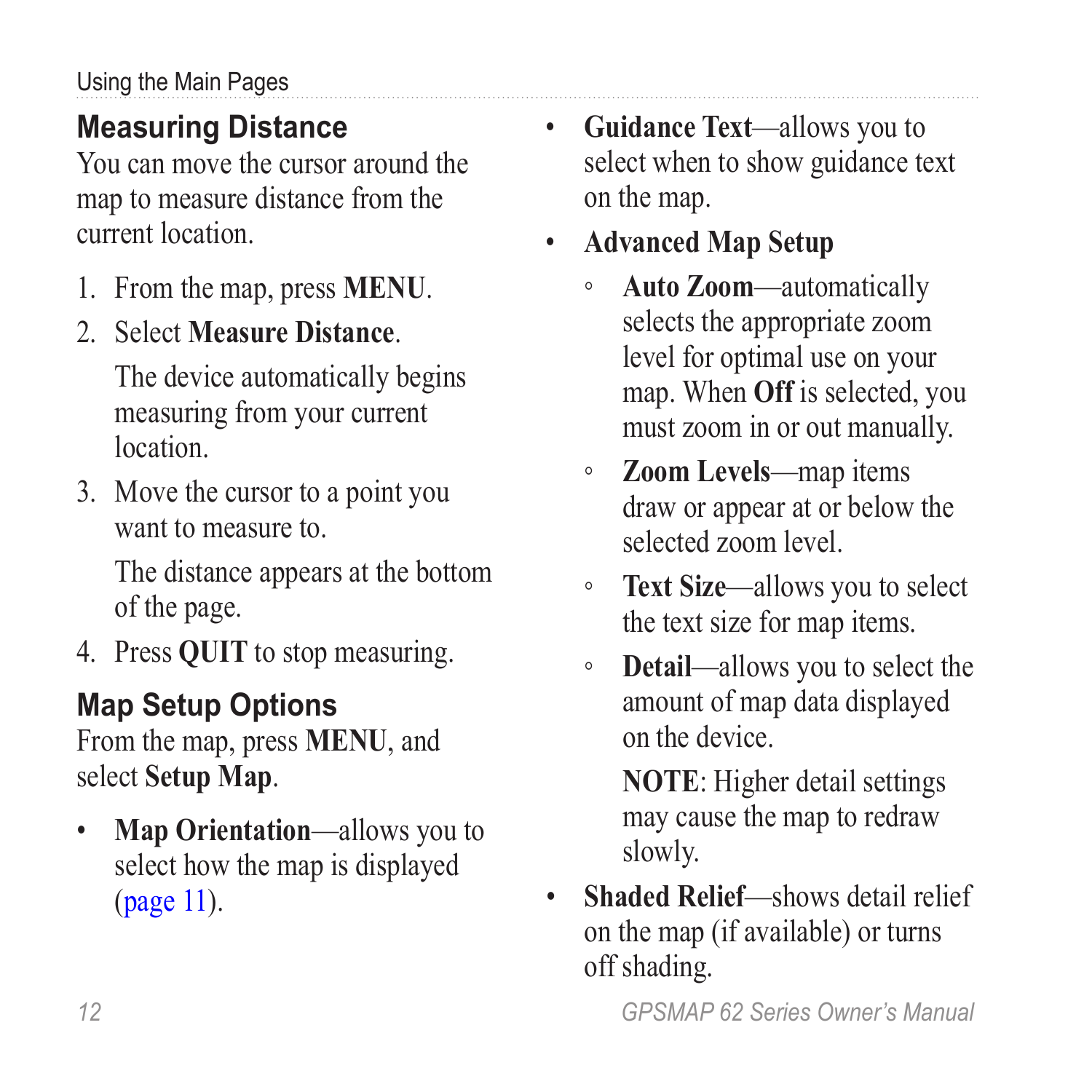<span id="page-16-0"></span>• **Map Information**—allows you to enable or disable the maps currently loaded on the device. To purchase additional maps, see [page 42.](#page-45-3)

### <span id="page-16-2"></span>**Compass**

When navigating to a destination, the  $\triangle$  bearing pointer points to your destination, regardless of the direction you are moving. When the bearing pointer points toward the top of the electronic compass, you are traveling directly toward your destination. If it points any other direction, turn toward that direction until the arrow is pointing toward the top of the compass.

#### <span id="page-16-1"></span>**Calibrating the Compass**

#### *notice*

Calibrate the electronic compass outdoors. Do not stand near objects that influence magnetic fields, such as cars, buildings, or overhead power lines.

**NOTE**: The three-axis compass is available only with the GPSMAP 62s, GPSMAP 62st, GPSMAP 62sc, and GPSMAP 62stc.

You should calibrate the compass after moving long distances, experiencing temperature changes, or changing the batteries.

- 1. From the compass, press **MENU**.
- 2. Select **Calibrate Compass** > **Start**.
- 3. Follow the on-screen instructions.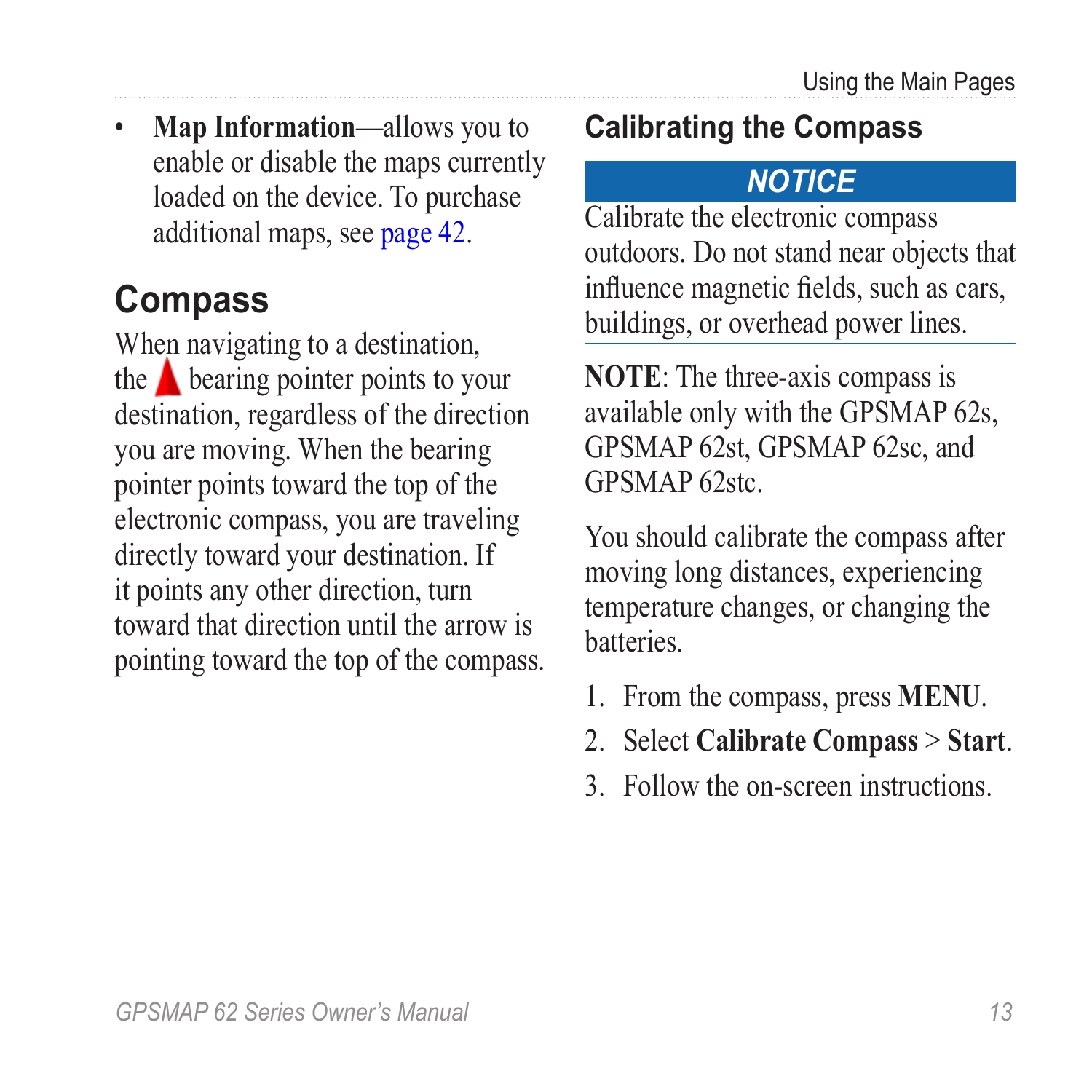# <span id="page-17-0"></span>**Using the Compass**

You can use the compass to navigate an active route.

- 1. Press **page**.
- 2. Hold the device level.
- 3. Follow the  $\triangle$  bearing pointer to your destination.

# **Using Sight 'N Go**

**NOTE**: Sight 'N Go is available only with the GPSMAP 62s, GPSMAP 62st, GPSMAP 62sc, and GPSMAP 62stc.

You can point the device at an object in the distance, such as a lighthouse, lock in the direction, and then navigate to the object.

- 1. From the main menu, select **Sight 'N Go**.
- 2. Point the device at an object.
- 3. Select **Lock Direction** > **Set Course**.

4. Use the compass to navigate to the object.

#### **Compass Setup Options** From the compass, press **menu**, and select **Setup Heading**.

- **Display**—shows the type of directional heading on the compass:
	- **Directional Letters**—sets the compass reading to directional letters (N, S, E, W).
	- **Numeric Degrees**—sets the compass reading to degrees  $(0^{\circ}-359^{\circ})$ .
	- **Mils**—sets the compass reading to mils (0 mils–6399 mils).
- **North Reference**—sets the north reference of the compass:
	- **True**—sets true north as the heading reference.
	- **Magnetic**—automatically sets the magnetic declination for your location.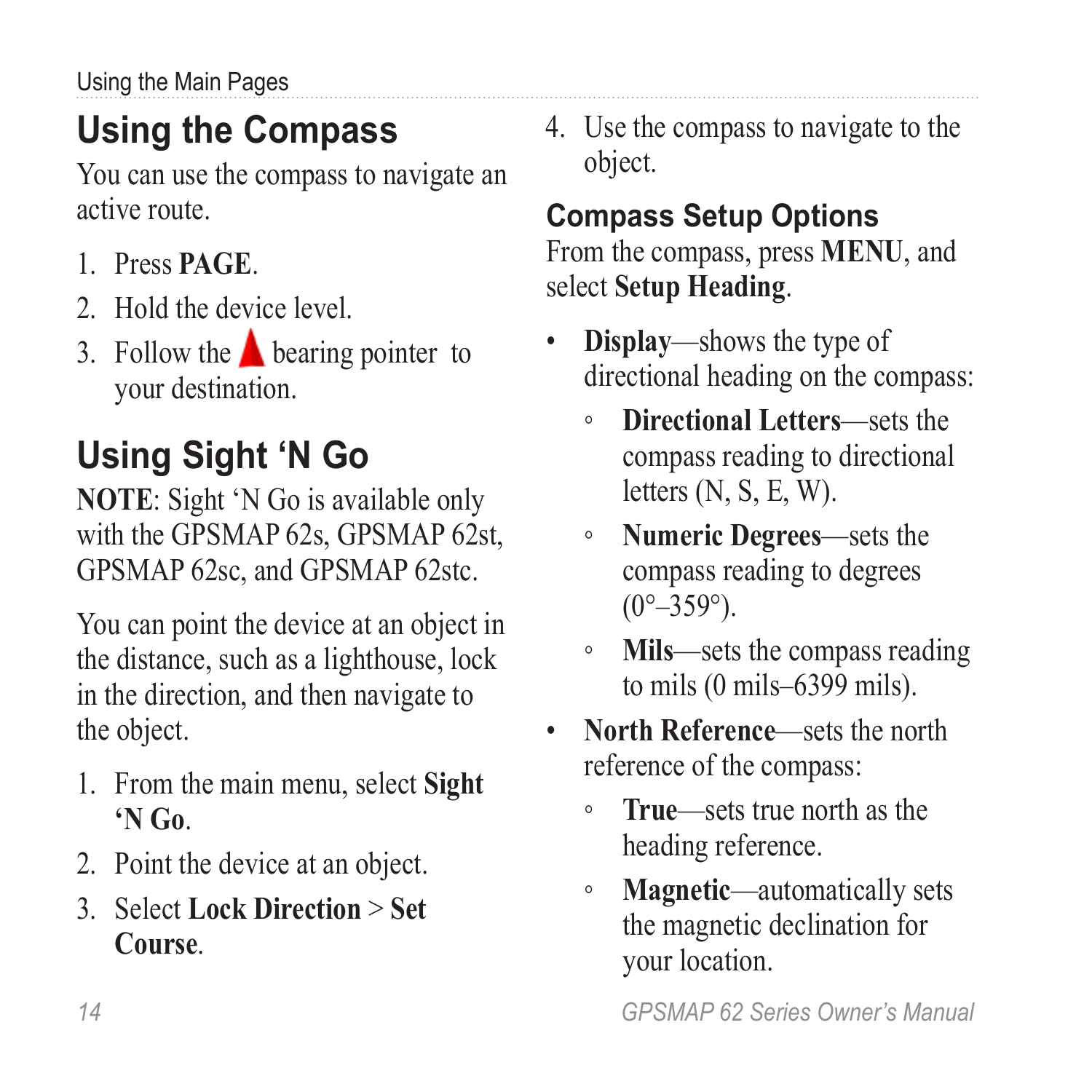- <span id="page-18-0"></span>◦ **Grid**—sets grid north as the heading reference (0°).
- **User**—sets the magnetic variation value.
- **Go To Line/Pointer**—allows you to select how the course is displayed.
	- **Bearing** (Small/Large) indicates the direction to your destination.
	- **Course** indicates your relationship to a course line leading to a destination.
- **Compass**—allows you to switch from an electronic compass to a GPS compass when you are traveling at a higher rate of speed for a set period of time, or turns the compass off.
- **Calibrate Compass**—starts the compass calibration ([page 13](#page-16-1)).

## <span id="page-18-1"></span>**Elevation Plot**

**NOTE**: The elevation plot page is available only with the GPSMAP 62s, GPSMAP 62st, GPSMAP 62sc, and GPSMAP 62stc.

<span id="page-18-2"></span>Calibrating the Barometric Altimeter

You can manually calibrate the barometric altimeter if you know the correct elevation or the correct pressure.

- 1. From the elevation plot, press **menu**.
- 2. Select **Calibrate Altimeter**.
- 3. Follow the on-screen instructions.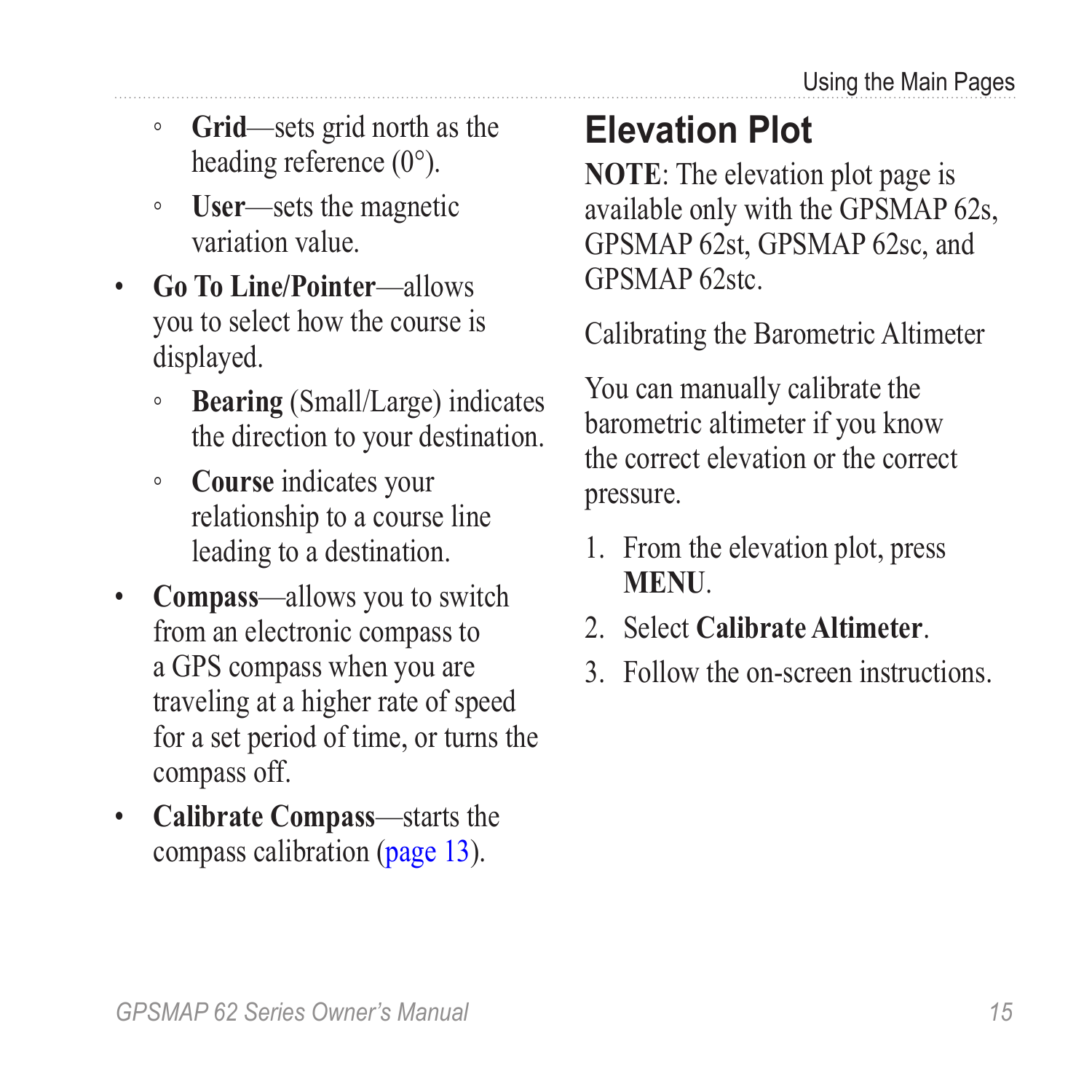### <span id="page-19-0"></span>**Elevation Plot Setup Options**

From the elevation plot, press **menu**.

- **Change Plot Type**—sets the type of data shown on the elevation plot:
	- **Elevation/Time**—records elevation changes over a period of time.
	- **Elevation/Distance**—records elevation changes over a distance.
	- **Barometric Pressure**—records barometric pressure over a period of time.
	- **Ambient Pressure**—records ambient pressure changes over a period of time.
- **Adjust Zoom Ranges**—adjusts the zoom ranges shown on the elevation plot page.
- **Reset**—resets the elevation plot data:
	- **Reset Trip Data**—resets all trip data.
	- **Delete All Waypoints**—deletes all saved waypoints.
	- **Clear Current Track**—deletes the track log.
	- **Restore Defaults**—restores the device to factory settings.

**Calibrate Altimeter**—see [page 15](#page-18-2).

# **Opening the Main Menu**

The main menu gives you access to setup screens including waypoints, tracks, and routes. See [page 18](#page-21-1) for main menu settings pages.

From any page, press **MENU** twice.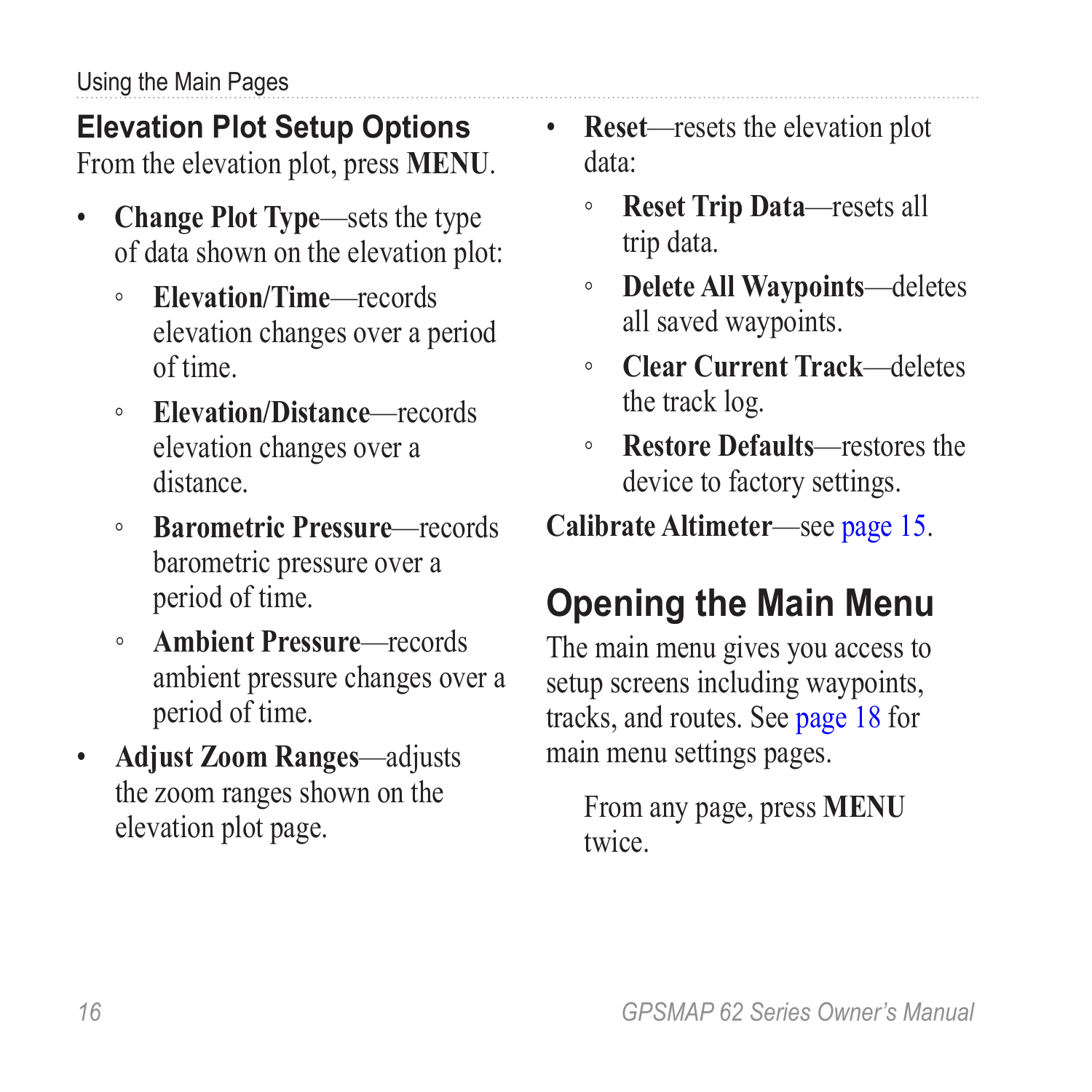## <span id="page-20-0"></span>**Trip Computer**

The trip computer displays your current speed, average speed, maximum speed, trip odometer, and other helpful statistics.

### **Trip Computer Setup Options**

From the trip computer, press **menu**.

- **Reset**—resets all the trip computer values to zero. For accurate information, reset the trip information before beginning a trip.
- **Big Numbers**—changes the size of the numbers shown on the trip computer page.

• **Change Dashboard**—changes the theme and information displayed on the dashboard.

**NOTE**: Your customized settings are remembered by the dashboard, and will not be lost when you change profiles ([page 19](#page-22-1)).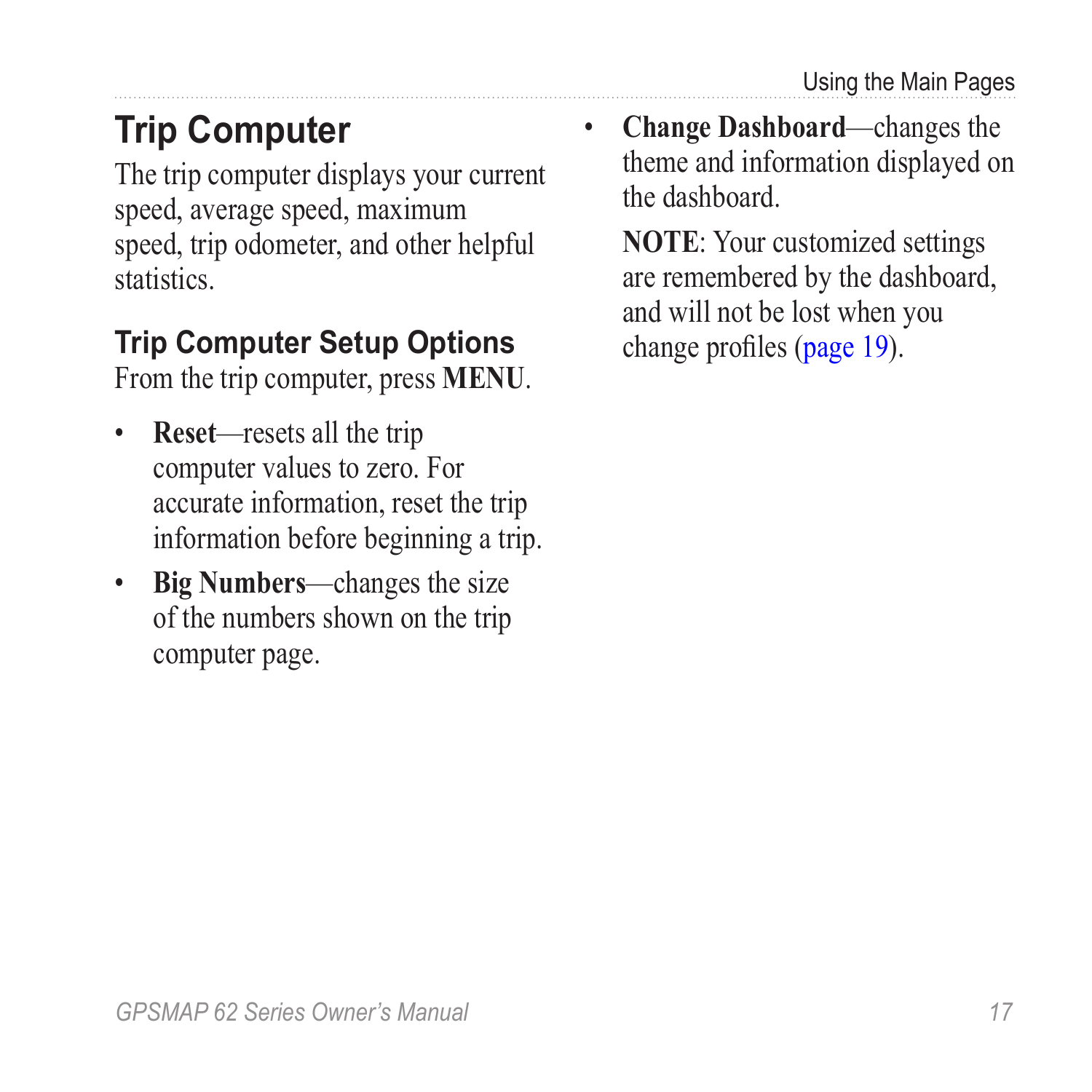# <span id="page-21-1"></span><span id="page-21-0"></span>**Main Menu Features and Settings**

## **Geocaches**

Geocaching is a type of treasure hunting, in which geocachers seek hidden treasures using GPS coordinates posted on the Internet by those hiding the geocache.

### **Downloading Geocaches**

- 1. Register your device [\(page 38\)](#page-41-1).
- 2. Connect your device to your computer [\(page 44\)](#page-47-1).
- 3. Go to [www.garmin.com/products](www.garmin.com/products/communicator) [/communicator.](www.garmin.com/products/communicator)
- 4. Download the Garmin Communicator plug-in.
- 5. Go to<www.garmin.com/geocache>.
- 6. Follow the on-screen instructions to download geocaches to your device.

### **Navigating to a Geocache**

- 1. From the main menu, select **Geocaches**.
- 2. Select **Find a Geocache**.
- 3. Select a geocache.
- 4. Select **Go**.

# **Share Wirelessly**

**NOTE**: The share wirelessly feature is available only with the GPSMAP 62s, GPSMAP 62st, GPSMAP 62sc, and GPSMAP 62stc.

Your device can send or receive data when connected to another compatible device. You must be within 10 feet (3 m) of the compatible Garmin device.

### **Sending and Receiving Data**

- 1. From the main menu, select **Share Wirelessly**.
- 2. Select **Send** or **Receive**.
- 3. Follow the on-screen instructions.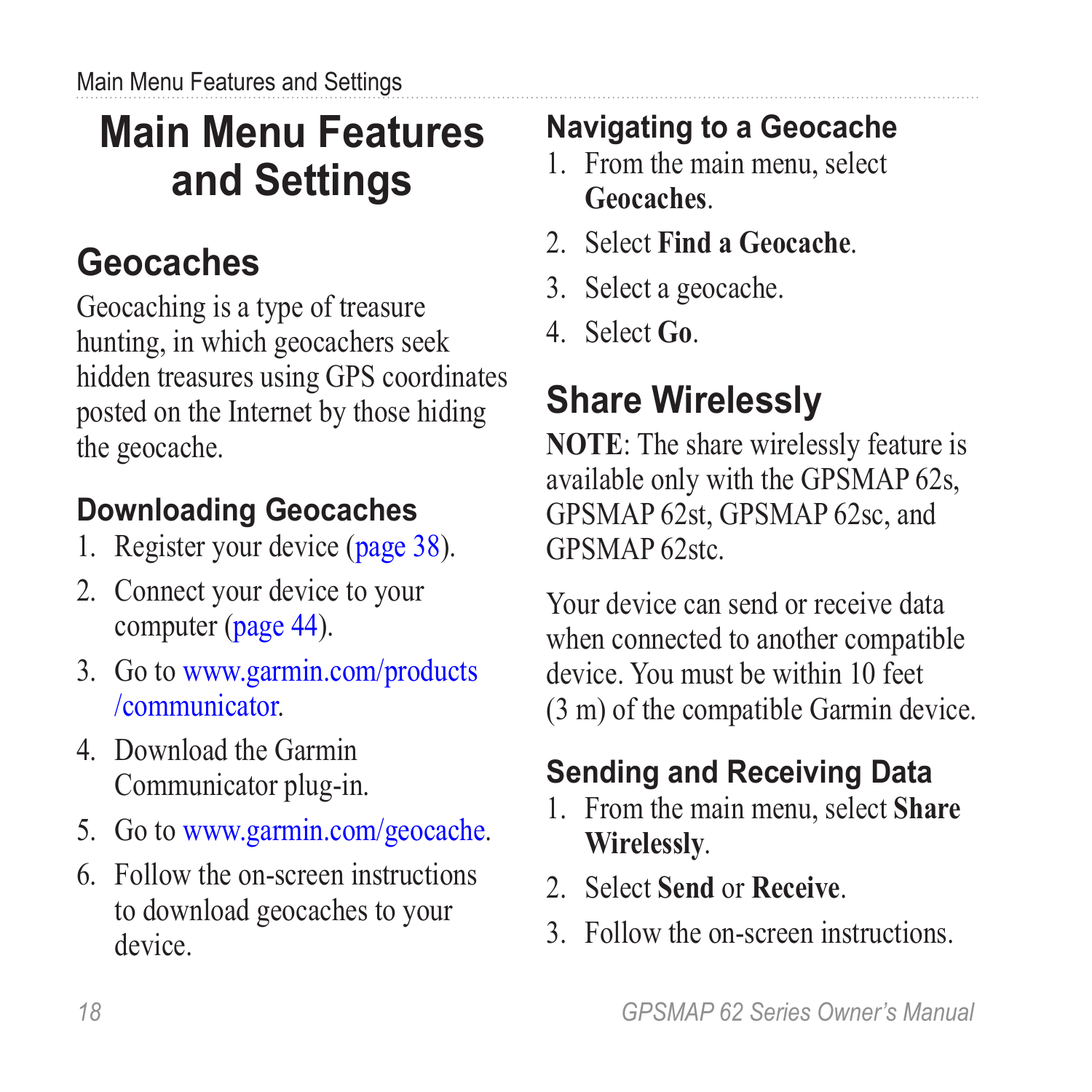## <span id="page-22-0"></span>**Proximity Alarms**

Proximity alarms alert you when you are approaching a predetermined area.

### **Setting a Proximity Alarm**

- 1. From the main menu, select **Proximity Alarms**.
- 2. Select **Create New**.
- 3. Select a category.
- 4. Select a point.
- 5. Select **Use**.
- 6. Enter a radius.
- 7. Select **Done**.

## <span id="page-22-1"></span>**Profile Change**

When you are using a profile and you change settings such as data fields, units of measurement, or position settings, they are saved automatically as part of the profile you are using.

For more information about customizing your profile, see [page 37](#page-40-1).

### **Setting a Profile**

1. From the main menu, select **Profile Change**.

Your current profile is indicated on the page.

2. Select a profile.

## **Area Calculation**

### **Calculating the Size of an Area**

- 1. From the main menu, select **Area Calculation** > **Start**.
- 2. Walk around the perimeter of the area you want to calculate.
- 3. Select **Calculate** when finished.

After you calculate the area, you can save the track to your device and change the unit of measure.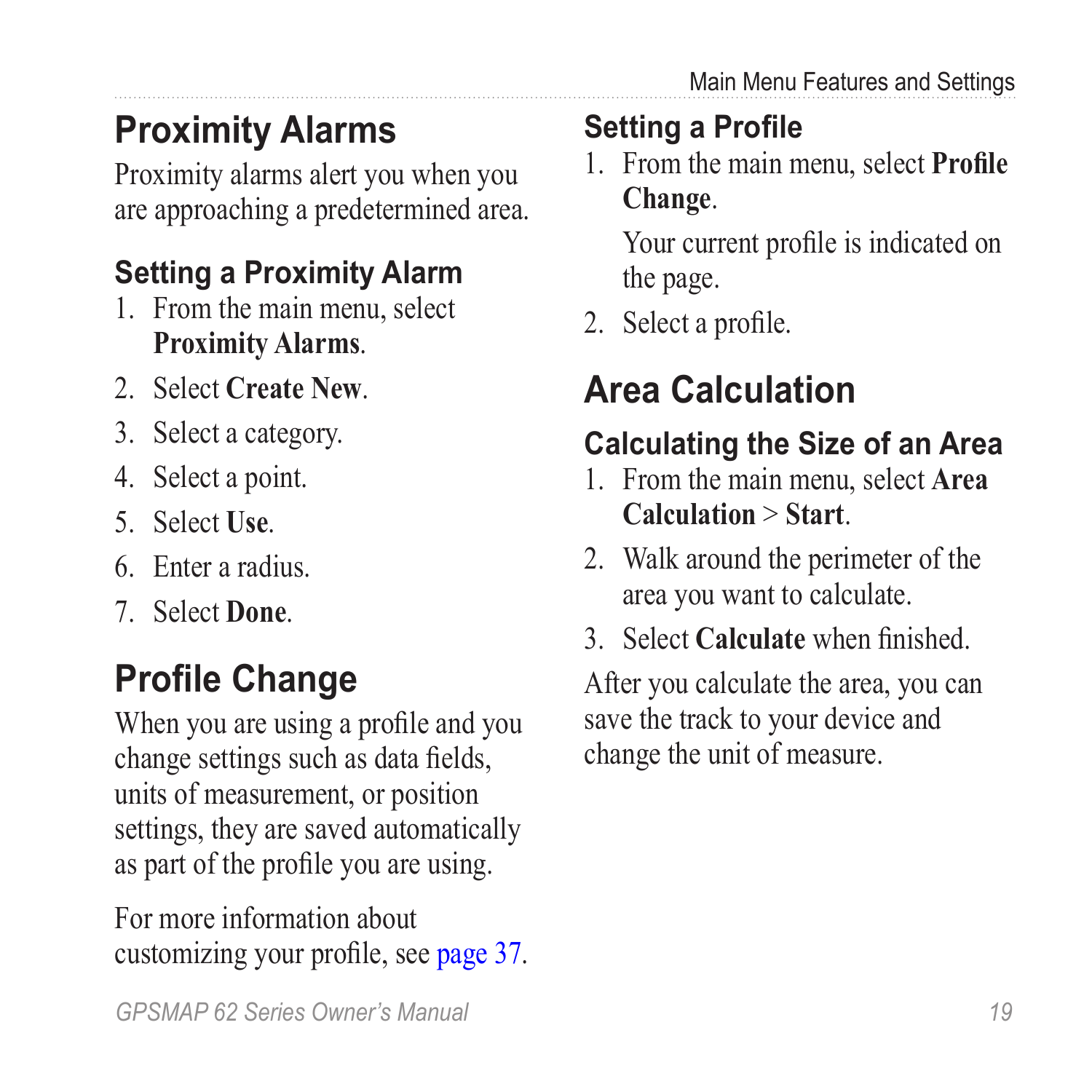## <span id="page-23-0"></span>**Satellite**

The satellite page shows your current location, GPS accuracy, satellite locations, and signal strength.

### **Satellite Settings**

From the satellite page, press **menu**.

- **Use With GPS On**—allows you to turn the GPS on and off.
- **Track Up**—indicates whether satellites are shown with rings oriented with North toward the top of the screen or oriented with your current track toward the top of the screen.
- **Single Color**—allows you to select whether the satellite page is displayed in multicolor or single color.
- **Set Location On Map**—allows you to mark your current location on the map. This option is available only when you turn off GPS. You can use this location to create routes or search for saved locations.
- **AutoLocate**® **Position**—calculates your GPS position using the Garmin AutoLocate feature.

### **Additional Main Menu Tools**

- **Calendar**—displays a calendar.
- **Calculator**—displays a calculator.
- **Sun and Moon**—displays sunrise and sunset times along with the moon phase.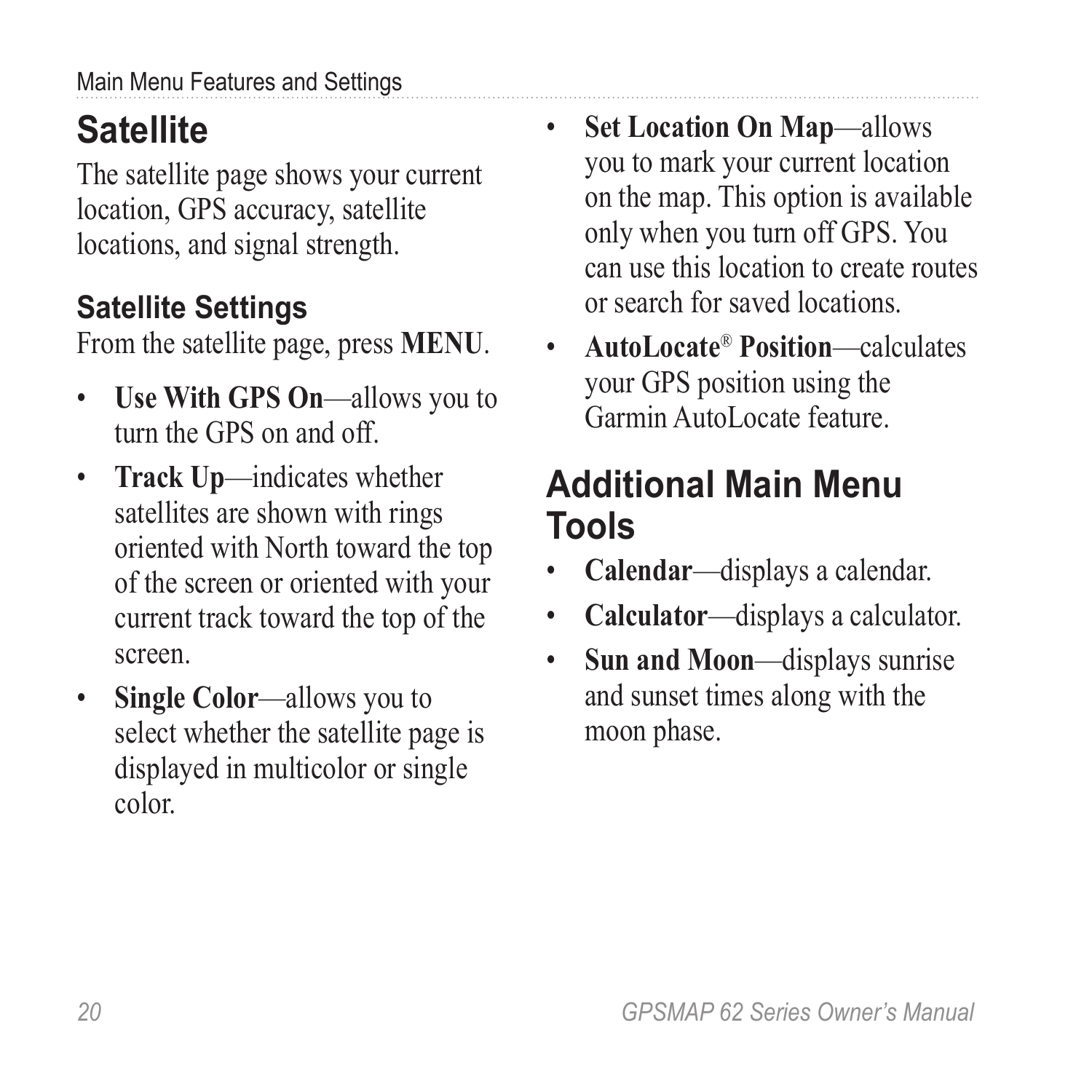- <span id="page-24-0"></span>• **Alarm Clock**—sets an audible alarm. If you are not currently using the device, you can set the device to turn on at a specific time.
- **Hunt and Fish**—displays the predicted best dates and times for hunting and fishing at your current **location**
- **Stopwatch**—allows you to use a timer, mark a lap, and time laps.
- **Waypoint Averaging**—allows you to refine a waypoint location with multiple samples to achieve the most-accurate location possible.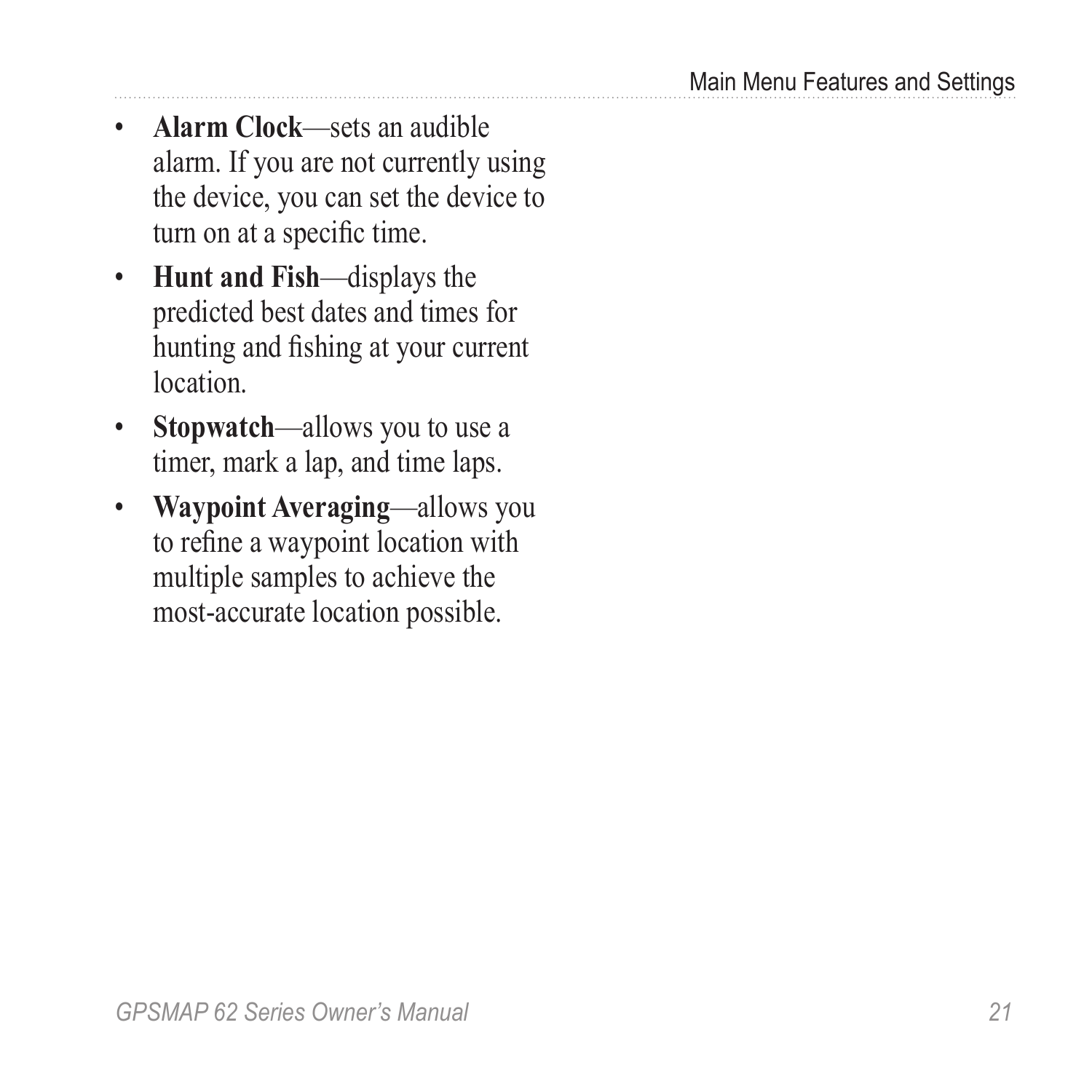# <span id="page-25-0"></span>**Camera and Photos**

You can take photos with the GPSMAP 62sc and GPSMAP 62stc. When you take a photo, the geographic location is automatically saved in the photo information. You can navigate to the location like a waypoint.

## **Taking a Photo**

- 1. From the main menu, select **Camera**.
- 2. Turn the device horizontally or vertically to change the orientation of the photo.
- 3. If necessary, press **IN** or **OUT** to zoom in or out.
- 4. Hold the **ENTER** button to focus.
- 5. Release the **ENTER** button to take a photo.

### **Setting the Camera for Low Light**

- 1. From the main menu, select **Camera**.
- 2. Press **MENU**.
- 3. Select **Low Light Mode**.

## **Camera Setup**

From the camera, press **MENU**, and select **Setup Camera**.

- **Photo Resolution**—allows you to select the resolution used to take photos.
- **Save Photos To**—allows you to select where photos automatically save after they are taken.

## **Viewing Photos**

You can view photos you have taken with the camera (page 22) and photos you have transferred to the device (page 24).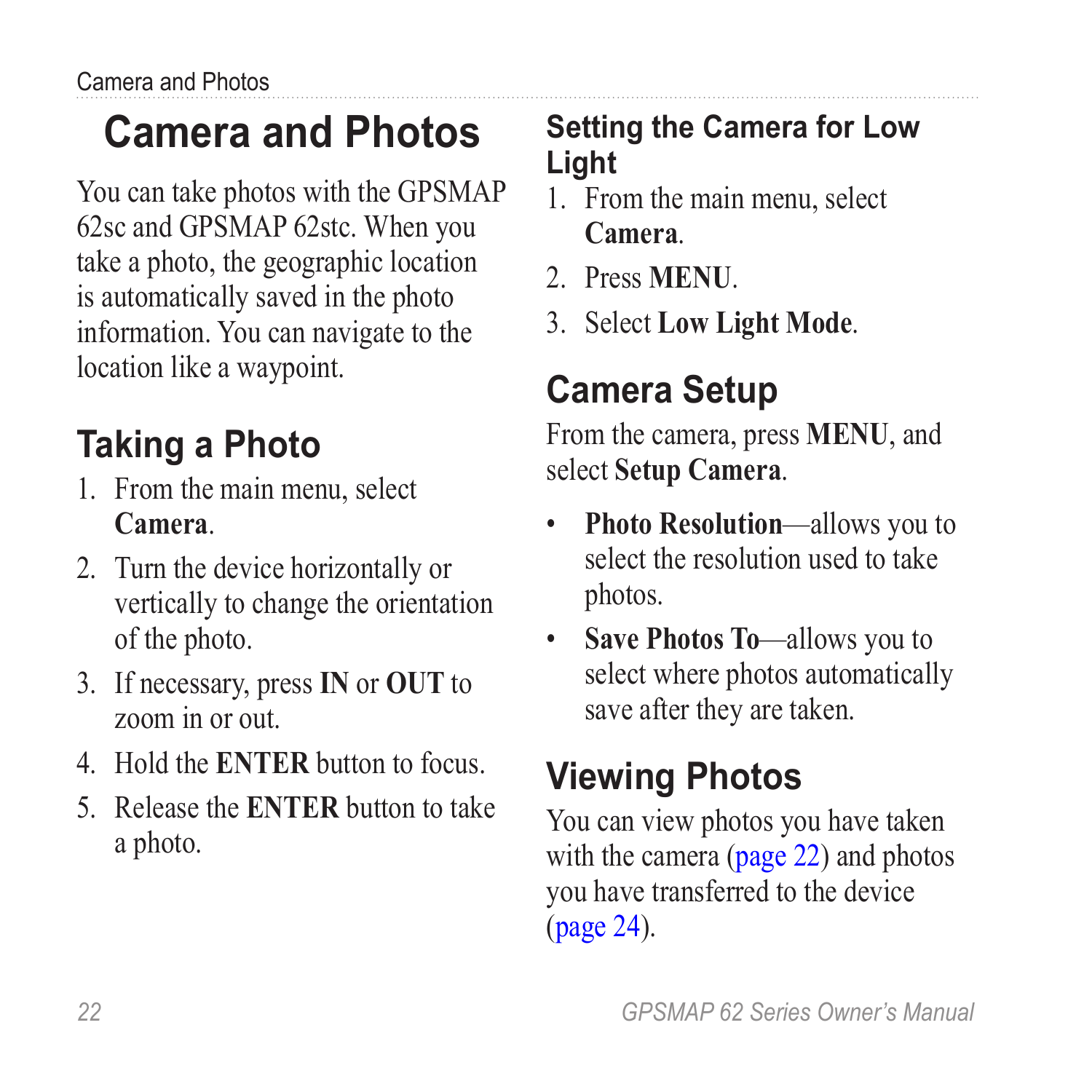- <span id="page-26-0"></span>1. From the main menu, select **Photo Viewer**.
- 2. Use the rocker to scroll through all the photos.
- 3. Select a photo to see a larger view of it.

Press **IN** or **OUT** to zoom in or zoom out on the photo you are viewing.

### **Sorting Photos**

- 1. From the main menu, select **Photo Viewer**.
- 2. Press **MENU**.
- 3. Select **Sort Photos**.
- 4. Select **Most Recently**, **Near a Location**, or **On a Specific Date**.

#### **Viewing the Location of a Photo**

- 1. From the main menu, select **Photo Viewer**.
- 2. Select a photo.
- 3. Press **MENU**.
- 4. Select **View Map**.

### **Deleting a Photo**

- 1. From the main menu, select **Photo Viewer**.
- 2. Select a photo.
- 3. Press **MENU**.
- 4. Select **Delete** > **Yes**.

### **Navigating to a Photo**

- 1. From the main menu, select **Photo Viewer**.
- 2. Select a photo.
- 3. Press **MENU**.
- 4. Select **View Map** > **Go**.
- 5. Navigate using the map [\(page 11\)](#page-14-3) or compass [\(page 13](#page-16-2)).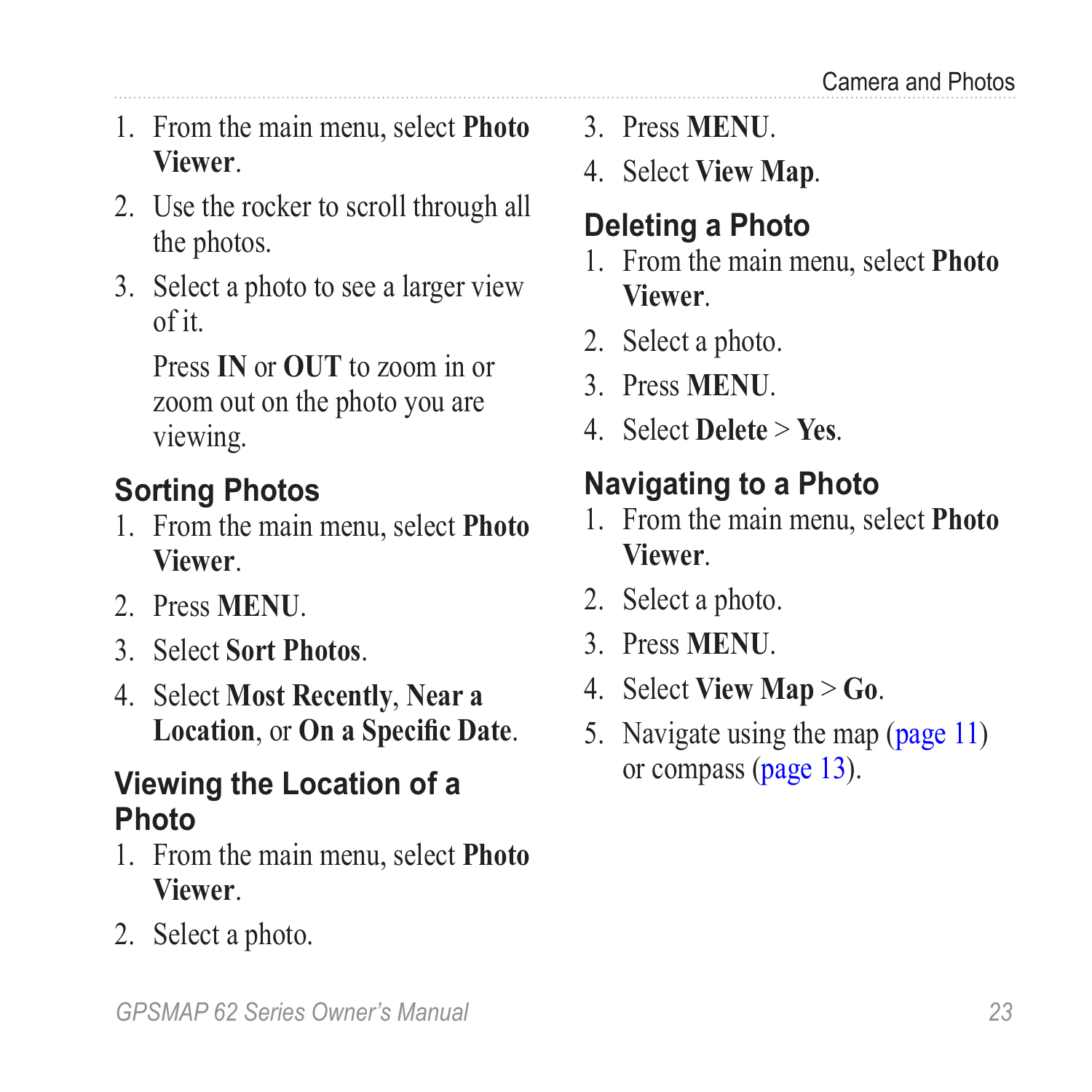#### <span id="page-27-0"></span>**Uploading and Downloading Photos from Garmin Connect**

- 1. Connect your device to a computer ([page 45\)](#page-48-0).
- 2. Go to [http://my.garmin.com.](http://my.garmin.com)
- 3. If necessary, create an account.
- 4. Sign in.
- 5. Follow the on-screen directions to upload or download photos.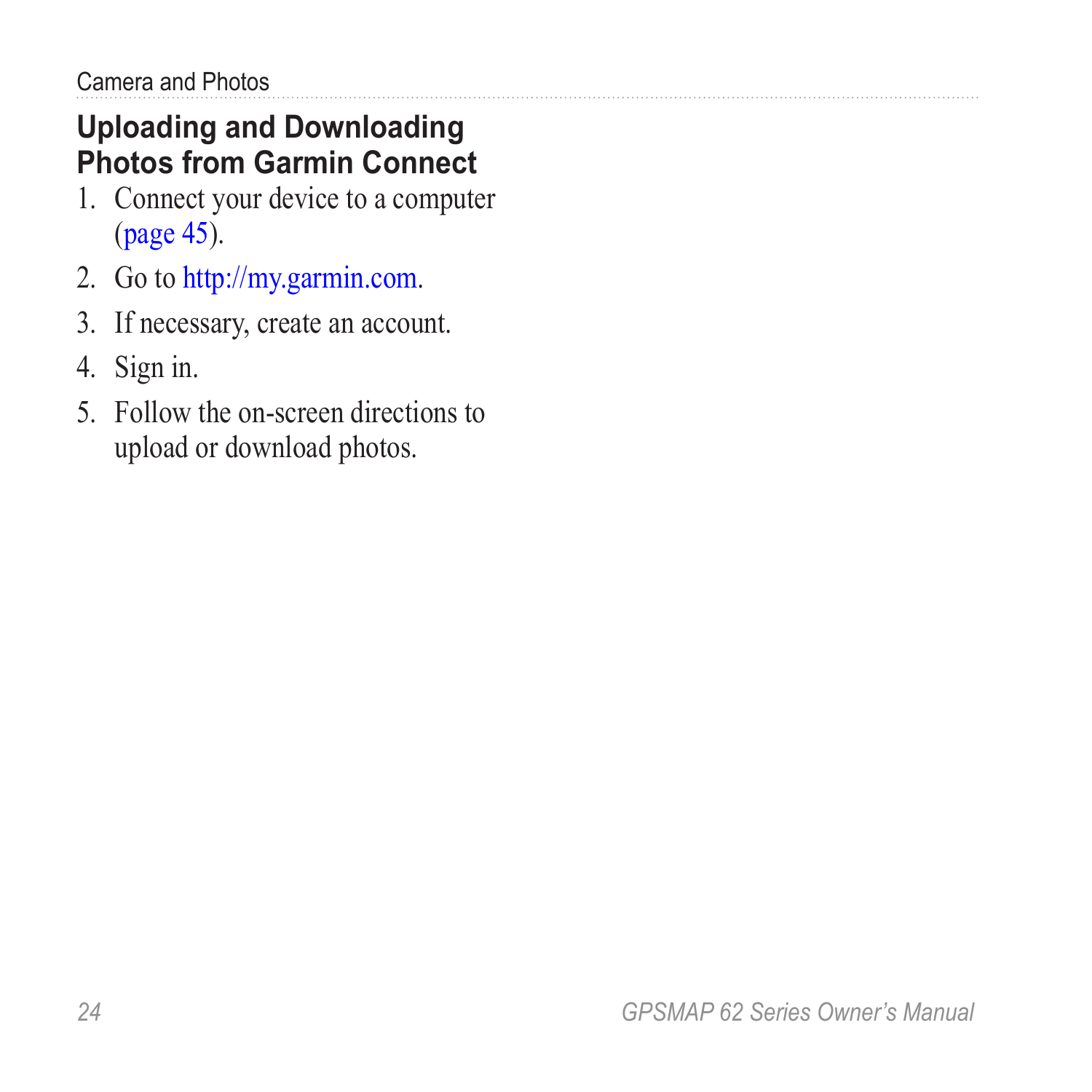## <span id="page-28-0"></span>**Customizing Your Device**

### **Customizing Data Fields**

You can customize the data fields displayed on each main page.

- 1. From a main page, press **meNu**.
- 2. Select **Change Data Fields**.
- 3. Select a data field.
- 4. Follow the on-screen instructions.

### <span id="page-28-1"></span>**Data Field Options**

\*\* Available only with the GPSMAP 62s, GPSMAP 62st, GPSMAP 62sc, and GPSMAP 62stc.

| Data Field         | <b>Description</b>                                                                                                              |
|--------------------|---------------------------------------------------------------------------------------------------------------------------------|
| Accuracy of<br>GPS | The margin of<br>error for your<br>exact location. For<br>example, your GPS<br>location is accurate<br>to within $+/- 12$ feet. |

| Data Field                                      | <b>Description</b>                                               |
|-------------------------------------------------|------------------------------------------------------------------|
| **Ambient<br>Pressure                           | The uncalibrated<br>environmental<br>pressure.                   |
| **Ascent -<br>Average                           | The average vertical<br>distance of ascent.                      |
| **Ascent -<br>Maximum                           | The maximum<br>ascent rate in feet/<br>meters per minute.        |
| **Ascent - Total                                | The total elevation<br>distance ascended.                        |
| **Barometer                                     | The calibrated<br>current pressure.                              |
| <b>Battery Level</b>                            | The remaining<br>battery power.                                  |
| Bearing                                         | The direction from<br>your current location<br>to a destination. |
| **Cadence<br>(cadence<br>accessory<br>required) | Revolutions of the<br>crank arm or strides<br>per minute.        |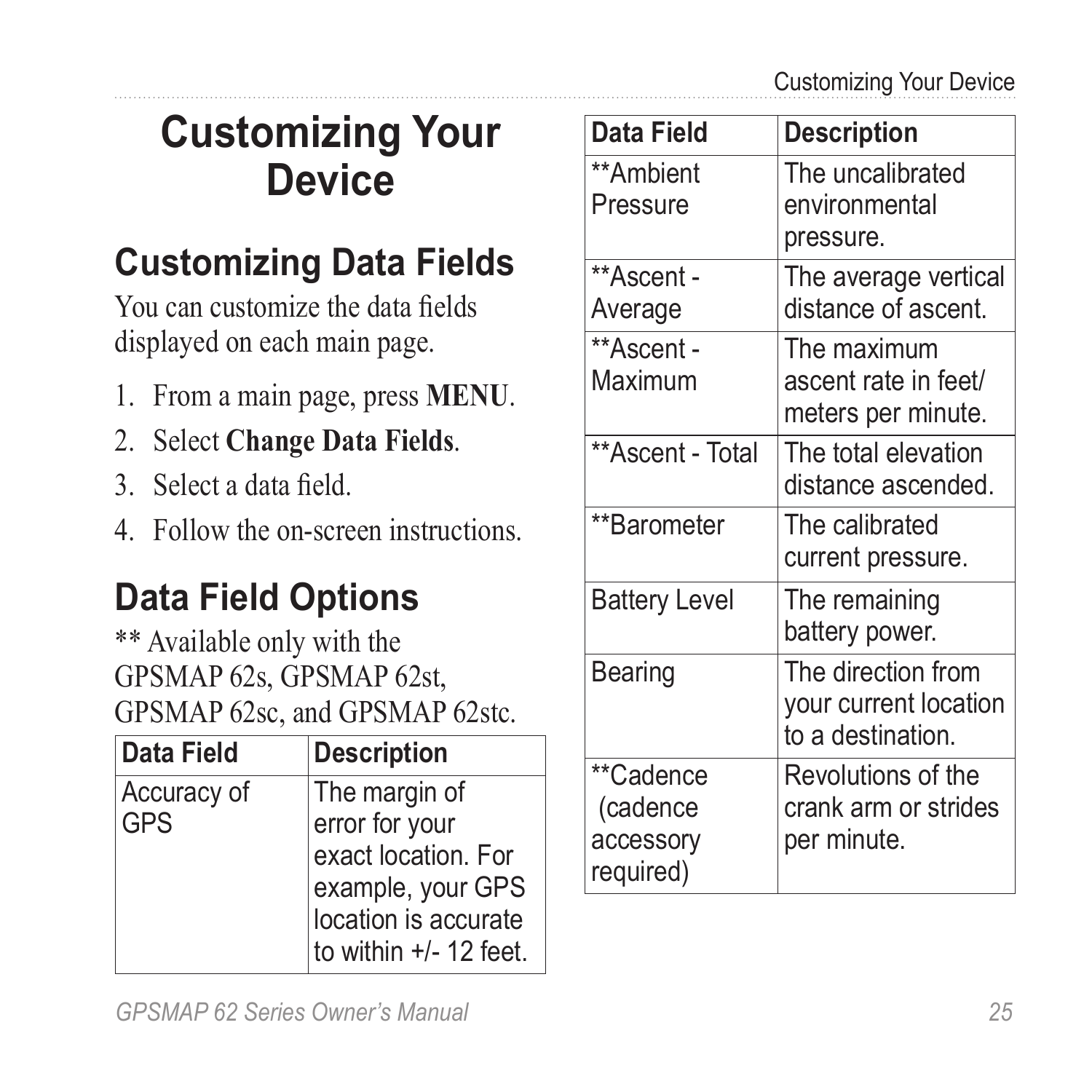#### Customizing Your Device

| Data Field             | <b>Description</b>                                                | Data Field               | <b>Description</b>                                                  |
|------------------------|-------------------------------------------------------------------|--------------------------|---------------------------------------------------------------------|
| Course                 | The direction from<br>your starting location<br>to a destination. | Elevation                | The altitude of your<br>current location<br>above or below sea      |
| Depth                  | The depth of the                                                  |                          | level.                                                              |
|                        | water. Requires<br>a connection to a                              | **Elevation -<br>Maximum | The highest<br>elevation reached.                                   |
|                        | NMEA 0183 depth-<br>capable device to                             | **Elevation -<br>Minimum | The lowest elevation<br>reached.                                    |
|                        | acquire data<br>(page 30).                                        | ETA at<br>Destination    | The estimated<br>time of day you will                               |
| **Descent -<br>Average | The average vertical<br>distance of descent.                      |                          | reach your final<br>destination.                                    |
| **Descent -<br>Maximum | The maximum<br>descent rate in feet/<br>meter per minute.         | <b>ETA at Next</b>       | The estimated time<br>of day you will reach<br>the next waypoint on |
| **Descent -            | The total elevation                                               |                          | the route.                                                          |
| Total                  | distance descended.                                               | Glide Ratio              | The ratio of                                                        |
| Distance to<br>Dest.   | The distance to your<br>final destination.                        |                          | horizontal distance<br>traveled to the                              |
| Distance to Next       | The remaining<br>distance to the next                             |                          | change in vertical<br>distance.                                     |
|                        | waypoint on the<br>route.                                         |                          |                                                                     |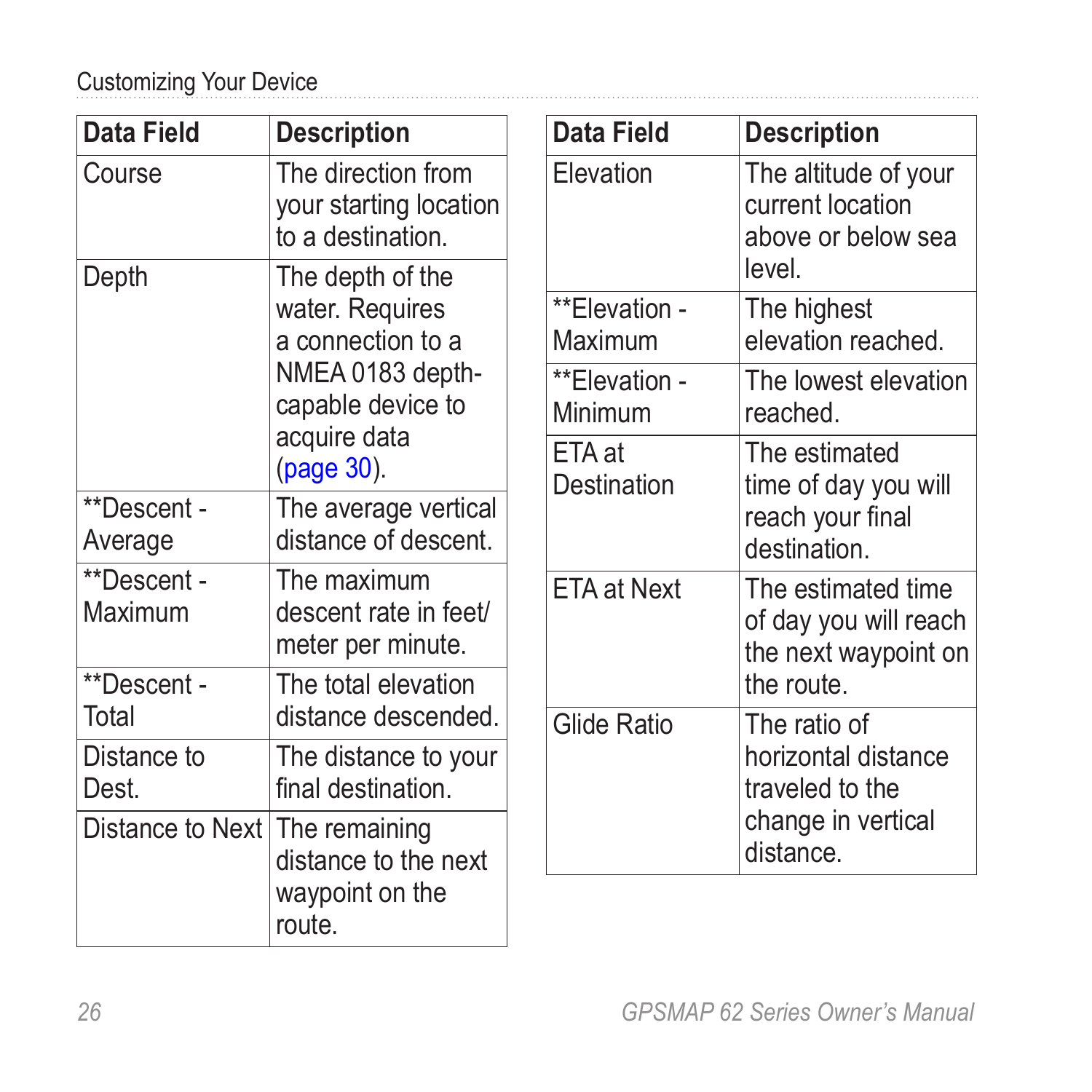<span id="page-30-0"></span>

| Data Field                                                                                                                         | <b>Description</b>                                                                                               | Data Field             | <b>Description</b>                                                           |
|------------------------------------------------------------------------------------------------------------------------------------|------------------------------------------------------------------------------------------------------------------|------------------------|------------------------------------------------------------------------------|
| Glide Ratio To<br>The glide ratio<br>required to<br>Dest.<br>current position<br>and elevation to<br>the destination<br>elevation. | descend from your                                                                                                | Location<br>(selected) | Displays the current<br>position in the<br>selected position<br>format.      |
|                                                                                                                                    |                                                                                                                  | Odometer               | A running tally of<br>distance traveled for<br>all trips.                    |
| <b>GPS Signal</b><br>Strength                                                                                                      | The strength of the<br>GPS signal.                                                                               | Off Course             | The distance to<br>the left or the right                                     |
| Heading                                                                                                                            | The direction you<br>are moving.                                                                                 |                        | by which you have<br>strayed from the                                        |
| **Heart Rate<br>(heart rate)                                                                                                       | Your heart rate in<br>beats per minute                                                                           |                        | original path of<br>travel.                                                  |
| monitor<br>required)                                                                                                               | $(bpm)$ .                                                                                                        | Pointer                | The data field<br>arrow points in the                                        |
| Location (lat/<br>lon)                                                                                                             | Displays the current<br>position in the<br>default position<br>format regardless<br>of the selected<br>settings. |                        | direction of the next<br>waypoint or turn.                                   |
|                                                                                                                                    |                                                                                                                  | Speed                  | The current rate of<br>speed at which you<br>are moving since<br>last reset. |
|                                                                                                                                    |                                                                                                                  | Speed -                | The maximum                                                                  |

Maximum

speed reached since last reset.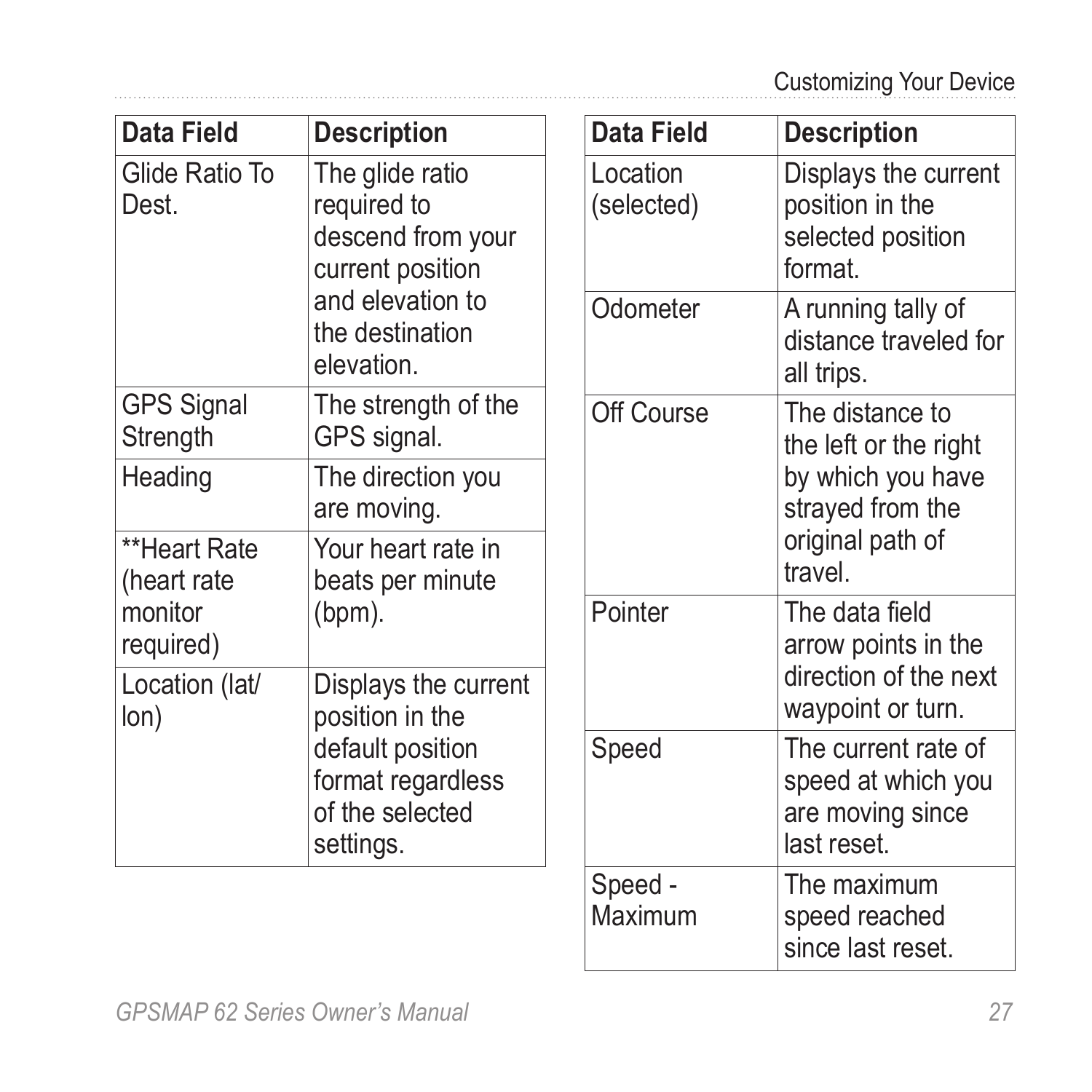<span id="page-31-0"></span>Customizing Your Device

| Data Field                                                                             | <b>Description</b>                                                      |  | Data Field                                      | <b>Description</b>                                                                                                |
|----------------------------------------------------------------------------------------|-------------------------------------------------------------------------|--|-------------------------------------------------|-------------------------------------------------------------------------------------------------------------------|
| Speed - Moving<br>Avg.                                                                 | The average speed<br>of the device while<br>moving since last<br>reset. |  | Time of Day                                     | The current time<br>of day based on<br>your time settings<br>(format, time zone,<br>and daylight saving<br>time). |
| Speed - Overall<br>Avg.                                                                | Your average speed<br>since last reset.                                 |  |                                                 |                                                                                                                   |
| Sunrise                                                                                | The time of sunrise<br>based on your GPS<br>position.                   |  | Time to<br>Destination                          | The estimated<br>time needed to<br>reach your final<br>destination.                                               |
| Sunset                                                                                 | The time of sunset<br>based on your GPS<br>position.                    |  | Time to Next                                    | The estimated<br>time needed until                                                                                |
| Temperature -<br>The temperature of<br>Water<br>the water. Requires<br>a connection to |                                                                         |  | you reach the next<br>waypoint on the<br>route. |                                                                                                                   |
| a NMEA 0183<br>temperature-capable<br>device to acquire<br>data (page 30).             |                                                                         |  | To Course                                       | The direction in<br>which you must<br>move to return to<br>the route.                                             |
|                                                                                        |                                                                         |  | <b>Trip Odometer</b>                            | A running tally of the<br>distance traveled<br>since the last reset.                                              |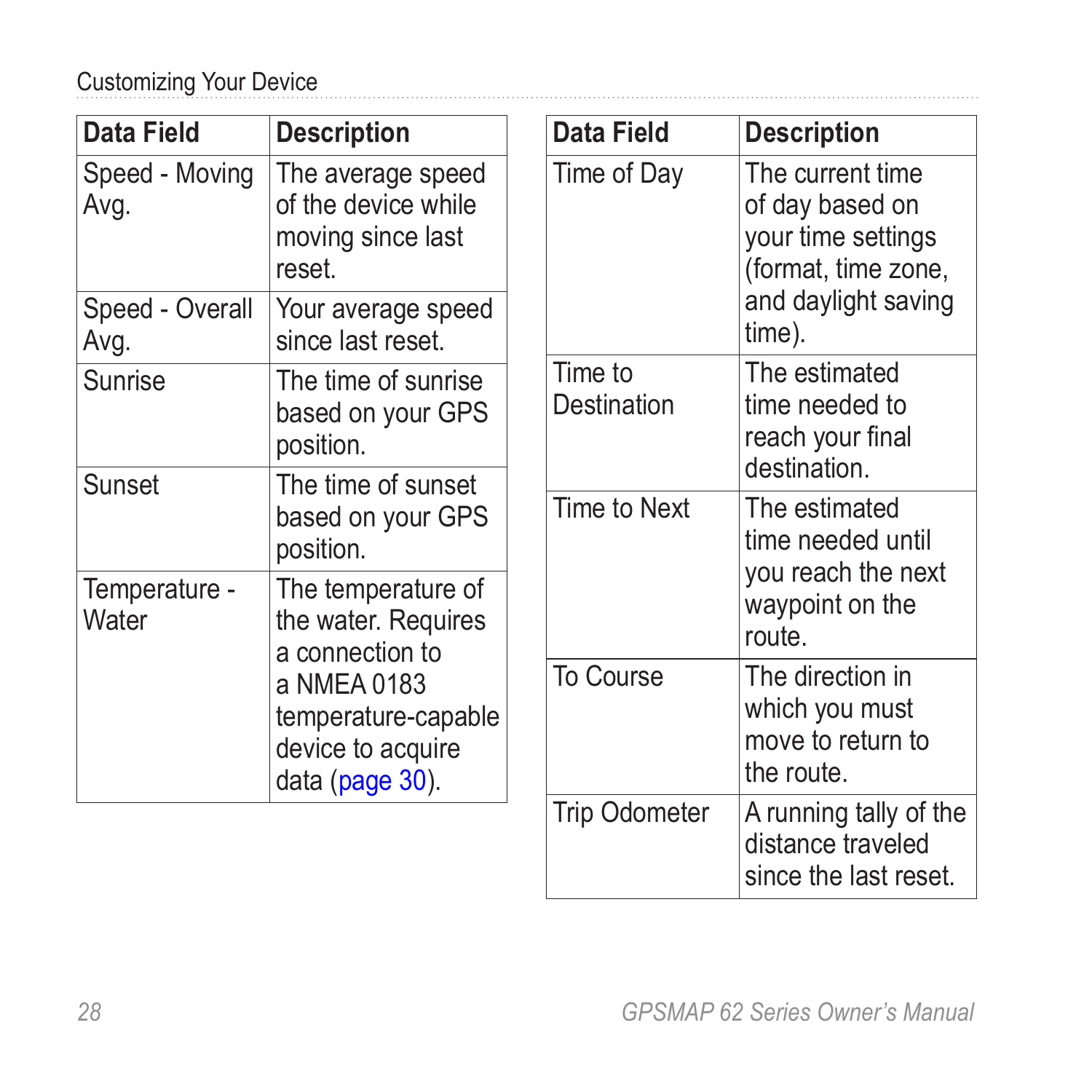| Data Field                   | <b>Description</b>                                                                                                                                                |
|------------------------------|-------------------------------------------------------------------------------------------------------------------------------------------------------------------|
| Trip Time -<br>Moving        | A running tally of<br>time since the last<br>reset.                                                                                                               |
| Trip Time -<br>Stopped       | The time spent not<br>moving since the<br>last reset.                                                                                                             |
| Trip Time - Total            | A running tally of<br>distance traveled<br>since the last reset.                                                                                                  |
| Turn                         | The angle of<br>difference (in<br>degrees) between<br>the bearing to your<br>destination and your<br>current course. L<br>means turn left. R<br>means turn right. |
| <b>Velocity Made</b><br>Good | The speed at which<br>you are closing on<br>a destination along<br>a route.                                                                                       |

| Data Field              | <b>Description</b>                                                                        |
|-------------------------|-------------------------------------------------------------------------------------------|
| Vert. Speed to<br>Dest. | The measurement<br>of your rate of<br>ascent or descent<br>to a predetermined<br>altitude |
| <b>Vertical Speed</b>   | Your rate of altitude<br>gain or loss over<br>time.                                       |
| Waypoint at<br>Dest.    | The last point on<br>a route to your<br>destination.                                      |
| Waypoint at<br>Next     | The next point on<br>your route.                                                          |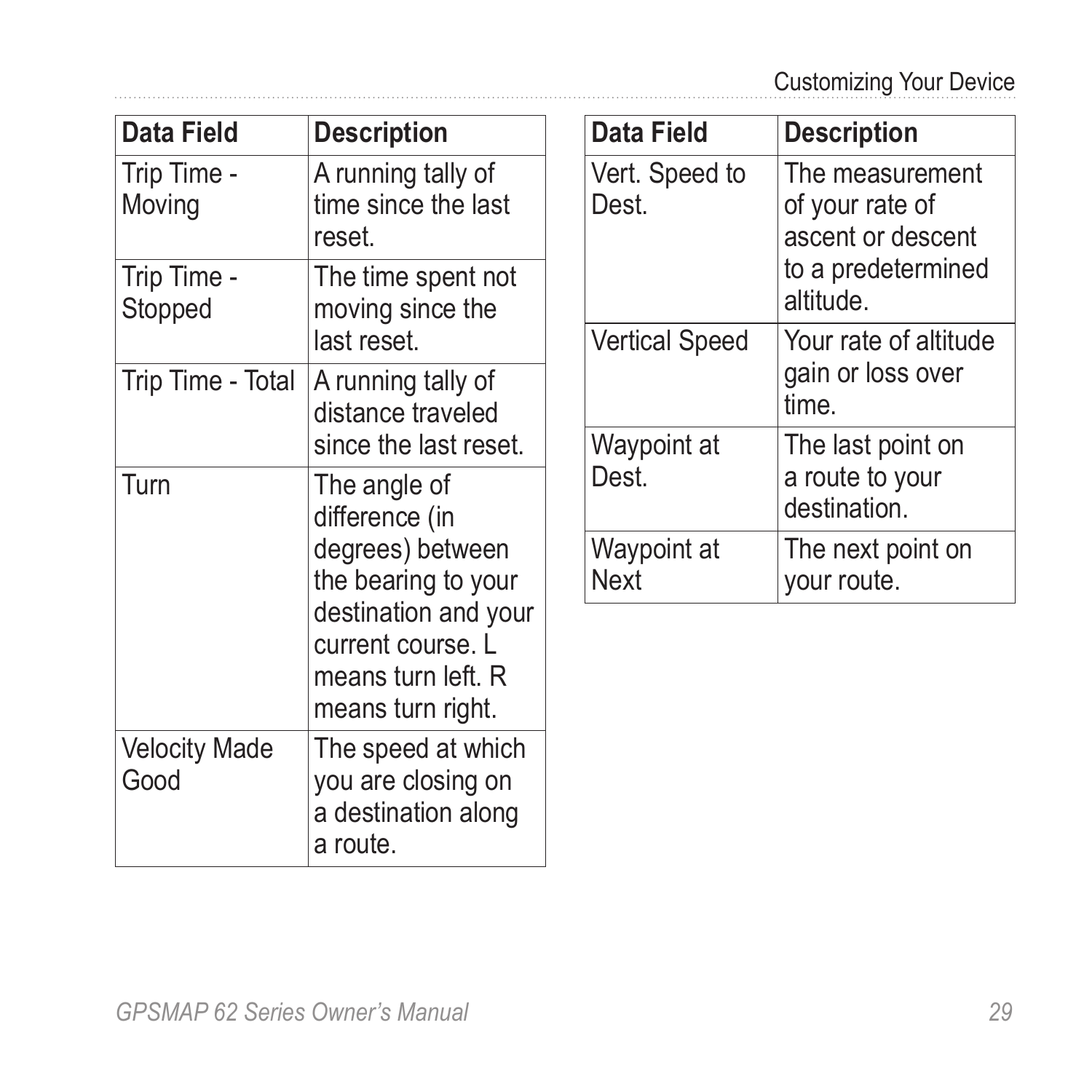## <span id="page-33-0"></span>**System Settings**

From the main menu, select **Setup** > **System**.

- **GPS**—sets the GPS to **Normal, WAAS/EGNOS** (Wide Area Augmentation System/European Geostationary Navigation Overlay Service), or **Demo Mode** (GPS off). For information about WAAS, go to [www.garmin.com/aboutGPS](www.garmin.com/aboutGPS/waas.html) [/waas.html](www.garmin.com/aboutGPS/waas.html).
- **Language**—sets the text language on the device.

**NOTE**: Changing the text language does not change the language of user-entered data or map data, such as street names.

• **Battery Type**—allows you to select the type of battery you are using.

- **Interface**—sets the format of the serial interface:
	- **Garmin Serial**—Garmin proprietary format used to provide PVT protocol data.
	- **NMEA In/Out**—provides standard NMEA 0183 output and input.
	- **Text Out**—provides simple ASCII text output of location and velocity information.
	- **RTCM** Radio Technical Commission for Maritime Services—allows the device to accept DGPS Differential Global Positioning System information from a device supplying RTCM data in an SC-104 format.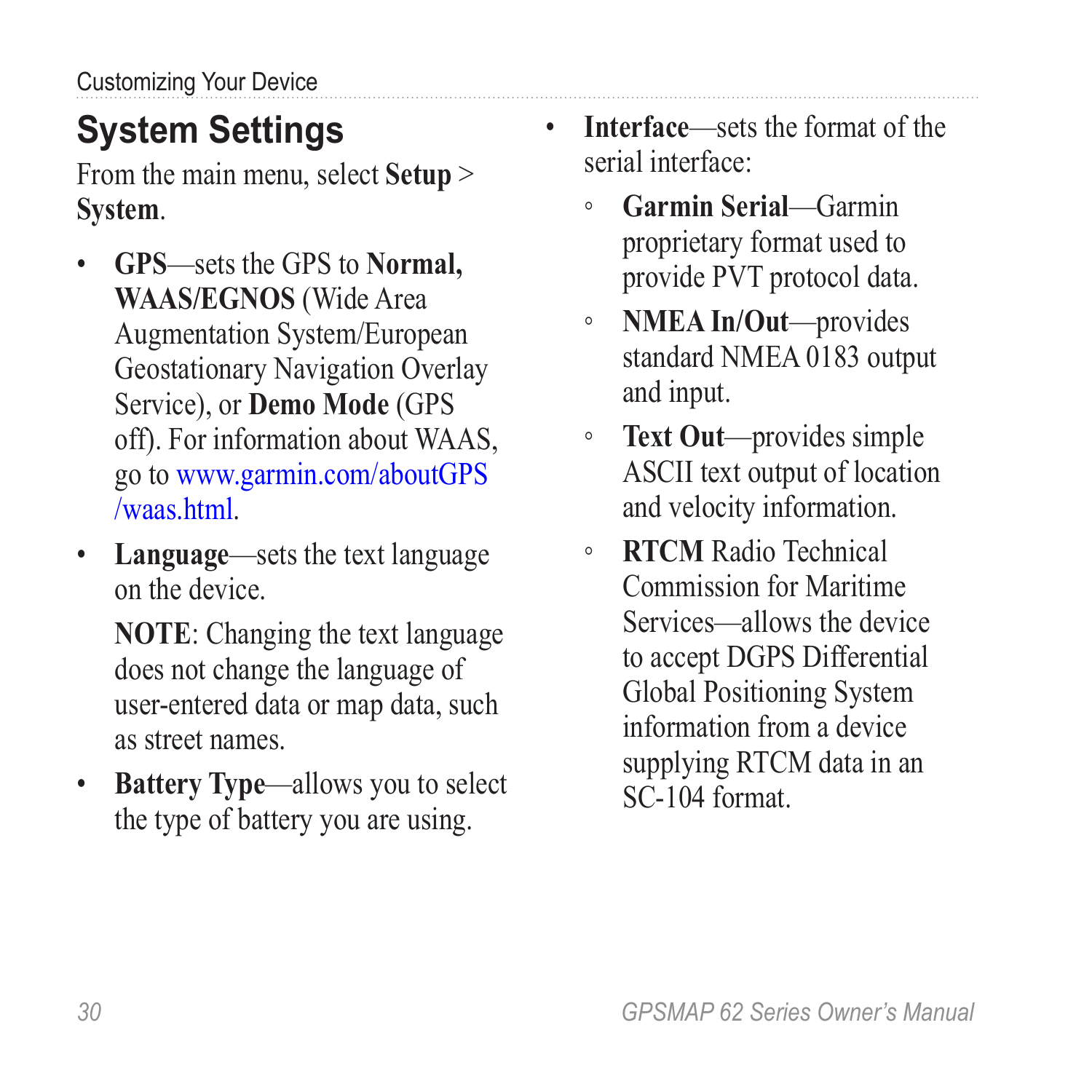## <span id="page-34-0"></span>**Display Settings**

From the main menu, select **Setup** > **Display**.

- **Backlight Timeout**—see [page 41.](#page-44-1)
- **Battery Save**—see [page 41.](#page-44-2)
- **Colors**—sets the colors used on the device screens.
- **Main, Setup, Find Style**—allows you to select how the main menu, setup menu, and search menu appear.
- **Screen Capture**—allows you to take screen captures on the device.

## **Setting Up Tones**

Your Garmin device allows you to customize the key tones and message beeps, or to turn off tones.

From the main menu, select **Setup** > **Tones**.

## **Marine Settings**

From the main menu, select **Setup** > **Marine**.

- **Marine Chart Mode**—allows you to select a nautical chart or a fishing chart:
	- **Nautical** (requires marine maps)—displays various map features in different colors so that the marine POIs are more readable. The nautical chart reflects the drawing scheme of paper charts.
	- **Fishing** (requires marine maps)—displays a detailed view of bottom contours and depth soundings. Simplifies map presentation for optimal use while fishing.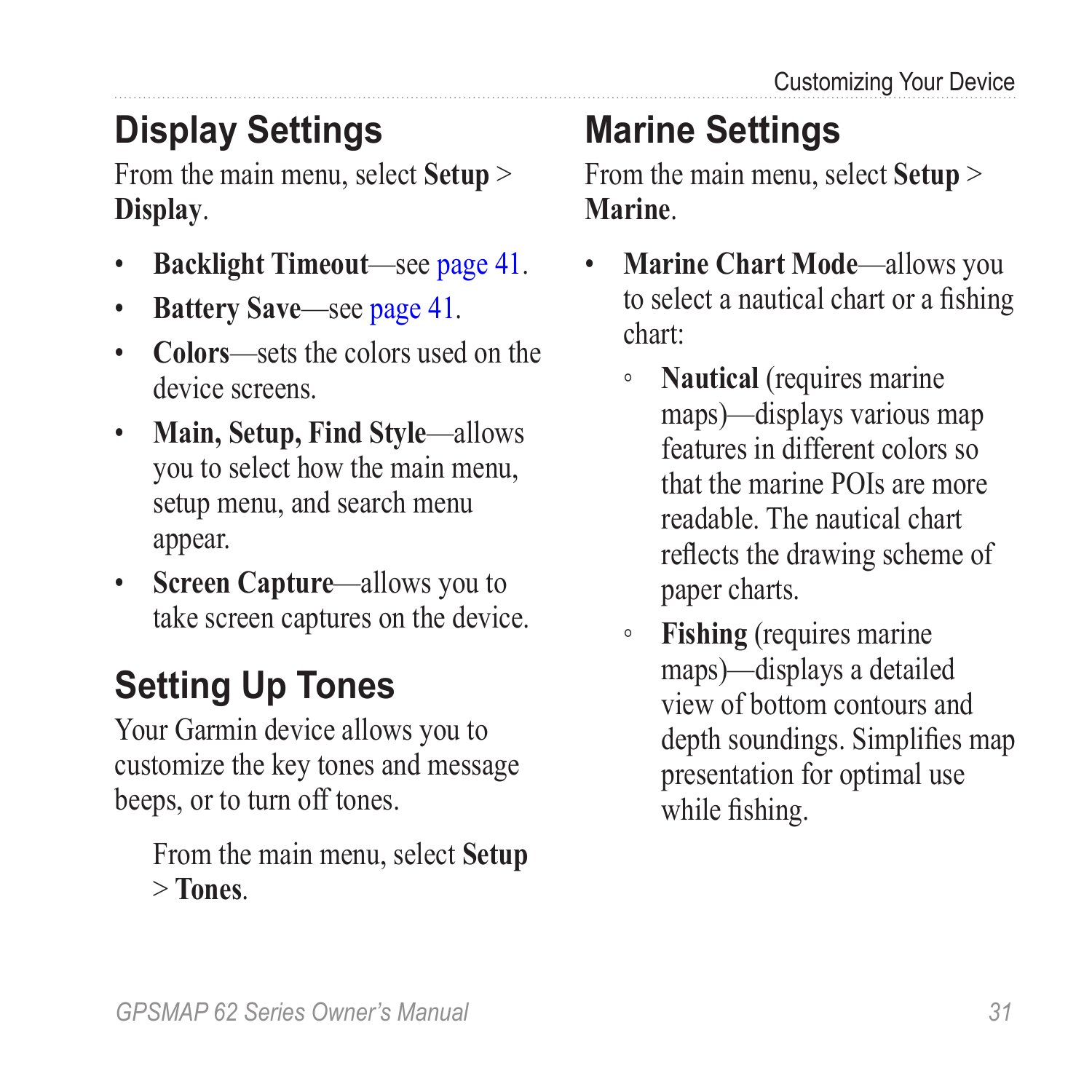<span id="page-35-0"></span>Customizing Your Device

- **Spot Soundings**—allows you to turn spot soundings on and set dangerous depths.
- **Light Sectors**—displays the sector in which a navigational light is visible. You can select **On** to show light sectors at all times, or you can select **Auto** to allow the device to automatically filter out light sectors depending on the zoom level.
- **Symbol Set**—allows you to show NOAA or IALA symbols on the map.
- **Marine Alarm Setup**—sets the anchor drag alarm, off course alarm, deep water alarm, and shallow water alarm.

# **Setting up Marine Alarms**

### **Setting the Anchor Drag Alarm**

You can set an alarm to sound when you exceed a specified drift distance while anchored.

- 1. From the main menu, select **Setup** > **Marine Settings**.
- 2. Select **Anchor Drag Alarm** > **On**.
- 3. Enter a distance.
- 4. Select **Done**.

### **Setting the Off Course Alarm**

You can set an alarm to sound when you are off course by a specified distance.

- 1. From the main menu, select **Setup** > **Marine Settings**.
- 2. Select **Off Course Alarm** > **On**.
- 3. Enter a distance.
- 4. Select **Done**.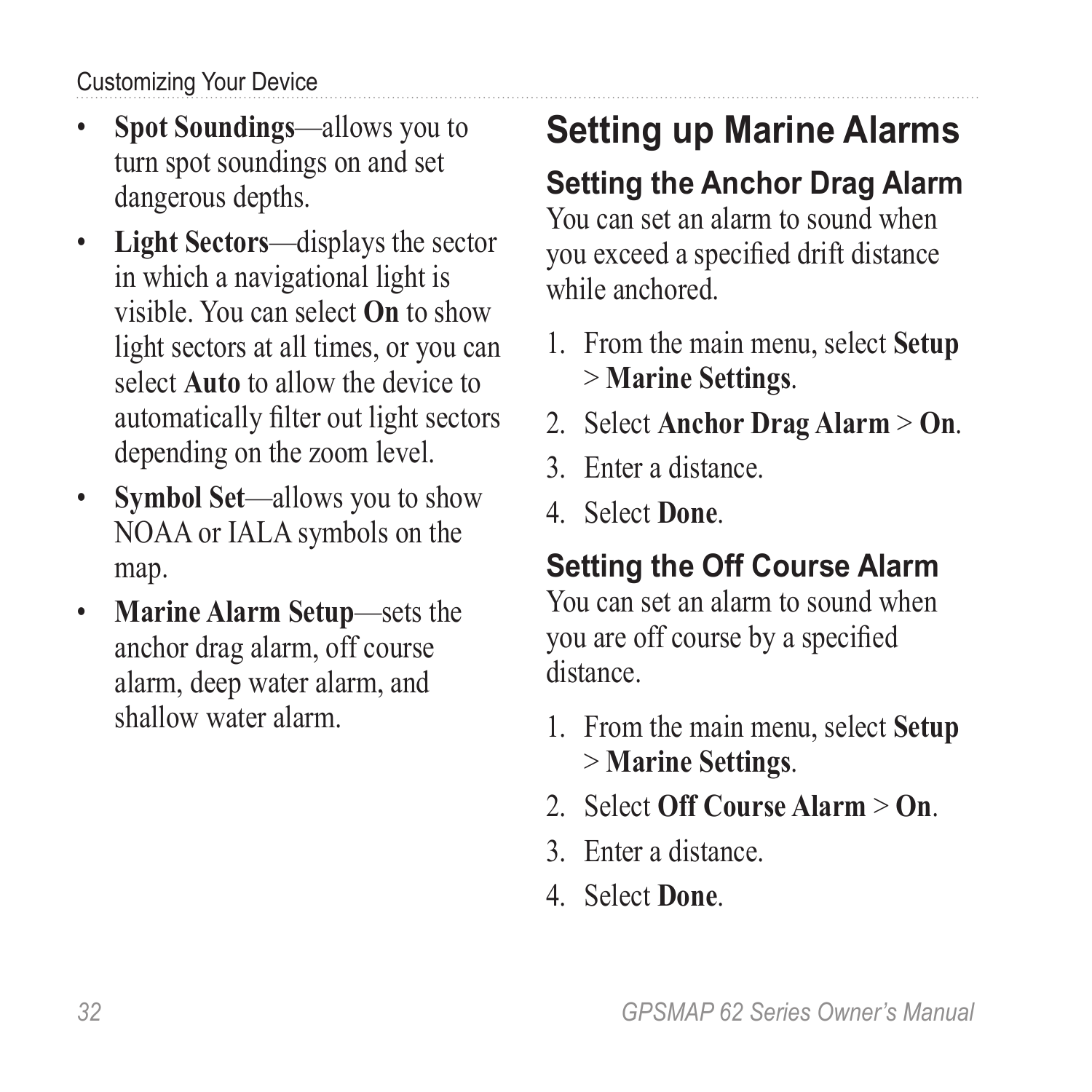#### <span id="page-36-0"></span>**Setting the Deep Water or Shallow Water Alarm**

- 1. From the main menu, select **Setup** > **Marine** > **Marine Alarm Setup**.
- 2. Select **Shallow Water** > **On** to set an alarm to sound when the depth is less than the specified value.
- 3. Enter the depth that triggers the shallow water alarm.
- 4. Select **Done**.
- 5. Select **Deep Water** > **On** to set an alarm to sound when the depth is greater than the specified value.
- 6. Enter the depth that triggers the deep water alarm.
- 7. Select **Done**.

## **Resetting Data**

You can reset trip data, delete all waypoints, clear the current track, or restore default values.

- 1. From the main menu, select **Setup** > **Reset**.
- 2. Select an item to reset.

### **Changing the Page Sequence**



- 1. From the main menu, select **Setup** > **Page Sequence**.
- 2. Select a page.
- 3. Select **Move**.
- 4. Move the page up or down the list.
- 5. Press **Enter**.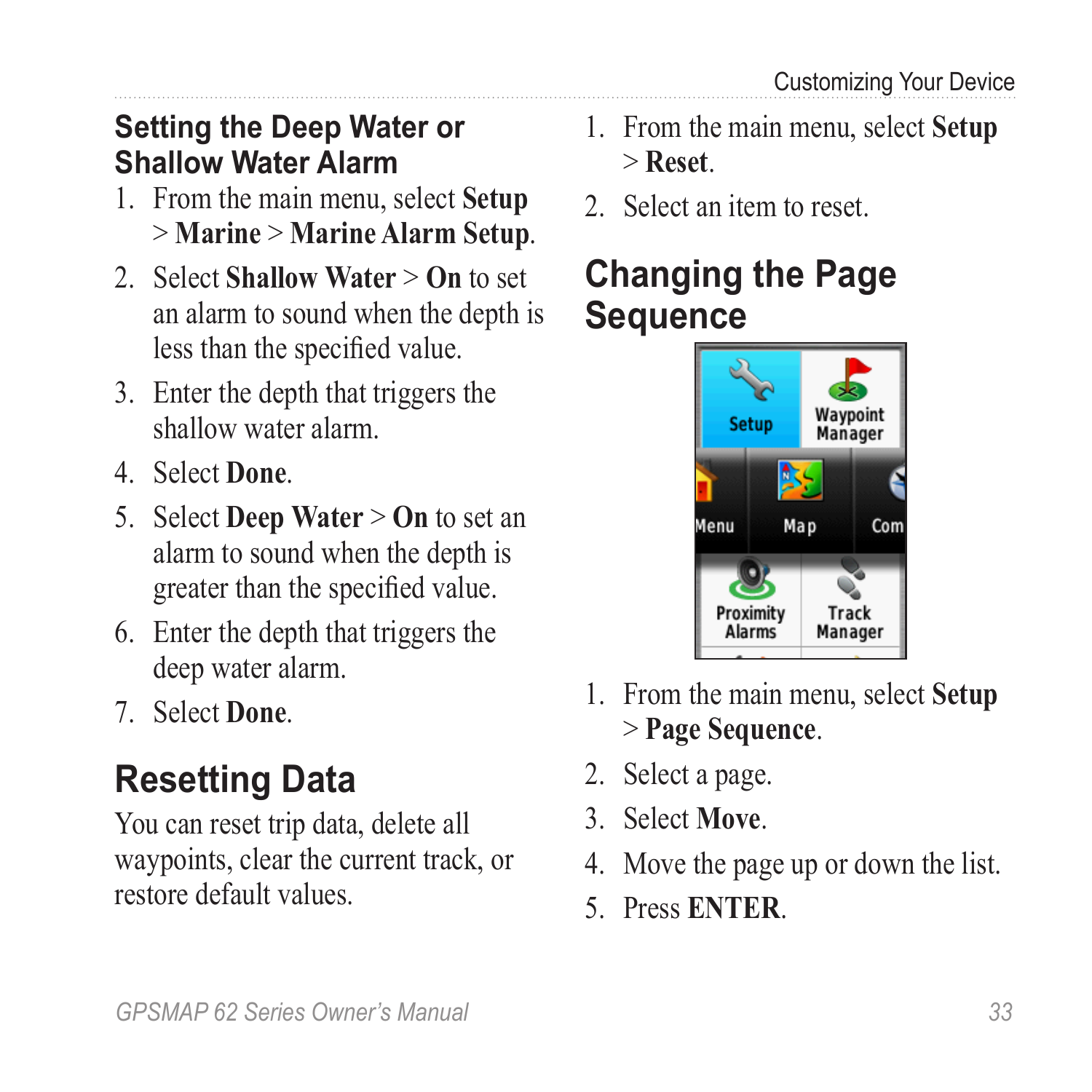### <span id="page-37-0"></span>**Adding a Page**

- 1. From the main menu, select **Setup** > **Page Sequence**.
- 2. Select **Add Page**.
- 3. Select a page to add.

### **Removing a Page**

- 1. From the main menu, select **Setup** > **Page Sequence**.
- 2. Select a page.
- 3. Select **Remove**.
- 4 Press **ENTER**

## **Customizing the Unit Settings**

You can customize units of measure for distance and speed, elevation, depth, temperature, and pressure.

- 1. From the main menu, select **Setup** > **Units**.
- 2. Select a setting.
- 3. Select a unit for the setting.

4. Repeat steps 2–3 for each setting you want to customize.

## **Time Settings**

From the main menu, select **Setup** > **Time**.

- **Time Format**—allows you to select a 12-hour or a 24-hour display time.
- **Time Zone**—allows you to select the time zone for the device. You can select **Automatic** to set the time zone automatically based on your GPS position.

# **Position Format Settings**

**NOTE**: Do not change the position format or the map datum coordinate system unless you are using a map or chart that specifies a different position format.

From the main menu, select **Setup** > **Position Format**.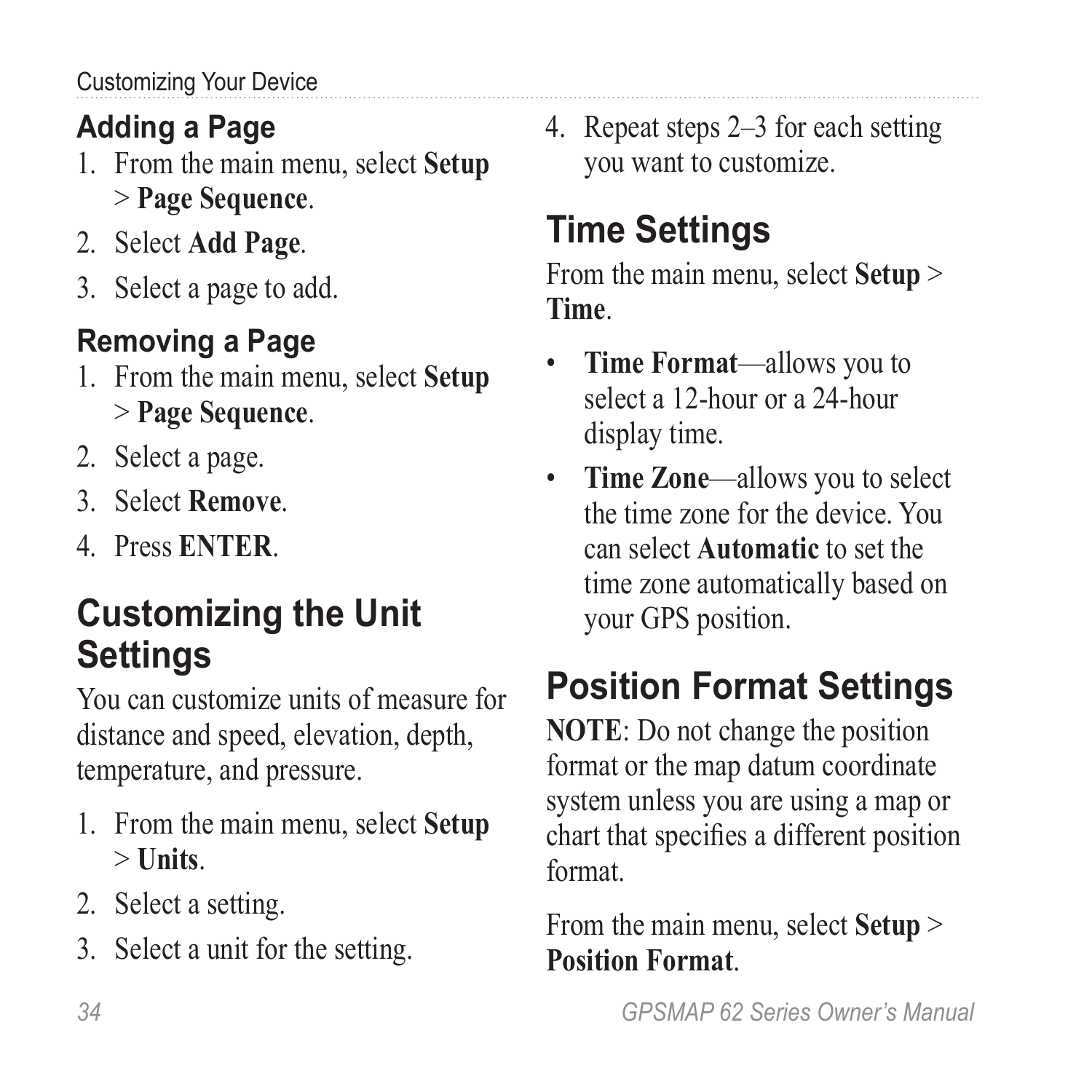- <span id="page-38-0"></span>• **Position Format**—sets the position format in which a given location reading appears.
- **Map Datum**—sets the coordinate system on which the map is structured.
- **Map Spheroid**—shows the coordinate system the device is using. The default coordinate system is WGS 84.

# **Altimeter Settings**

From the main menu, select **Setup** > **Altimeter**.

- **Auto Calibration**—the altimeter self-calibrates each time you turn the device on.
- **Barometer Mode**
	- **Variable Elevation**—the barometer functions while you are moving.
- **Fixed Elevation**—the barometer functions while you are stationary.
- **Pressure Trending**
	- Save When Power Onrecords pressure data only when the device is turned on. This can be useful when you are watching for pressure fronts.
	- **Save Always**—records pressure data every 15 minutes, even when the device is turned off.
- **Plot Type**
	- **Elevation/Time**—records elevation changes over a period of time.
	- **Elevation/Distance**—records elevation changes over a distance.
	- **Barometric Pressure**—records barometric pressure over a period of time.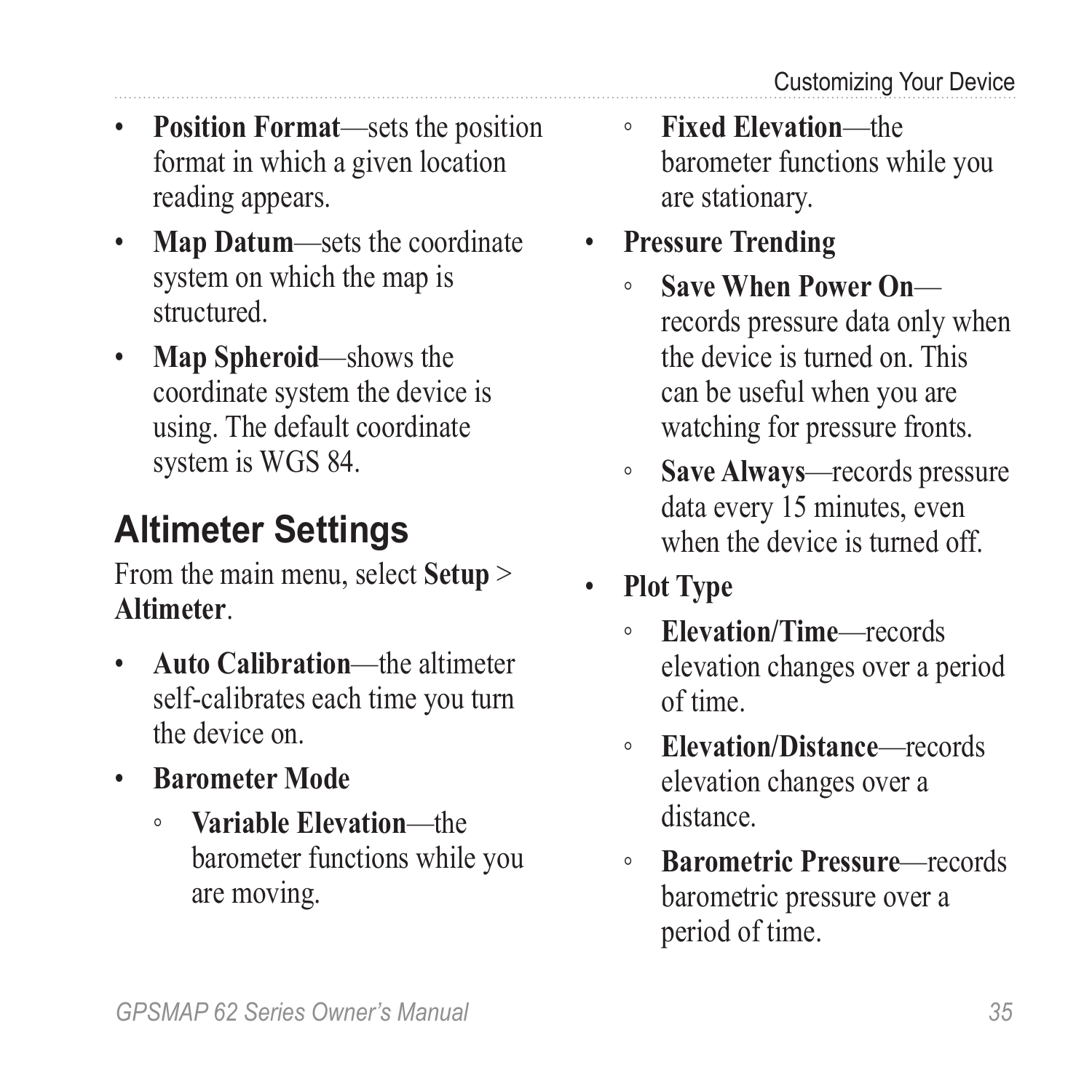#### <span id="page-39-0"></span>Customizing Your Device

◦ **Ambient Pressure**—records ambient pressure changes over a period of time.

## **Geocache Settings**

From the main menu, select **Setup** > **Geocaches**.

- **Geocache List**—allows you to show the geocache list by names or codes.
- **Found Geocaches**—allows you to enter the number of geocaches found.

# **Routing Settings**

From the main menu, select **Setup** > **Routing**.

- **Guidance Method**—allows you to select a guidance method for calculating your route.
	- **Off Road**—calculates point-topoint routes.
- **On Road For Time** (requires routable maps)—calculates onroad routes that require minimal time to drive.
- **On Road For Distance**  (requires routable maps) calculates on-road routes that are shorter in distance.
- **Calculates Routes for**—allows you to select a transportation method in order to optimize your route.
- **Lock On Road**—locks the current location marker on the nearest road, compensating for variances in map position accuracy (requires routable maps).

### • **Off Road Transitions**

- **Auto**—automatically routes you to the next point.
- **Manual**—allows you to select the next point on the route by using the point on the active route page.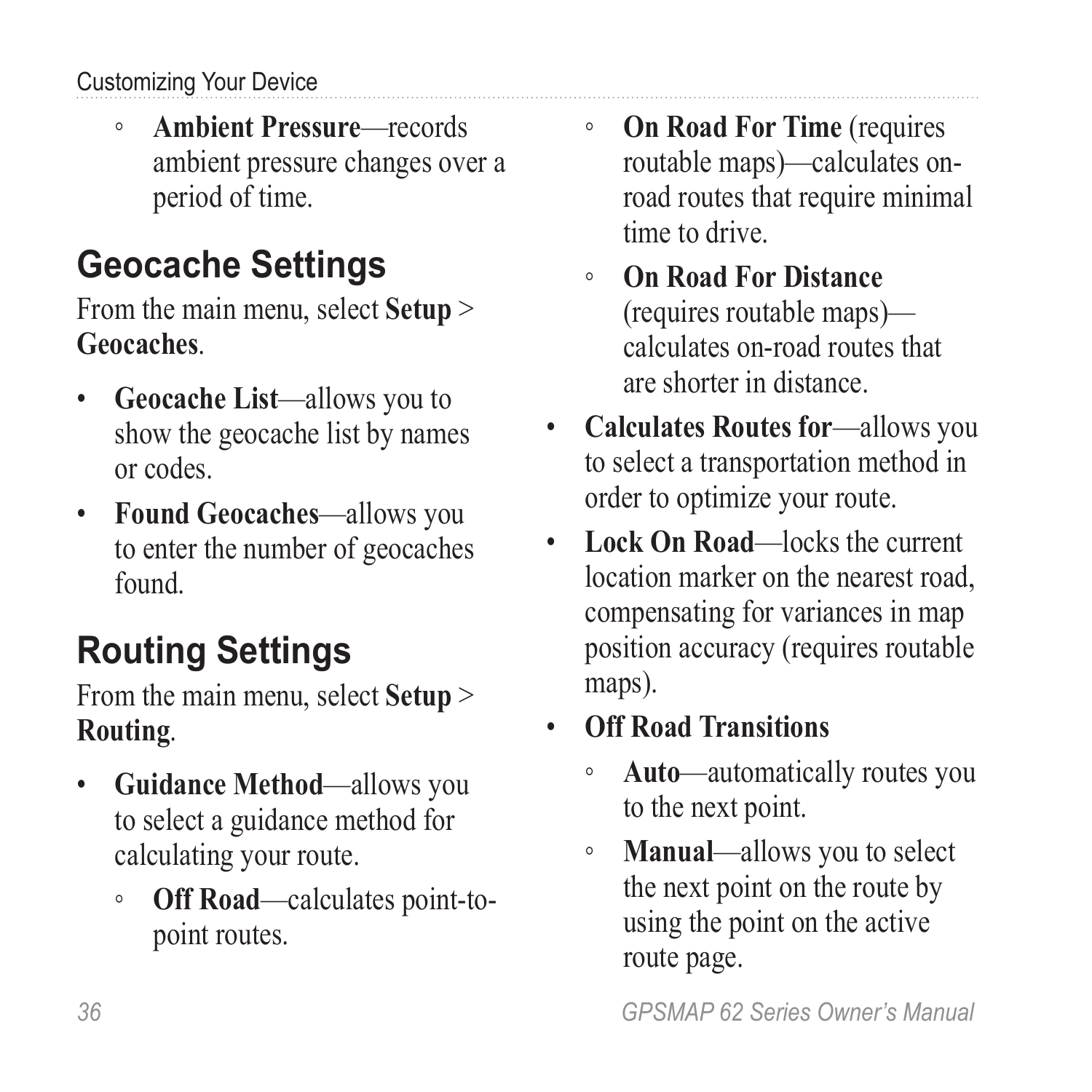- <span id="page-40-0"></span>◦ **Distance**—routes you to the next point on the route when you are within a specified distance of your current point.
- **Avoidance Setup** (requires routable maps)—allows you to select the road type you want to avoid.

## **Fitness**

For more information on optional fitness accessories, see [page 42.](#page-45-4)

# <span id="page-40-1"></span>**Profiles**

Profiles are a collection of settings that allow you to optimize your device from one type of use to another, such as moving from marine use to recreational use.

You can select **Recreational**, or save a custom profile for your device.

To change profiles, see [page 19.](#page-22-1)

### **Saving a Custom Profile**

You can customize your settings for a particular activity or trip. After you have made all the changes, you must save them as a custom profile.

- 1. From the main menu, select **Setup** > **Profiles**.
- 2. Select **Create New Profile** > **OK**.

## **Editing a Profile Name**

- 1. From the main menu, select **Setup** > **Profiles**.
- 2. Select a profile.
- 3. Select **Edit Name**.
- 4. Enter the new name.
- 5. Select **Done**.

### **Deleting a Profile**

- 1. From the main menu, select **Setup** > **Profiles**.
- 2. Select a profile.
- 3. Select **Delete**.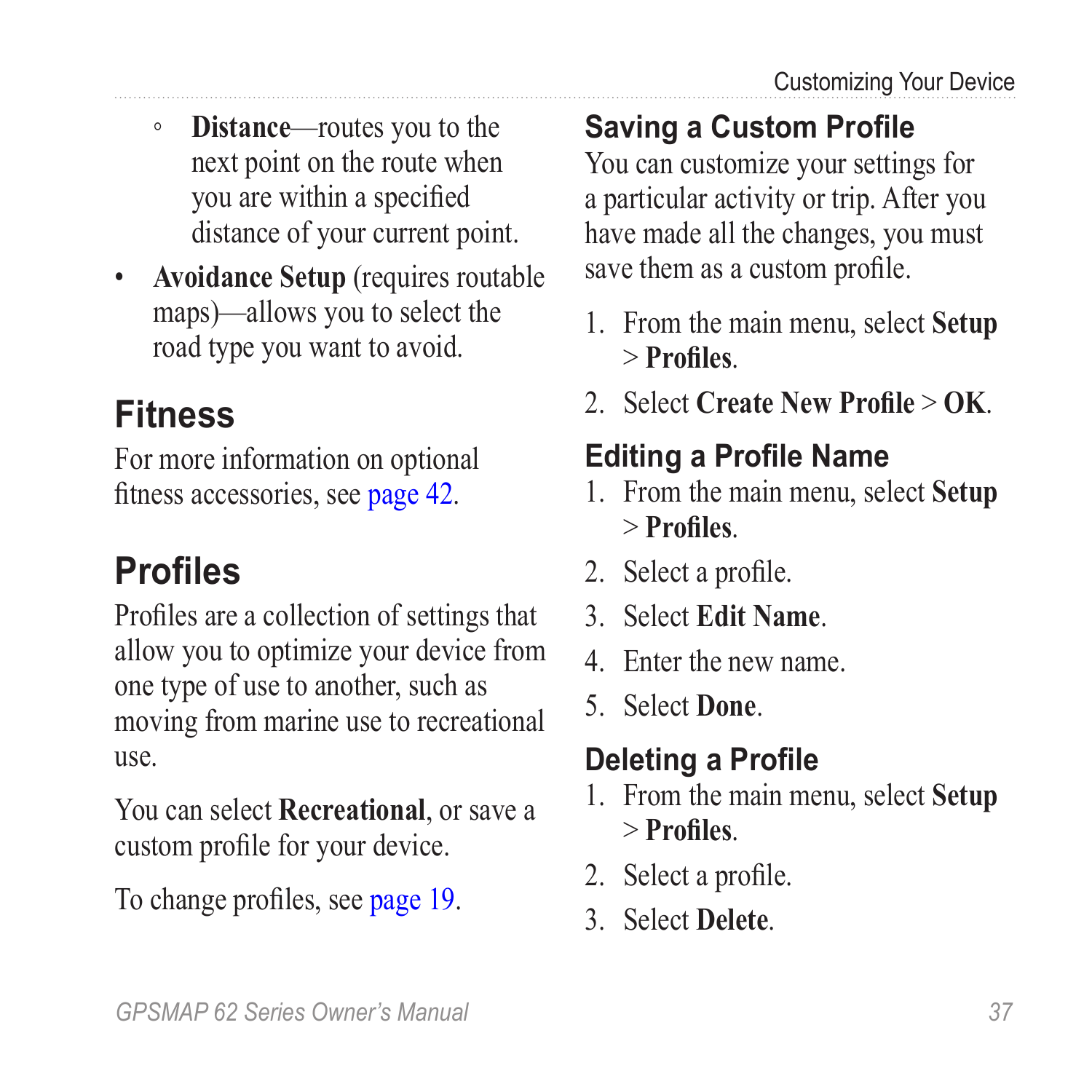<span id="page-41-0"></span>Appendix

# **Appendix**

## <span id="page-41-1"></span>**Registering Your Device**

Help us better support you by completing our online registration today.

- Go to [http://my.garmin.com.](http://my.garmin.com)
- Keep the original sales receipt, or a photocopy, in a safe place.

## **Updating the Software**

You must connect the device to your computer to update the software ([page 44\)](#page-47-1).

- 1. Go to [www.garmin.com](www.garmin.com/webupdater) [/webupdater.](www.garmin.com/webupdater)
- 2. Follow the on-screen instructions.

**NOTE**: This does not erase any of your data or settings.

### **Viewing Important Device Information**

You can view the unit ID, software version, and license agreement.

From the main menu, select **Setup** > **About**.

### **Contacting Garmin Product Support**

You can contact Garmin Product Support if you have any questions about this product.

- In the USA, go to [www.garmin](http://garmin.com/support) [.com/support,](http://garmin.com/support) or contact Garmin USA by phone at (913) 397.8200 or (800) 800.1020.
- In the UK, contact Garmin (Europe) Ltd. by phone at 0808 2380000.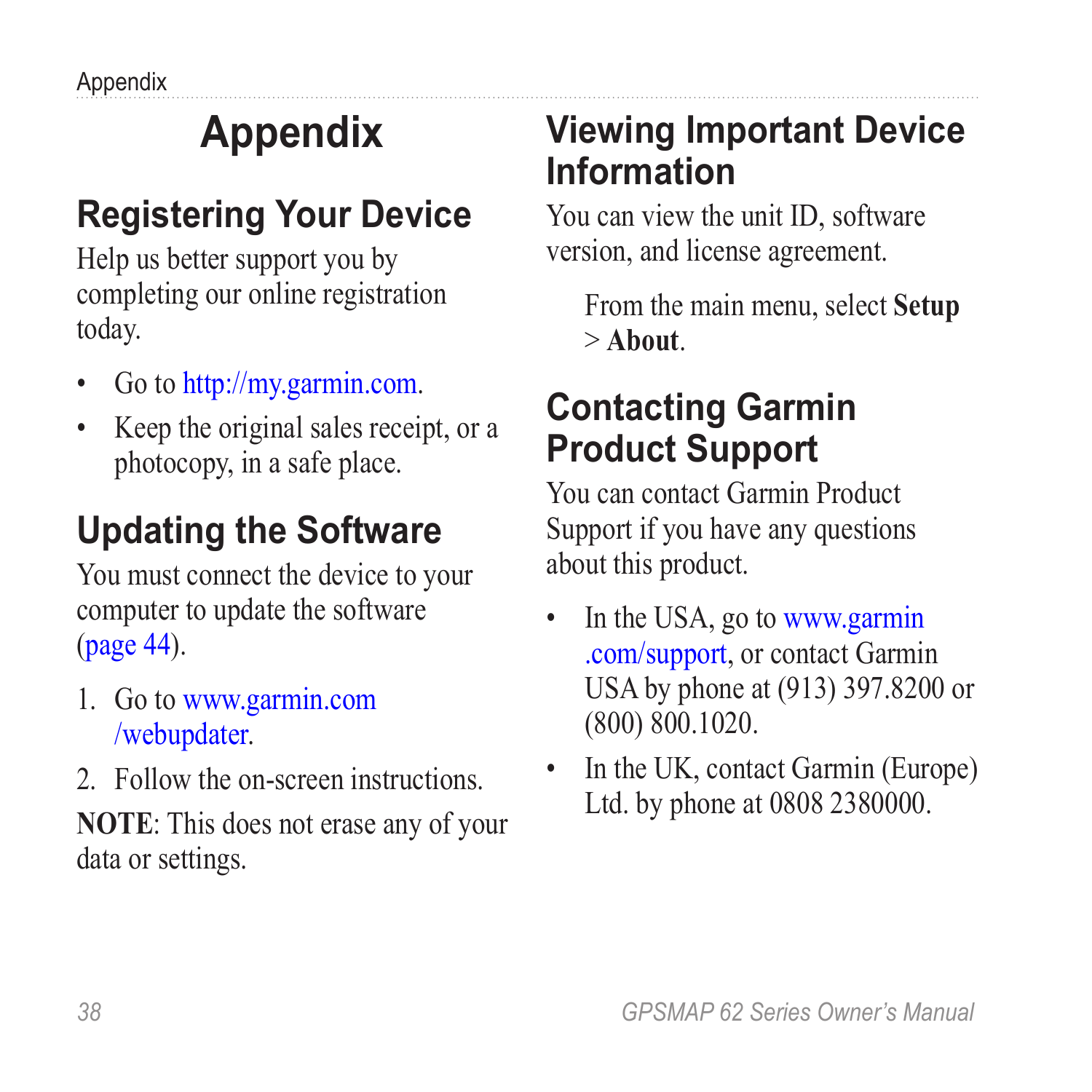<span id="page-42-0"></span>In Europe, go to [www.garmin.com](http://garmin.com/support) [/support](http://garmin.com/support) and click **Contact Support** for in-country support information, or contact Garmin (Europe) Ltd. by phone at  $+44(0)$ 870.8501241.

## **Using the Backlight**

The backlight is activated any time you press a button. Alerts and messages also activate the backlight.

**NOTE**: To change the backlight settings, see [page 41.](#page-44-1)

Quickly press  $\bigcirc$  to turn on the backlight.

## **Specifications**

| Physical size<br>( $W \times H \times D$ ) | $2.4 \times 6.3 \times 1.4$ in.<br>(6.1 × 16.0 × 3.6 cm) |  |
|--------------------------------------------|----------------------------------------------------------|--|
| Weight                                     | 9.3 oz. (262.1 g) with<br>batteries                      |  |

| Display<br>(diagonal)                    | 2.6 in. (66 mm)                                                                                             |
|------------------------------------------|-------------------------------------------------------------------------------------------------------------|
| Resolution<br>$(W \times H)$             | 160 × 240 pixels,<br>backlit 65K color<br><b>TFT</b> display                                                |
| Water<br>resistance                      | Fully gasketed, high<br>impact plastic alloy,<br>waterproof to IEC<br>60529 IPx7                            |
| Approximate<br>available data<br>storage | GPSMAP 62 and<br>GPSMAP 62s:<br>1.7GB<br>GPSMAP 62st:<br>500MB<br>GPSMAP 62sc<br>and GPSMAP<br>62stc: 3.5GB |
| Computer<br>interface                    | USB                                                                                                         |
| Memory card                              | microSD card                                                                                                |
| Memory<br>retention                      | Data is saved<br>when batteries are<br>removed                                                              |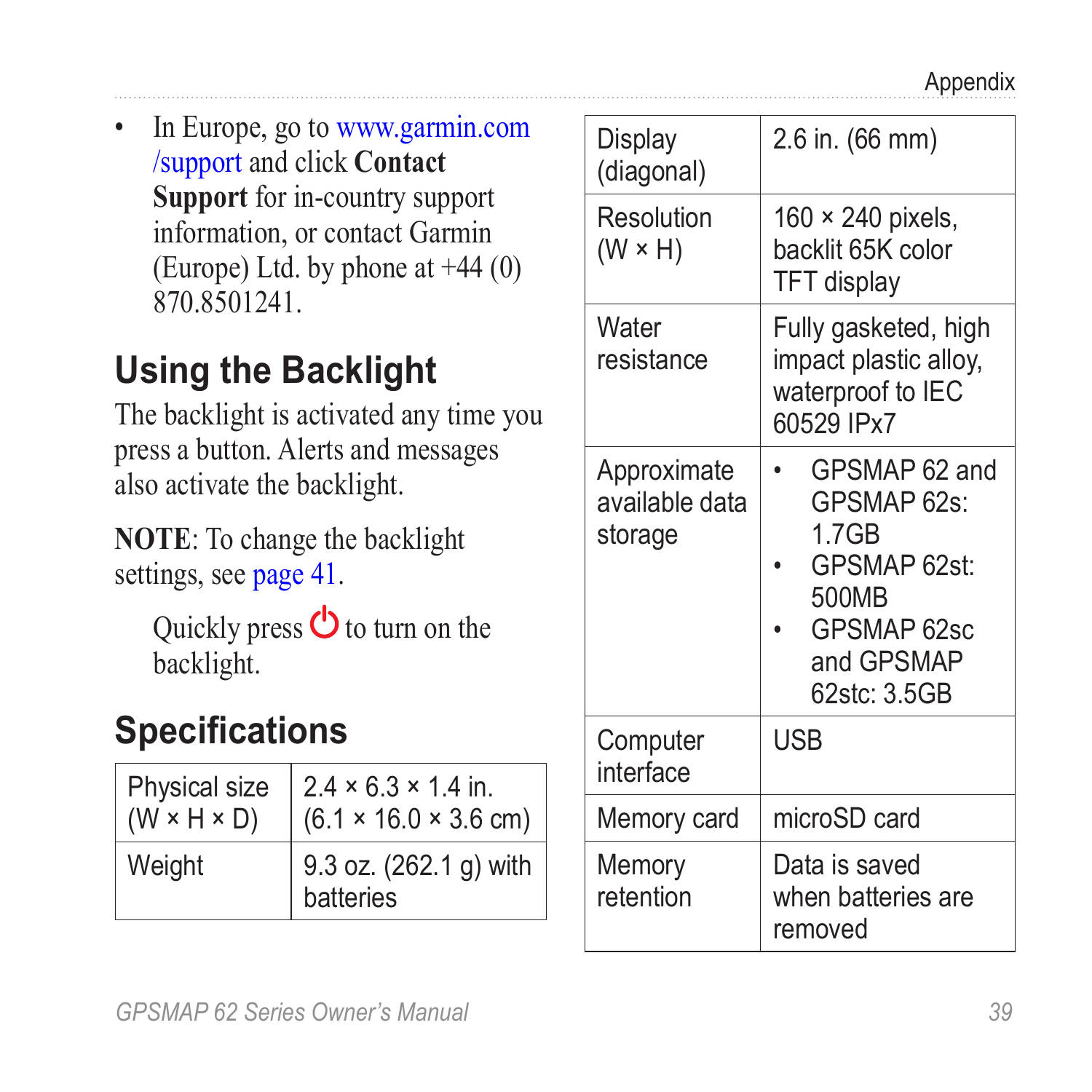#### <span id="page-43-0"></span>Appendix

| Battery type                      | Two AA batteries<br>(alkaline, NiMH, or<br>lithium)<br>GPSMAP 62.<br>٠<br>GPSMAP 62s.<br>and GPSMAP<br>62st: Up to 20<br>hours, typical<br>usage<br>GPSMAP 62sc<br>٠<br>and GPSMAP<br>62stc: Up to 16 |                                          | <b>GPS</b><br>accuracy                                                                                                                        | $<$ 33 ft. (10 m)<br>95% typical use<br>GPS is subject |
|-----------------------------------|-------------------------------------------------------------------------------------------------------------------------------------------------------------------------------------------------------|------------------------------------------|-----------------------------------------------------------------------------------------------------------------------------------------------|--------------------------------------------------------|
| <b>Battery life</b>               |                                                                                                                                                                                                       |                                          | to accuracy<br>degradation to<br>100 m 2DRMS<br>under the U.S.<br>DoD imposed<br>Selective<br>Availability (SA)<br>Program when<br>activated. |                                                        |
| hours, typical<br>usage.          | <b>DGPS</b>                                                                                                                                                                                           | From 10 to 16 ft.<br>(from $3$ to $5$ m) |                                                                                                                                               |                                                        |
| Operating<br>temperature<br>range | From $5^{\circ}$ F to $158^{\circ}$ F<br>(from -15 to $70^{\circ}$ C)                                                                                                                                 |                                          |                                                                                                                                               | 95% typical (WAAS<br>accuracy in North<br>America)     |
| Radio<br>frequency/<br>protocol   | $2.4$ GHz/<br>ANT+ wireless<br>communications<br>protocol                                                                                                                                             |                                          |                                                                                                                                               |                                                        |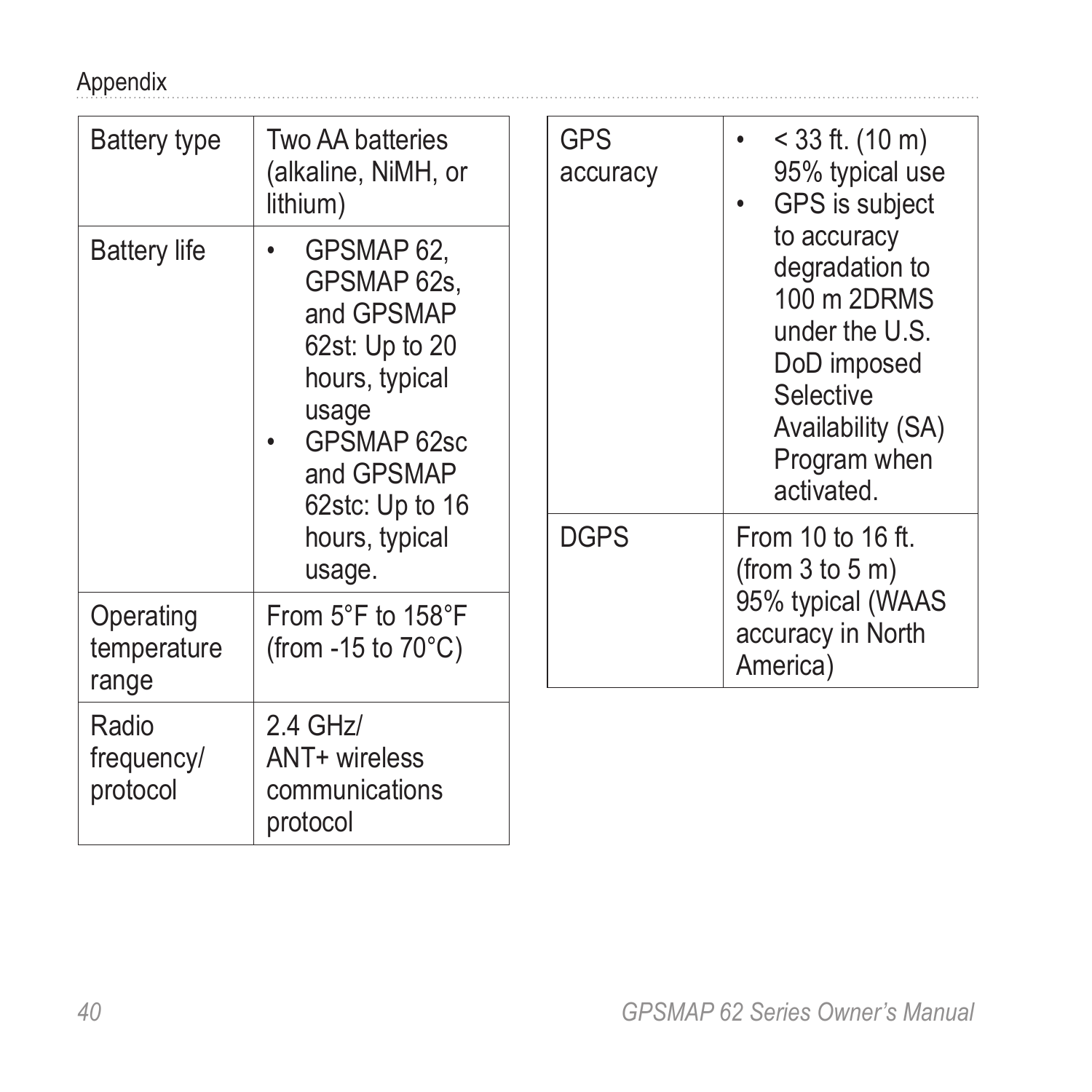<span id="page-44-2"></span><span id="page-44-0"></span>

| Altimeter                                                                                                                                                                                                                                                            | Accuracy: $± 10$ ft.<br>$(\pm 3 \text{ m})^*$<br>Resolution: 1 ft.<br>$(.3 \text{ m})$ Range: from<br>-2,000 ft. to 30,000                                                                     | <b>Using the Battery Save Option</b><br>Use the battery save option to save<br>battery power and prolong battery life.<br>From the main menu, select <b>Setup</b><br>$>$ Display $>$ Battery Save $>$ On. |
|----------------------------------------------------------------------------------------------------------------------------------------------------------------------------------------------------------------------------------------------------------------------|------------------------------------------------------------------------------------------------------------------------------------------------------------------------------------------------|-----------------------------------------------------------------------------------------------------------------------------------------------------------------------------------------------------------|
| ft.<br>(from -610 to 9144<br>m)<br>*Subject to proper<br>user calibration.<br>Accuracy: $\pm 2$<br>Compass<br>degrees $(\pm 5)$<br>degrees in extreme<br>Northern and<br>Southern latitudes)*<br>Resolution: 1<br>degree.<br>*Subject to proper<br>user calibration. | <b>Decreasing the Backlight</b><br>Extensive use of screen backlighting<br>can significantly reduce battery life.<br>You can adjust the backlight brightness                                   |                                                                                                                                                                                                           |
|                                                                                                                                                                                                                                                                      | and decrease the backlight timeout to<br>maximize battery power.<br>1. Quickly press $\bigcirc$ to open the<br>backlight status page.<br>2. Use the <b>Rocker</b> to adjust the<br>brightness. |                                                                                                                                                                                                           |
|                                                                                                                                                                                                                                                                      |                                                                                                                                                                                                | <b>Adiusting the Backlight</b>                                                                                                                                                                            |

# **Maximizing Battery Life**

You can do various things to increase the battery life, such as exiting the camera application when you are not taking photos.

#### <span id="page-44-3"></span><span id="page-44-1"></span>**Adjusting the Backlight Timeout**

From the main menu, select **Setup** > **Display** > **Backlight Timeout**.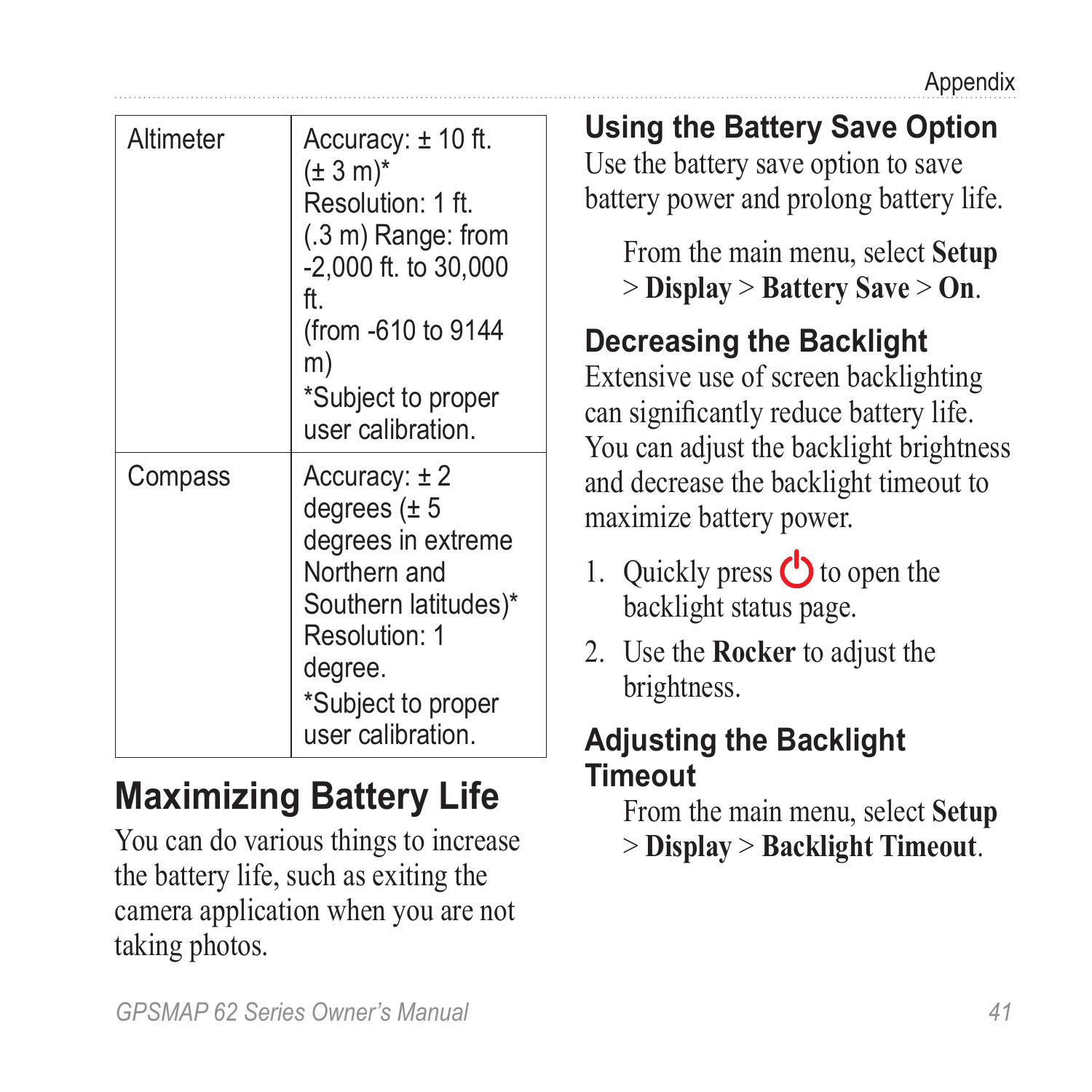## <span id="page-45-1"></span><span id="page-45-0"></span>**About the Batteries**

### **warning**

See the *Important Safety and Product Information* guide in the product box for product warnings and other important information.

The temperature rating for the device may exceed the usable range of some batteries. Alkaline batteries can rupture at high temperatures. Alkaline batteries lose a significant amount of their capacity as temperature decreases. Use lithium batteries when operating the device in below-freezing conditions.

### <span id="page-45-2"></span>**Selecting the Battery Type**

- 1. From the main menu, select **Setup** > **System** > **Battery Type**.
- 2. Select **Alkaline**, **Lithium**, or **Rechargeable NiMH**.

### **Long-Term Storage**

When you do not plan to use the device for several months, remove the batteries. Stored data is not lost when batteries are removed.

### <span id="page-45-3"></span>**Buying Optional Accessories**

Go to [http://buy.garmin.com,](http://buy.garmin.com) or contact your Garmin dealer for information about optional accessories, preloaded map data cards, fitness accessories, and replacement parts.

### <span id="page-45-4"></span>**Using Optional Fitness Accessories**

**NOTE**: The fitness option is available only with the GPSMAP 62s, GPSMAP 62st, GPSMAP 62sc, and GPSMAP 62stc.

Before you can use the fitness accessory with your device, you must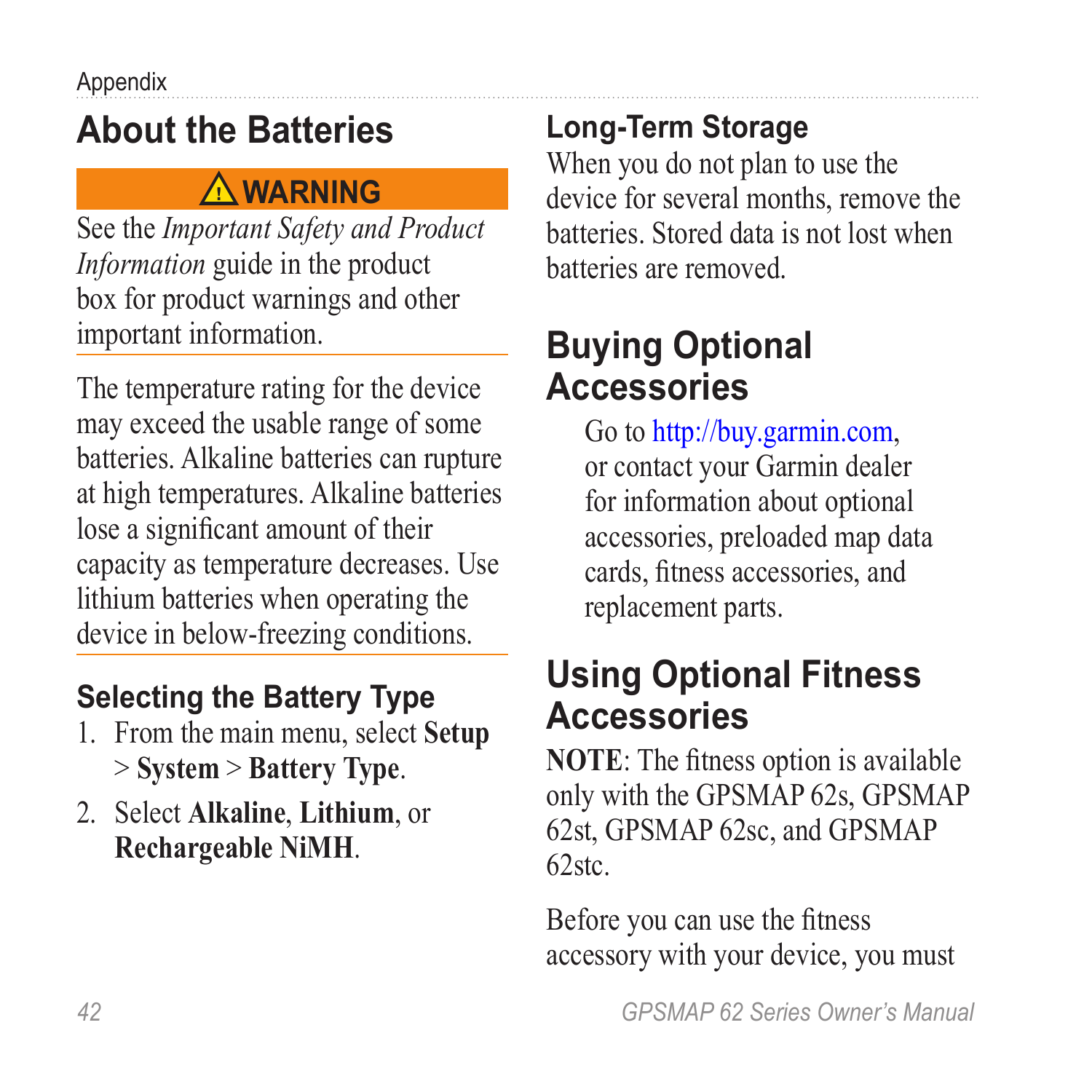install the accessory according to the instructions that are included with the accessory.

You can use optional fitness accessories including a heart rate monitor or a cadence sensor with your device. These accessories use ANT+™ wireless technology to send data to the device.

- 1. Bring the device within range (3 m) of the ANT+ accessory.
- 2. From the main menu, select **Setup** > **Fitness**.
- 3. Select an option:
	- Select **Heart Rate Monitor** > **On**.
	- Select **Bike Cadence Sensor** > **On**.

You can view heart rate and cadence data by customizing your data fields ([page 22\)](#page-28-1).

#### **Tips for Pairing ANT+ Accessories with Your Garmin Device**

- Verify that the ANT+ accessory is compatible with your Garmin device.
- Before you pair the ANT+ accessory with your Garmin device, move 10 m away from other ANT+ accessories.
- Bring the Garmin device within range (3 m) of the ANT+ accessory.
- After you pair the first time, your Garmin device automatically recognizes the ANT+ accessory each time it is activated. This process occurs automatically when you turn on the Garmin device and only takes a few seconds when the accessories are activated and functioning correctly.
- When paired, your Garmin device only receives data from your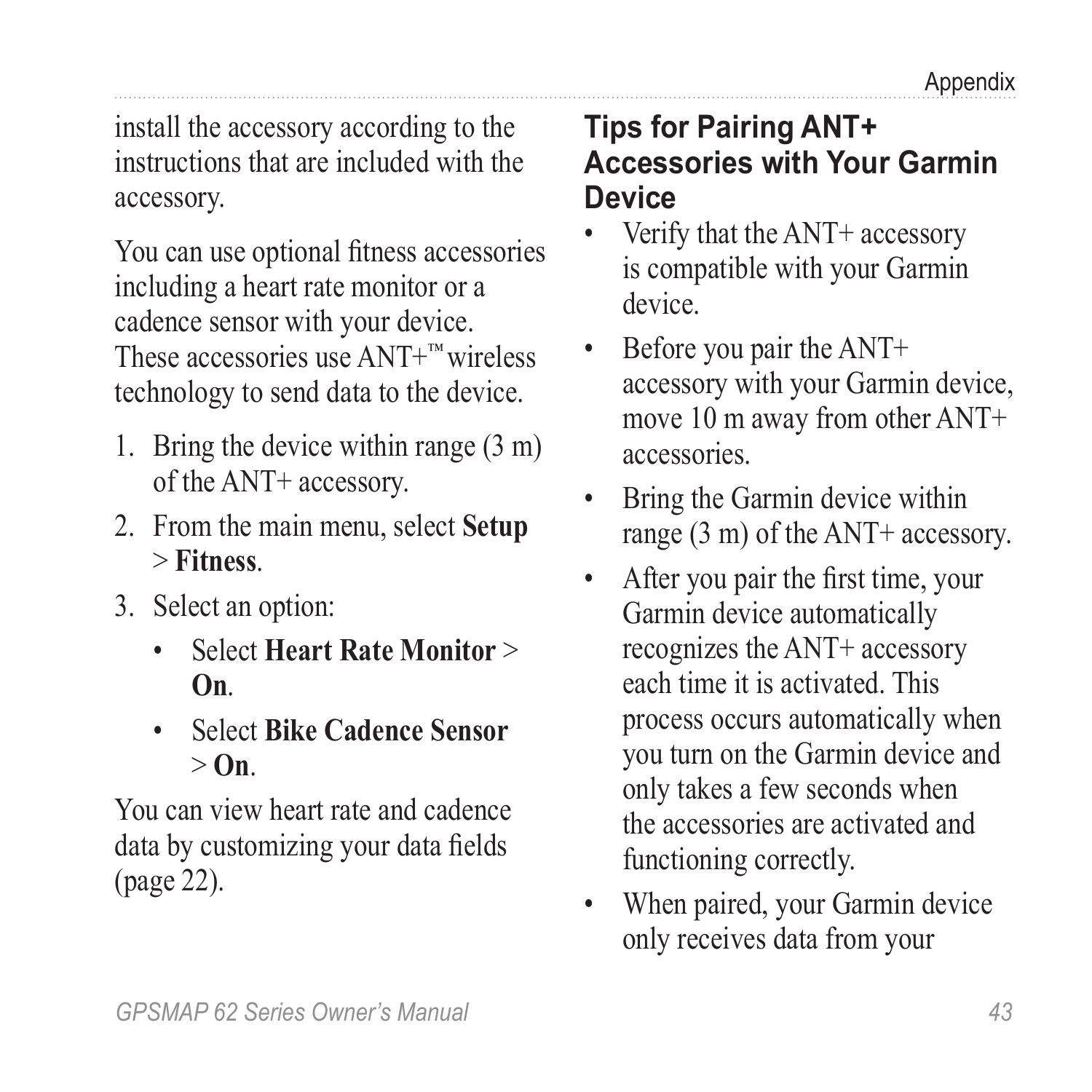<span id="page-47-0"></span>Appendix

accessory, and you can go near other accessories.

## <span id="page-47-1"></span>**Data Management**

**NOTE**: The device is not compatible with Windows<sup>®</sup> 95, 98, Me, or NT. It is also not compatible with Mac® OS 10.3 and earlier.

### **File Types**

The device supports the following file types:

- Files from BaseCamp™ or HomePort™. Go to [www.garmin](www.garmin.com) [.com.](www.garmin.com)
- GPI custom POI files from the Garmin POI Loader.

### **Installing a microSD Card**

**NOTE**: The microSD card option is available only with the GPSMAP 62s, GPSMAP 62st, GPSMAP 62sc, and GPSMAP 62stc.

You can purchase microSD memory cards from an electronics supplier, or purchase preloaded detailed map data cards from your Garmin dealer. In addition to map and data storage, the memory cards can be used to store files such as images, cartridges, geocaches, routes, waypoints, and custom POIs.

- 1. Remove the battery cover by turning the D-ring 1/4 turn counterclockwise and pulling up.
- 2. Slide up and pull out the metal cover.
- 3. Align the metal contacts, and place the card in the slot.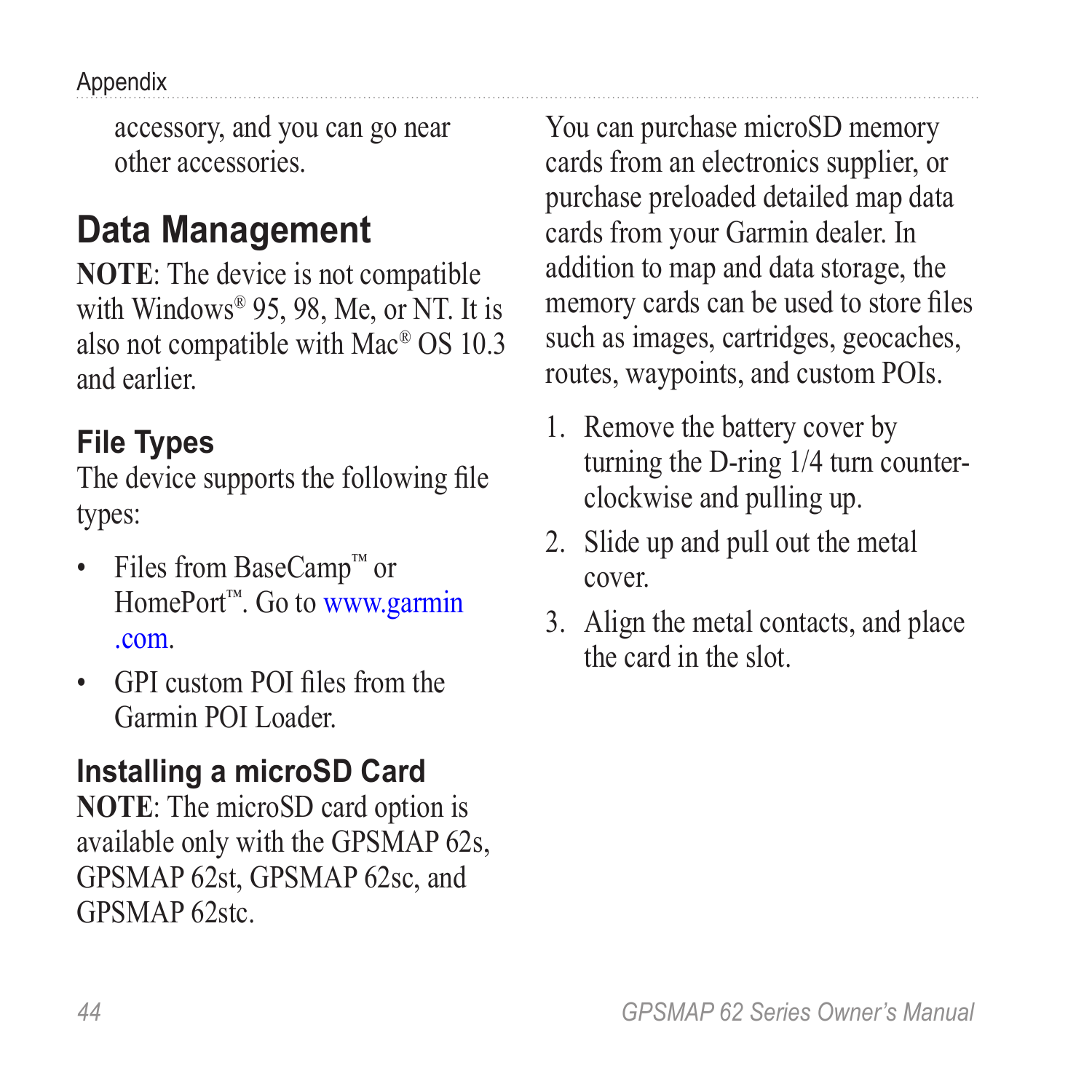<span id="page-48-1"></span>

*microSD card slot*

- 4. Push in and slide down the metal cover.
- 5. Replace the batteries and the battery cover.

### **Removing a microSD Card**

- 1. Slide up and pull out the metal cover.
- 2. Remove the card from the slot.
- 3. Push in and slide down the metal cover.

4. Replace the batteries and the battery cover.

### <span id="page-48-0"></span>**Connecting the USB Cable**

### *notice*

To prevent corrosion, thoroughly dry the mini-USB port, the weather cap, and the surrounding area before charging or connecting to a computer.

- 1. Connect the USB cable to a USB port on your computer.
- 2. Pull up the weather cap from the mini-USB port.
- 3. Plug the small end of the USB cable into the mini-USB port.

Your device and microSD card (optional) appear as removable drives in My Computer on Windows computers and as mounted volumes on Mac computers.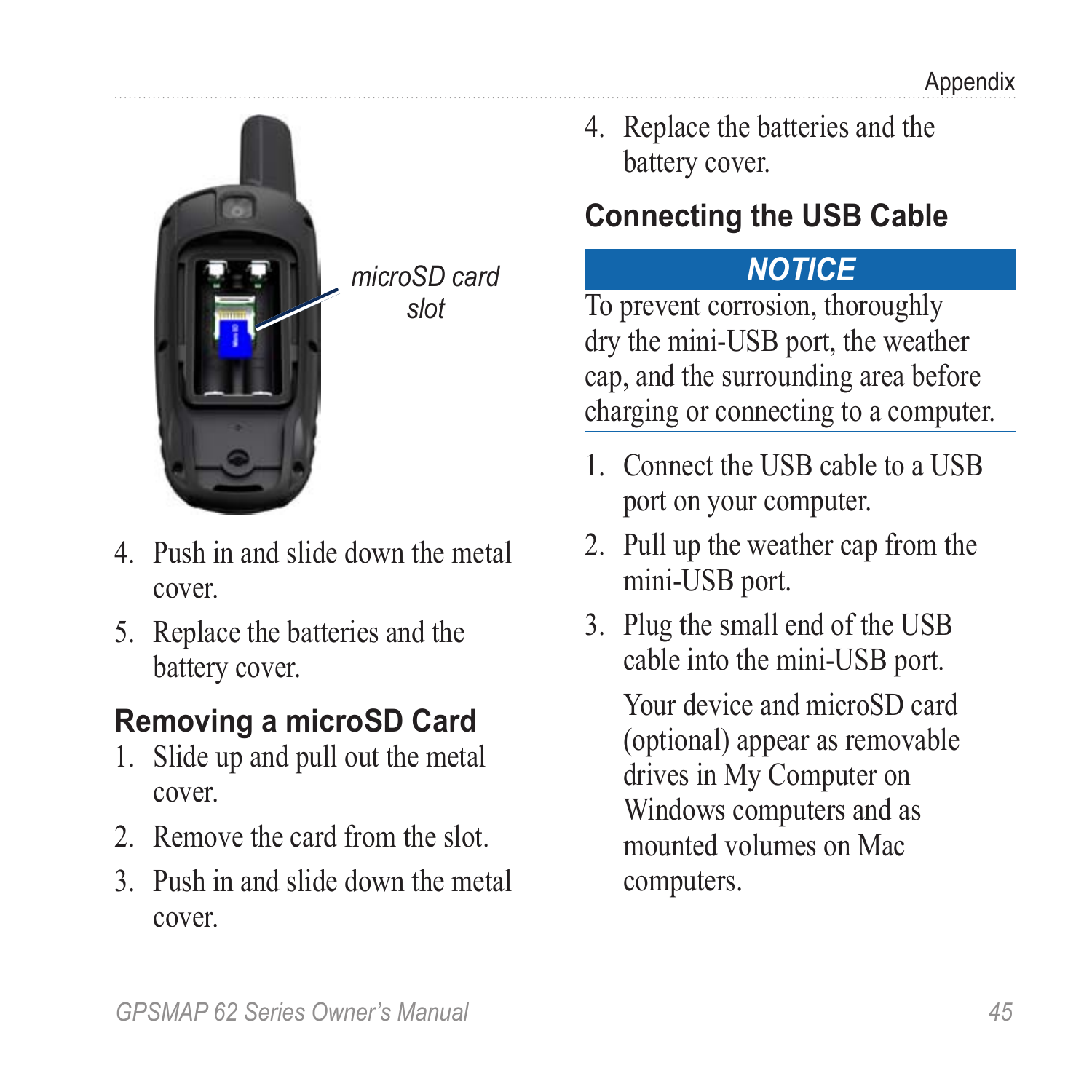<span id="page-49-0"></span>Appendix

#### **Transferring Files to Your Computer**

After you have connected the device to your computer, you can copy and paste files from your computer into the device drives/volumes.

- 1. Browse your computer for the file.
- 2. Select the file.
- 3. Select **Edit** > **Copy**.
- 4. Open the "Garmin" or memory card drive/volume.
- 5. Select **Edit** > **Paste**.

### **Deleting Files**

#### *NOTICE*

Your device memory contains important system files and folders that should not be deleted.

Before you can delete files, you must connect the device to your computer ([page 44\)](#page-47-1).

- 1. Open the "Garmin" drive or volume.
- 2. If necessary, open a folder or volume.
- 3. Select the files.
- 4. Press the **Delete** key on your keyboard.

### **Disconnecting the USB Cable**

- 1. Complete an action:
	- For Windows computers, click the eject icon  $\leq$  in your system tray.
	- For Mac computers, drag the volume icon to the Trash  $\blacksquare$ .
- 2. Disconnect the device from your computer.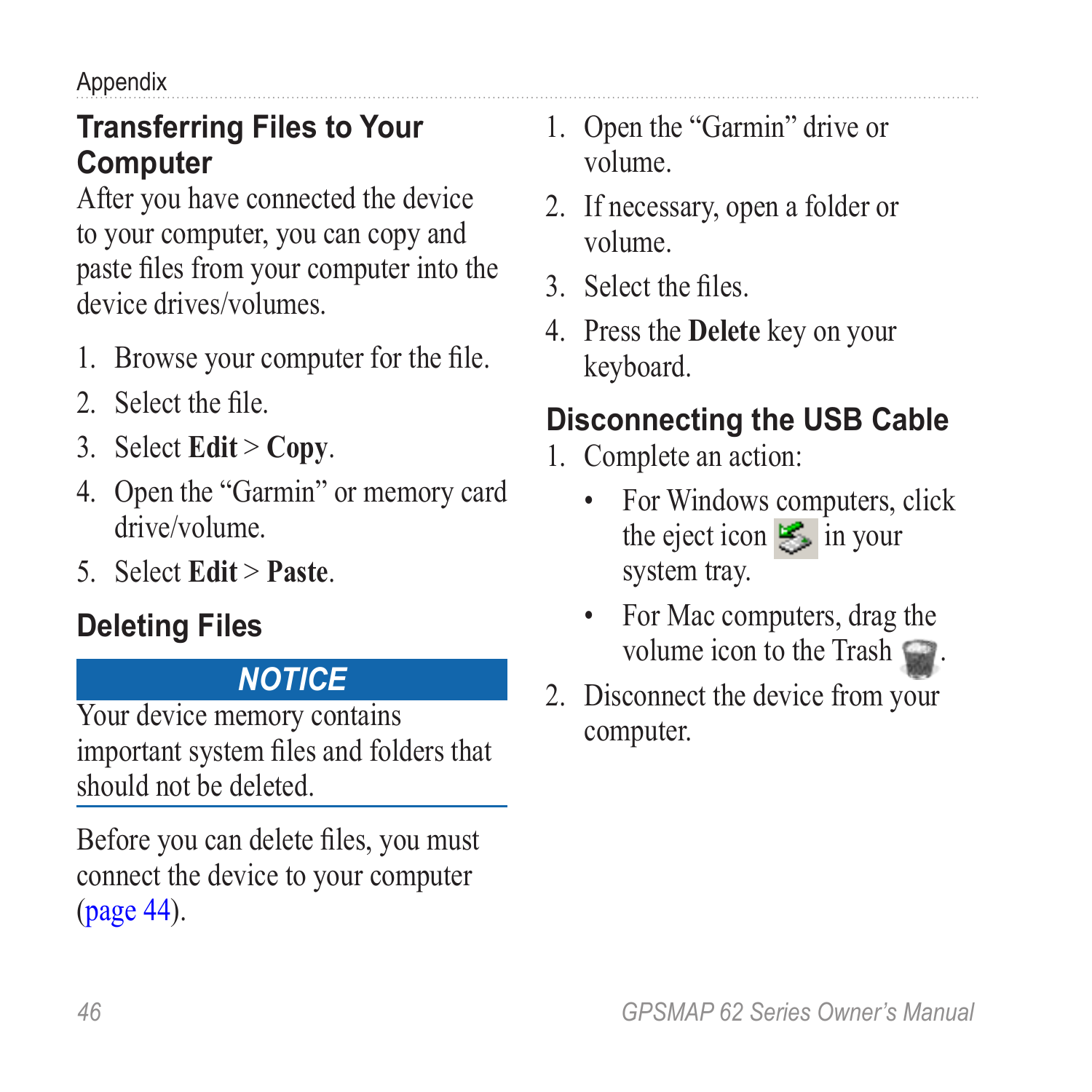### <span id="page-50-0"></span>**Attaching the Wrist Strap**

1. Place the loop of the wrist strap through the slot opening at the bottom of the device.



2. Route the strap through the loop, and pull it tight.

### **Attaching the Carabiner Clip**



- 1. Position the carabiner clip in the slots on the mounting spine.
- 2. Slide the clip up until it locks in place.

### **Removing the Carabiner Clip**

Lift the bottom of the clip and gently push down on the carabiner clip until it releases.

## **Caring for the Device**

### *NOTICE*

Avoid chemical cleaners and solvents that can damage plastic components.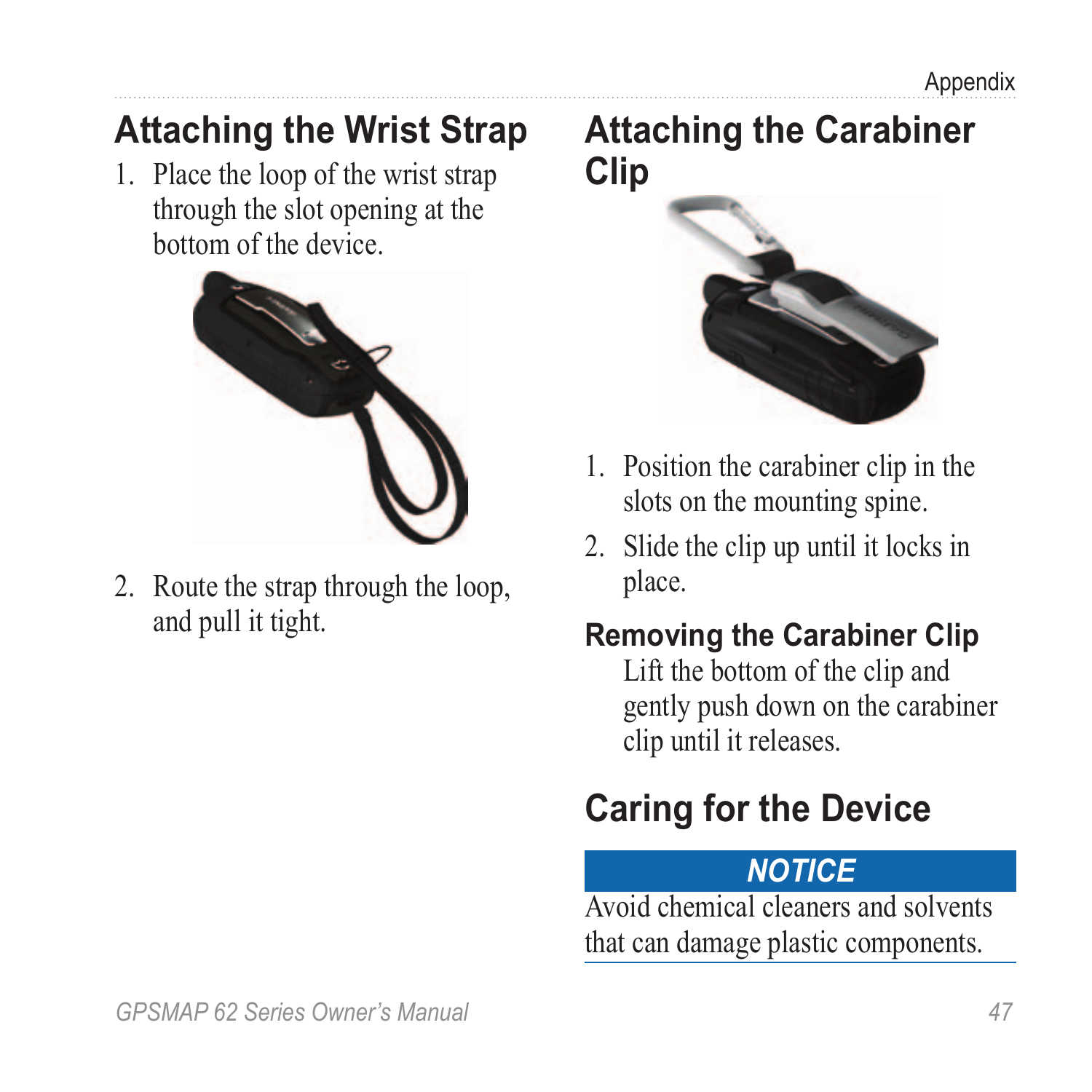<span id="page-51-0"></span>Appendix

### **Cleaning the Device**

- 1. Use a cloth dampened with a mild detergent solution.
- 2. Wipe it dry.

### **Cleaning the Screen**

- 1. Use a soft, clean, lint-free cloth.
- 2. If necessary, use water, isopropyl alcohol, or eyeglass lens cleaner.
- 3. Apply the liquid to the cloth, and gently wipe the screen with the cloth.

| Problem                                                                            | <b>Solution</b>                                                                                                                                              |
|------------------------------------------------------------------------------------|--------------------------------------------------------------------------------------------------------------------------------------------------------------|
| The screen or buttons<br>do not respond. How<br>do I reset the device?             | Remove the batteries.<br>1.<br>2. Reinstall the batteries.<br>NOTE: This does not erase any of your data or settings.                                        |
| I want to reset all the<br>customized settings<br>back to the factory<br>defaults. | From the main menu, select Setup > Reset > Reset All<br>Settings.                                                                                            |
| My device does not<br>acquire satellite<br>signals.                                | 1. Take your device out of parking garages and away<br>from tall buildings and trees.<br>2. Turn on the device.<br>3. Remain stationary for several minutes. |
| The batteries do not<br>last long.                                                 | Decrease the backlight settings (page 41).                                                                                                                   |

## **Troubleshooting**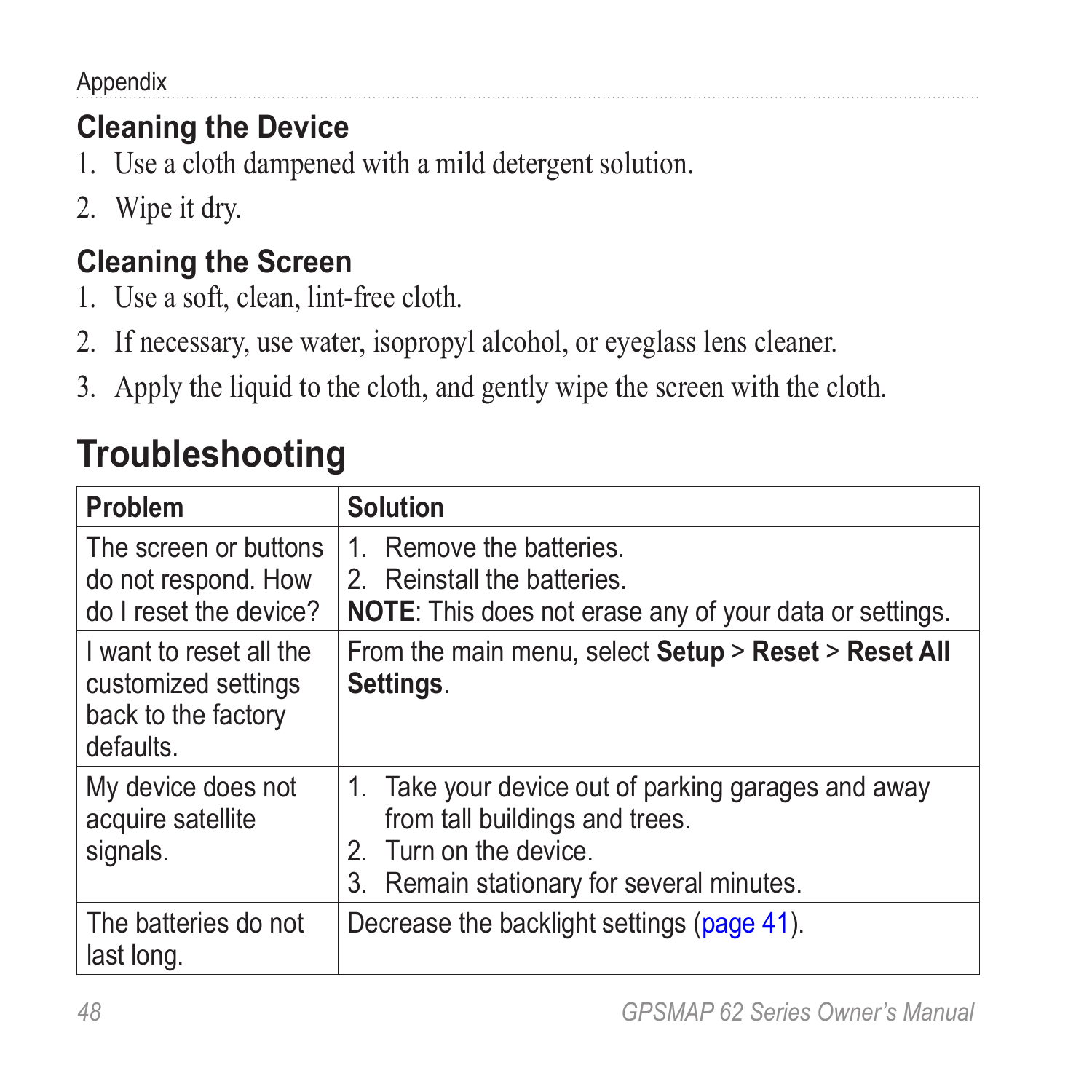| Problem                                                                                        | <b>Solution</b>                                                                                                                                                                                                                                                                                              |
|------------------------------------------------------------------------------------------------|--------------------------------------------------------------------------------------------------------------------------------------------------------------------------------------------------------------------------------------------------------------------------------------------------------------|
| How do I know my<br>device is in USB<br>mass storage mode?                                     | On the device, a screen appears showing the Garmin<br>logo and the USB symbol. On your computer, you should<br>see a new removable disk drive in My Computer on<br>Windows computers and a mounted volume on Mac<br>computers.                                                                               |
| My device is<br>connected to the<br>computer, but it will<br>not go into mass<br>storage mode. | You may have loaded a corrupted file.<br>1. Disconnect the device from your computer.<br>2. Turn off the device.<br>3. Press and hold the <b>Rocker</b> while you connect the<br>device to your computer.<br>Continue pressing the Rocker for 10 seconds or until<br>the device goes into mass storage mode. |
| I cannot see any new<br>removable drives in<br>my list of drives.                              | If you have several network drives mapped on your<br>computer, Windows may have trouble assigning drive<br>letters to your Garmin drives. See the Help file for your<br>operating system to learn how to assign drive letters.                                                                               |
| I need replacement<br>parts or accessories.                                                    | Go to http://buy.garmin.com, or contact your Garmin<br>dealer.                                                                                                                                                                                                                                               |
| I want to buy an<br>external GPS<br>antenna.                                                   | Go to http://buy.garmin.com, or contact your Garmin<br>dealer.                                                                                                                                                                                                                                               |

<span id="page-52-0"></span>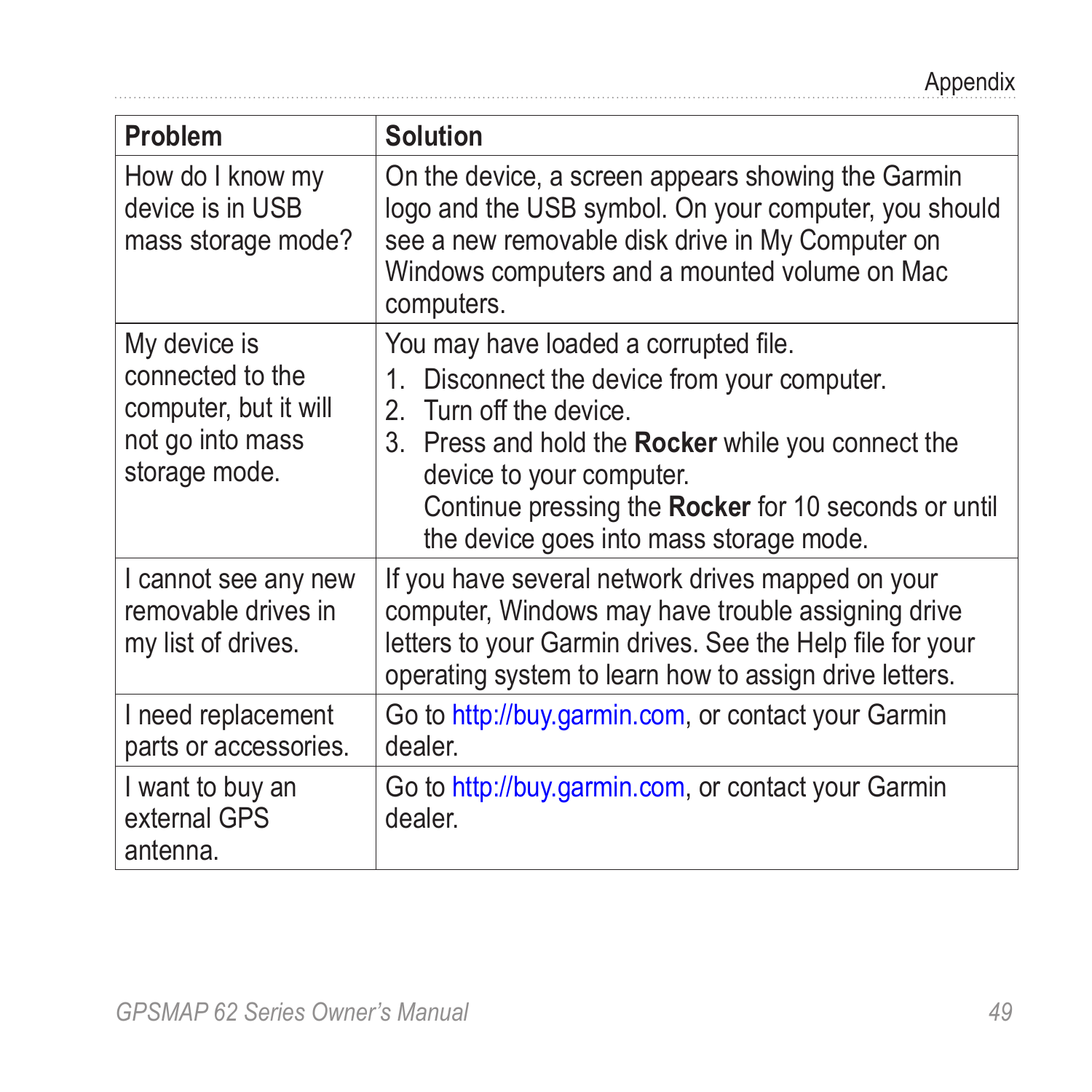<span id="page-53-0"></span>Index

# **Index**

#### **A**

accessories [42,](#page-45-0) [49](#page-52-0) fitness [42](#page-45-0) microSD card [42](#page-45-0) acquiring satellite signals [48](#page-51-0) active route [7](#page-10-1) alarms marine [32](#page-35-0) proximity [19](#page-22-0) time [21](#page-24-0) altimeter calibrating [15](#page-18-0) plot type [35](#page-38-0) settings [35](#page-38-0) ANT+ accessories [42](#page-45-0) area calculation [19](#page-22-0) AutoLocate [20](#page-23-0)

#### **B**

backlight [39,](#page-42-0) [41](#page-44-0) BaseCamp [44](#page-47-0) batteries [25](#page-28-0), [30,](#page-33-0) [40](#page-43-0)

about [42](#page-45-0) information [3](#page-6-0) installing [3](#page-6-0) maximizing life [41](#page-44-0) selecting the type [42](#page-45-0) storage [42](#page-45-0) warnings [42](#page-45-0) beeps [31](#page-34-0) buttons [4](#page-7-0)

#### **C**

calculator [20](#page-23-0) calendar [20](#page-23-0) calibrating altimeter [15](#page-18-0) compass [15](#page-18-0) camera [22](#page-25-0) low light mode [22](#page-25-0) setup [22](#page-25-0) carabiner clip [47](#page-50-0) caring for the device [47](#page-50-0) long-term storage [42](#page-45-0) compass calibrating [13](#page-16-0)

navigating [13](#page-16-0) setup options [14](#page-17-0) connecting USB cable [45](#page-48-1) wireless accessories [42](#page-45-0) wirelessly [18](#page-21-0) creating routes [6](#page-9-0) waypoints [5](#page-8-0) customizing data fields [11](#page-14-0) device settings [30–](#page-33-0)[37](#page-40-0) profiles [37](#page-40-0)

#### **D**

dashboard change [17](#page-20-0) data fields [11](#page-14-0) options [25](#page-28-0) data storage [39](#page-42-0) deleting files [46](#page-49-0) profiles [37](#page-40-0) routes [7](#page-10-1)

*50 GPSMAP 62 Series Owner's Manual*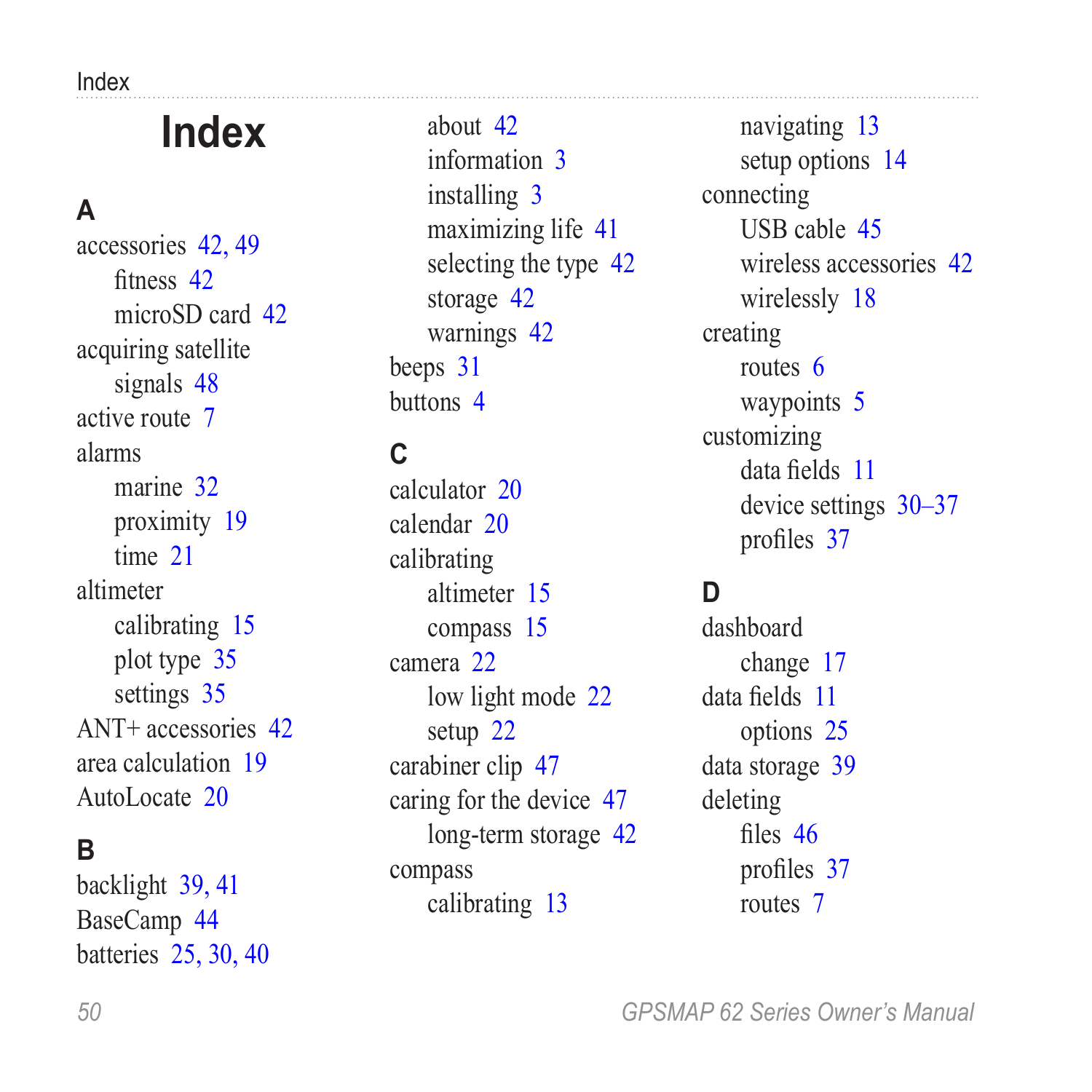tracks [10](#page-13-0) waypoints [5](#page-8-0) display backlight [39](#page-42-0) backlight timeout [31](#page-34-0) screen capture [31](#page-34-0) settings [31](#page-34-0) downloading software [38](#page-41-0)

#### **E**

editing profiles [37](#page-40-0) routes [6](#page-9-0) waypoints [5](#page-8-0) elevation plot [10](#page-13-0), [15](#page-18-0) barometric altimeter [15](#page-18-0) reset [16](#page-19-0) setup [15](#page-18-0) ENTER button [4](#page-7-0)

#### **F**

FIND button [4,](#page-7-0) [5,](#page-8-0) [7](#page-10-1), [8,](#page-11-0) [10](#page-13-0) fitness options [42](#page-45-0)

#### **G**

Garmin Product Support [38](#page-41-0) geocaches [18,](#page-21-0) [36](#page-39-0) downloading [18](#page-21-0) navigating [18](#page-21-0) settings [35](#page-38-0) GPS signals [3,](#page-6-0) [20](#page-23-0), [25,](#page-28-0) [27](#page-30-0), [40,](#page-43-0) [48](#page-51-0) system settings [30](#page-33-0) turning off GPS [20](#page-23-0)

#### **H**

HomePort [44](#page-47-0) hunting and fishing times [21](#page-24-0)

#### **L**

language [3](#page-6-0), [30](#page-33-0)

#### **M**

main menu settings [18](#page-21-0) map [11](#page-14-0) changing orientation [11](#page-14-0) datum [35](#page-38-0)

detail [12](#page-15-0) information [13](#page-16-0) measuring distance [12](#page-15-0) setup options [12](#page-15-0) showing tracks [10](#page-13-0) viewing routes [7](#page-10-1) map datum coordinate system [34](#page-37-0) marine settings [31](#page-34-0)–[32](#page-35-0) MARK button [4](#page-7-0) measuring area [19](#page-22-0) distance [12](#page-15-0) MENU button [4,](#page-7-0) [11,](#page-14-0) [16](#page-19-0), [25](#page-28-0) microSD card [42](#page-45-0)[–44](#page-47-0) moonphase [20](#page-23-0)

#### **N**

navigating compass [13](#page-16-0) routes [7](#page-10-1) to geocaches [18](#page-21-0) to waypoints [5](#page-8-0) tracks [10](#page-13-0)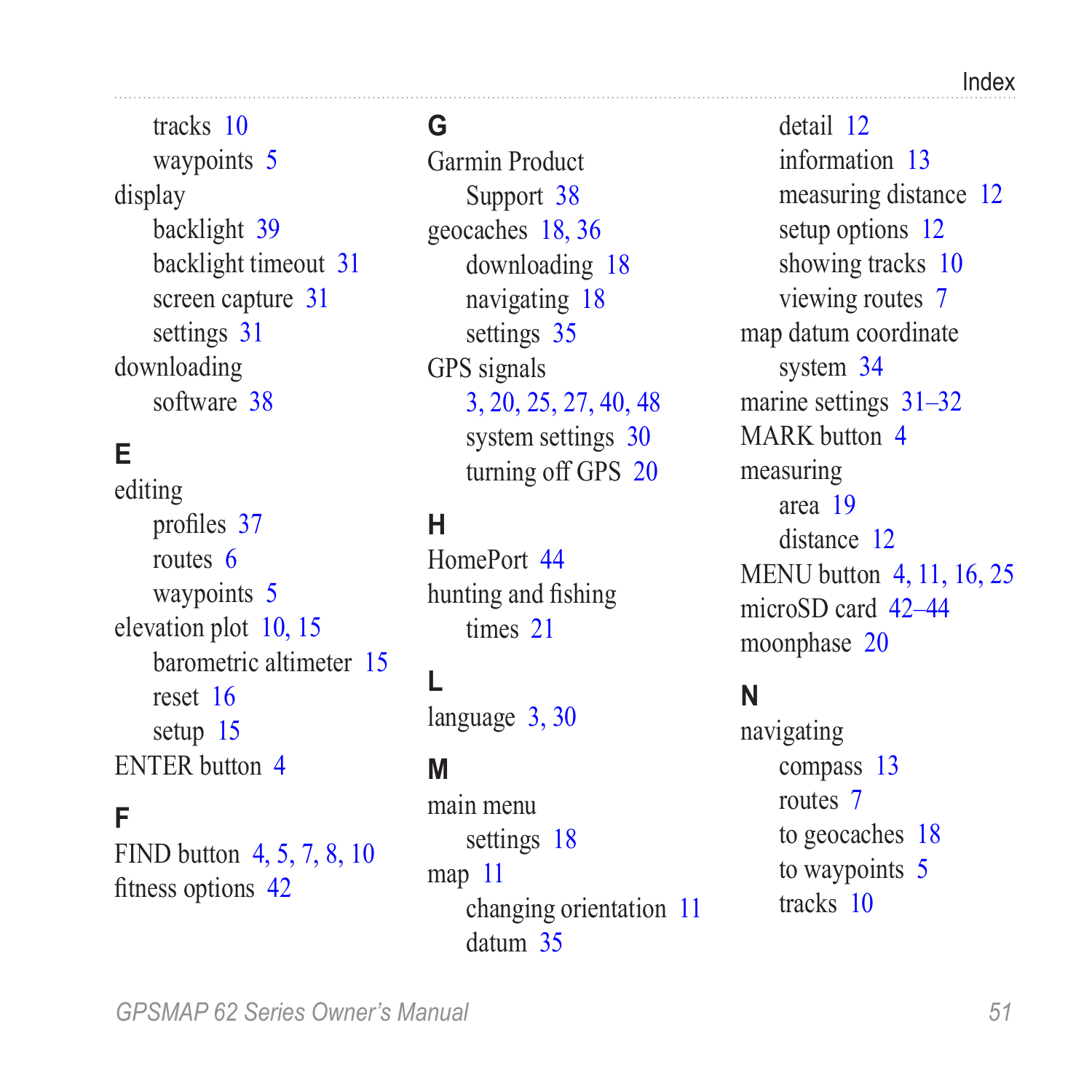Index

#### **P**

PAGE button  $\Delta$ pages adding a page [34](#page-37-0) removing [34](#page-37-0) sequence [33](#page-36-0) photos [22](#page-25-0) deleting [23](#page-26-0) downloading [24](#page-27-0) location [23](#page-26-0) navigating to [23](#page-26-0) sorting [23](#page-26-0) uploading [24](#page-27-0) viewing [22](#page-25-0) position format [34](#page-37-0) power button [3](#page-6-0), [4,](#page-7-0) [39](#page-42-0), [41](#page-44-0) profiles [19](#page-22-0) change [19](#page-22-0) creating [37](#page-40-0) setting [19](#page-22-0) proximity alarms [19](#page-22-0)

#### **Q**

QUIT button [4](#page-7-0)

#### **R**

recording tracks [9](#page-12-0) registering your device [38](#page-41-0) reset current track [33](#page-36-0) data [33](#page-36-0) defaults [33](#page-36-0) trip data [33](#page-36-0) waypoints [33](#page-36-0) restoring default settings [11](#page-14-0) Rocker [4](#page-7-0) routes active route [7](#page-10-1) avoidance [37](#page-40-0) creating [6](#page-9-0) deleting [7](#page-10-1) editing [6](#page-9-0) guidance method [36](#page-39-0) navigating [7](#page-10-1) settings [36](#page-39-0)

#### **S**

satellite signals [3,](#page-6-0) [20](#page-23-0), [25,](#page-28-0) [27](#page-30-0), [40,](#page-43-0) [48](#page-51-0) AutoLocate [20](#page-23-0) system settings [30](#page-33-0) turning off GPS [20](#page-23-0) saving tracks [10](#page-13-0) search menu [4](#page-7-0), [5](#page-8-0) Sight 'N Go [14](#page-17-0) software updating [38](#page-41-0) version [38](#page-41-0) specifications [39](#page-42-0) stopwatch [21](#page-24-0) sun and moon times [20](#page-23-0) system settings [30](#page-33-0)

#### **T**

time alarms [21](#page-24-0) data fields [28](#page-31-0) settings [34](#page-37-0) stopwatch [21](#page-24-0)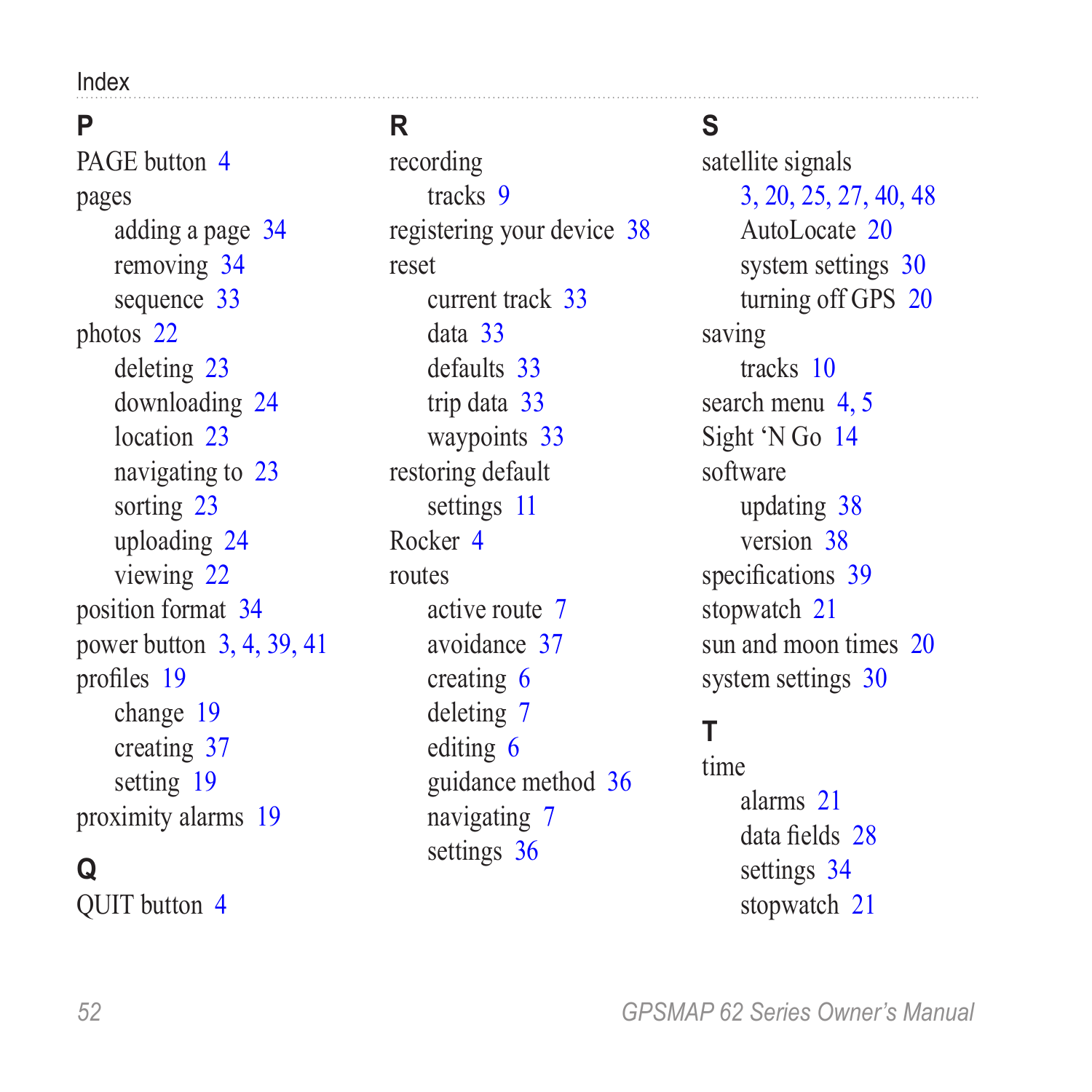Index

sunrise and sunset [20,](#page-23-0) [28](#page-31-0) zone [34](#page-37-0) times hunting and fishing [21](#page-24-0) tones [31](#page-34-0) tracks about [9](#page-12-0) clearing current [10](#page-13-0) deleting [10](#page-13-0) navigating [10](#page-13-0) recording [9](#page-12-0) saving [10](#page-13-0) viewing [10](#page-13-0) transferring files [46](#page-49-0) using USB [46](#page-49-0) wirelessly [18](#page-21-0) trip computer [17](#page-20-0) troubleshooting [48](#page-51-0)

#### **U**

unit ID [38](#page-41-0) updating software [38](#page-41-0) USB cable [49](#page-52-0)

#### **W**

waypoints averaging [21](#page-24-0) creating [5](#page-8-0) deleting [5](#page-8-0) editing [5](#page-8-0) navigating to [5](#page-8-0) wrist strap [47](#page-50-0)

#### **Z**

zooming [4](#page-7-0), [12](#page-15-0) zoom ranges [16](#page-19-0)